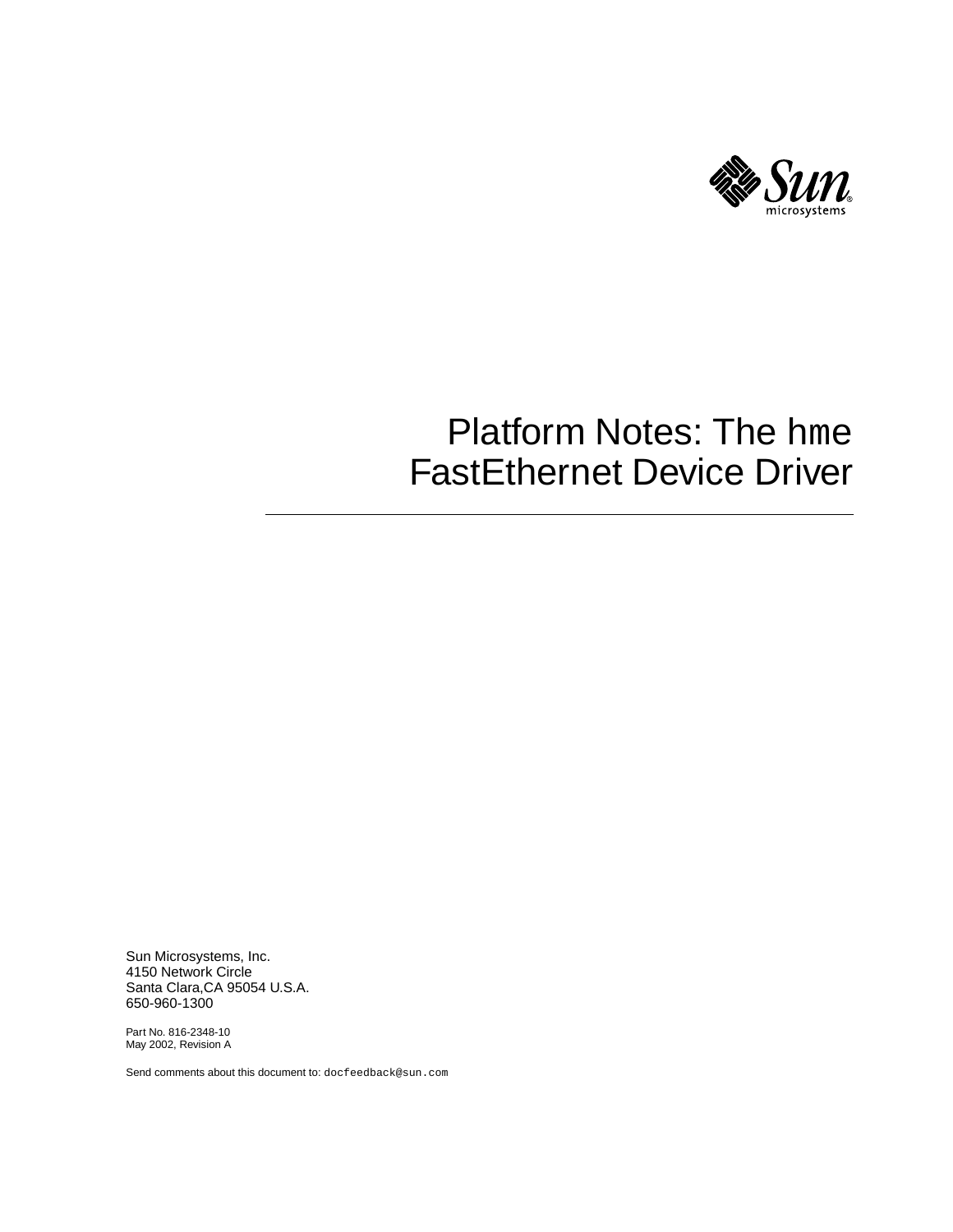Copyright 2002 Sun Microsystems, Inc., 4150 Network Circle, Santa Clara, CA 95054 U.S.A. All rights reserved.

This product or document is protected by copyright and distributed under licenses restricting its use, copying, distribution, and decompilation. No part of this product or document may be reproduced in any form by any means without prior written authorization of Sun and its licensors, if any. Third-party software, including font technology, is copyrighted and licensed from Sun suppliers.

Parts of the product may be derived from Berkeley BSD systems, licensed from the University of California. UNIX is a registered trademark in the U.S. and other countries, exclusively licensed through X/Open Company, Ltd. For Netscape Communicator™, the following notice applies: (c) Copyright 1995 Netscape Communications Corporation. All rights reserved.

Sun, Sun Microsystems, the Sun logo, AnswerBook2, docs.sun.com, and Solaris are trademarks, registered trademarks, or service marks of Sun Microsystems, Inc. in the U.S. and other countries. All SPARC trademarks are used under license and are trademarks or registered trademarks of SPARC International, Inc. in the U.S. and other countries. Products bearing SPARC trademarks are based upon an architecture developed by Sun Microsystems, Inc.

The OPEN LOOK and Sun™ Graphical User Interface was developed by Sun Microsystems, Inc. for its users and licensees. Sun acknowledges the pioneering efforts of Xerox in researching and developing the concept of visual or graphical user interfaces for the computer industry. Sun holds a non-exclusive license from Xerox to the Xerox Graphical User Interface, which license also covers Sun's licensees who implement OPEN LOOK GUIs and otherwise comply with Sun's written license agreements.

**RESTRICTED RIGHTS:** Use, duplication, or disclosure by the U.S. Government is subject to restrictions of FAR 52.227-14(g)(2)(6/87) and FAR 52.227-19(6/87), or DFAR 252.227-7015(b)(6/95) and DFAR 227.7202-3(a).

DOCUMENTATION IS PROVIDED "AS IS" AND ALL EXPRESS OR IMPLIED CONDITIONS, REPRESENTATIONS AND WARRANTIES, INCLUDING ANY IMPLIED WARRANTY OF MERCHANTABILITY, FITNESS FOR A PARTICULAR PURPOSE OR NON-INFRINGEMENT, ARE DISCLAIMED, EXCEPT TO THE EXTENT THAT SUCH DISCLAIMERS ARE HELD TO BE LEGALLY INVALID.

Copyright 2002 Sun Microsystems, Inc., 4150 Network Circle, Santa Clara, CA 95054 Etats-Unis. Tous droits réservés.

Ce produit ou document est distribué avec des licences qui en restreignent l'utilisation, la copie, la distribution, et la décompilation. Aucune partie de ce produit ou document ne peut être reproduite sous aucune forme, par quelque moyen que ce soit, sans l'autorisation préalable et écrite de Sun et de ses bailleurs de licence, s'il y en a. Le logiciel détenu par des tiers, et qui comprend la technologie relative aux polices de caractères, est protégé par un copyright et licencié par des fournisseurs de Sun.

Des parties de ce produit pourront être dérivées des systèmes Berkeley BSD licenciés par l'Université de Californie. UNIX est une marque déposée aux Etats-Unis et dans d'autres pays et licenciée exclusivement par X/Open Company, Ltd.

Sun, Sun Microsystems, le logo Sun, AnswerBook2, docs.sun.com, et Solaris sont des marques de fabrique ou des marques déposées, ou marques de service, de Sun Microsystems, Inc. aux Etats-Unis et dans d'autres pays. Toutes les marques SPARC sont utilisées sous licence et sont des marques de fabrique ou des marques déposées de SPARC International, Inc. aux Etats-Unis et dans d'autres pays. Les produits portant les marques SPARC sont basés sur une architecture développée par Sun Microsystems, Inc.

L'interface d'utilisation graphique OPEN LOOK et Sun™ a été développée par Sun Microsystems, Inc. pour ses utilisateurs et licenciés. Sun reconnaît les efforts de pionniers de Xerox pour la recherche et le développement du concept des interfaces d'utilisation visuelle ou graphique pour l'industrie de l'informatique. Sun détient une licence non exclusive de Xerox sur l'interface d'utilisation graphique Xerox, cette licence couvrant également les licenciés de Sun qui mettent en place l'interface d'utilisation graphique OPEN LOOK et qui en outre se conforment aux licences écrites de Sun.

Achats fédéraux : logiciel commercial - Les utilisateurs gouvernementaux doivent respecter les conditions du contrat de licence standard.



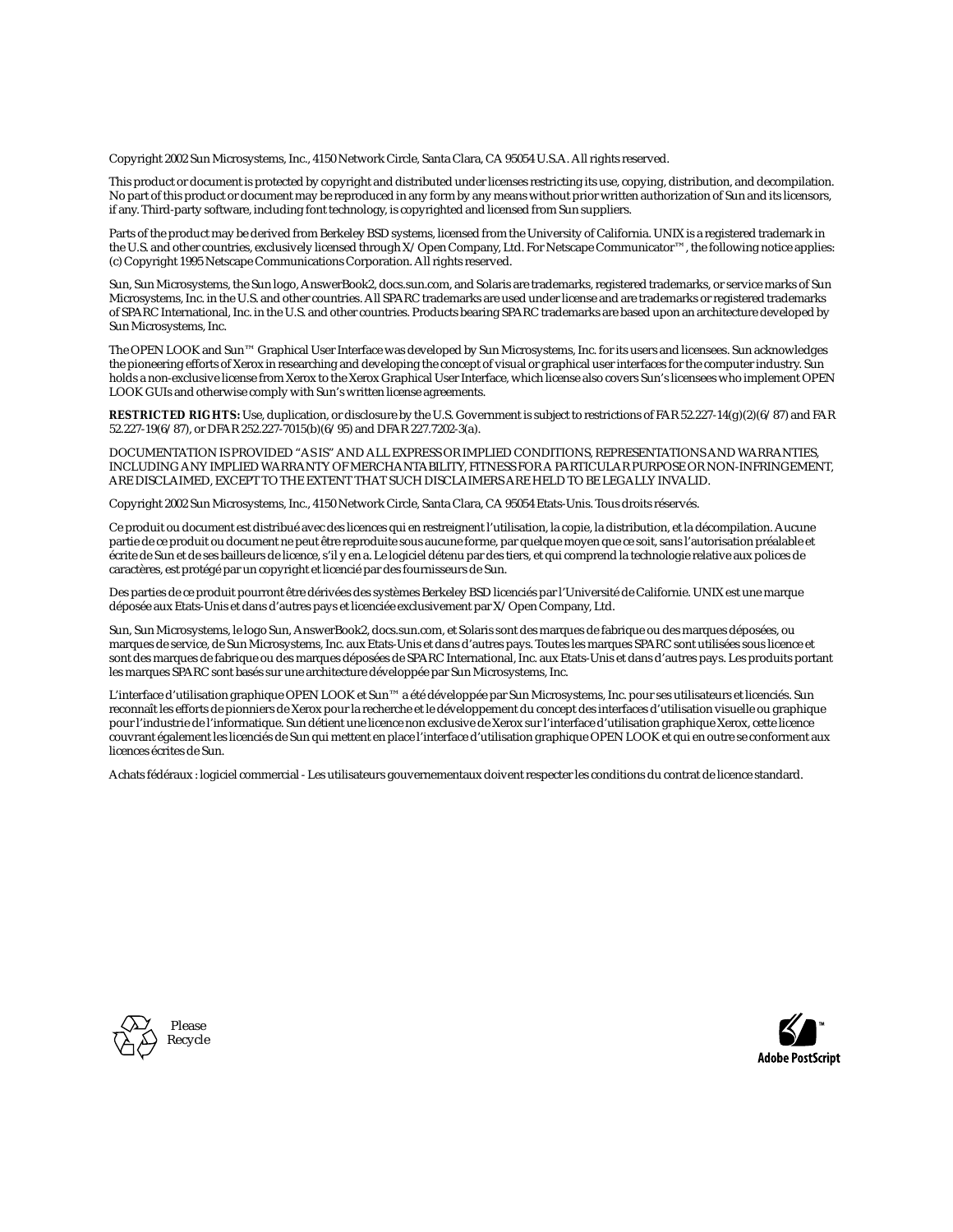# **Contents**

#### **[Preface](#page-6-0) vii**

| 1. | The hme Device Driver 1                             |     |
|----|-----------------------------------------------------|-----|
|    | Supported Hardware 1                                |     |
|    | Hardware Overview 2                                 |     |
|    | <b>Operating Speeds and Modes</b> 2                 |     |
|    | Auto-Negotiation 3                                  |     |
| 2. | <b>Configuring the Driver Software</b> 5            |     |
|    | <b>Installing the Driver Software</b><br>- 5        |     |
|    | Configuring the Hostname File<br>- 6                |     |
|    | To Configure the Hostname File 6                    |     |
|    | Booting From the Network 7                          |     |
|    | To Boot From the Network 8                          |     |
|    | <b>Optional Post-Installation Procedures 8</b>      |     |
|    | <b>Setting Driver Parameters 8</b>                  |     |
|    | To Force Network Speed Between 10 Mbps and 100 Mbps | - 9 |
|    | local-mac-address Property 10                       |     |
|    |                                                     |     |

#### **3. [Parameter Definitions](#page-20-0) 11**

[Driver Parameter Values and Definitions 1](#page-20-1)1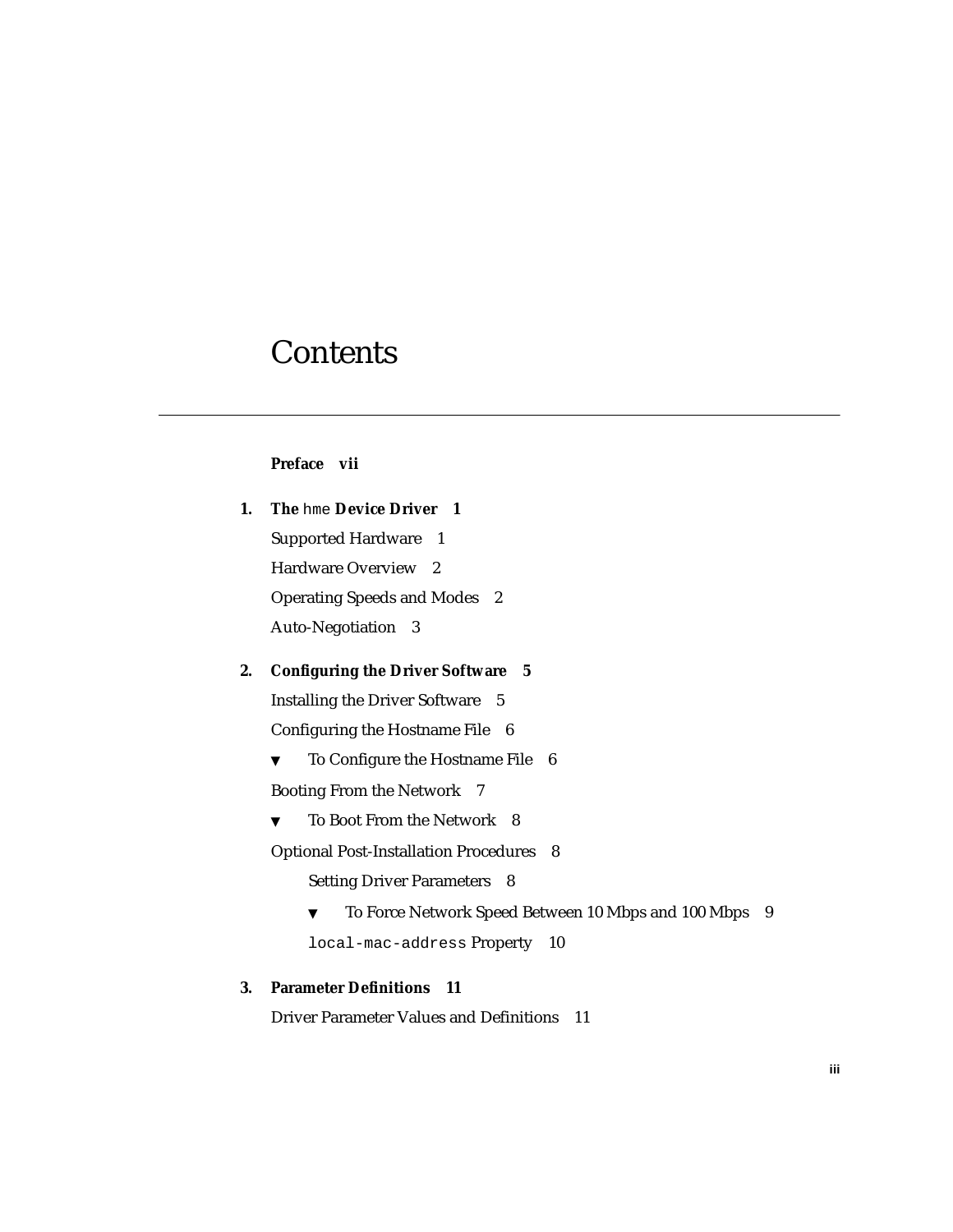[Defining the Current Status 1](#page-22-0)3 [Inter-Packet Gap Parameters 1](#page-23-0)4 [Defining an Additional Delay Before Transmitting a Packet Using](#page-23-1) lance mode and ipg0 14 [Operational Mode Parameters](#page-24-0) 15 [Selecting the Internal or External Transceiver](#page-25-0) 16 [Operational Mode Priorities](#page-26-0) 17 [Defining the Number of Back-to-Back Packets to Transmit 1](#page-26-1)7 [Reporting Transceiver Capabilities](#page-27-0) 18 [Reporting the Link Partner Capabilities](#page-28-0) 19

#### **4. [Setting Parameters 2](#page-30-0)1**

[Parameter Setting Options 2](#page-30-1)1

[Setting Parameters Using](#page-31-0) ndd 22

[Identifying Device Instances 2](#page-31-1)2

[To Specify the Device Instance for the](#page-31-2) ndd Utility 22

[Non-Interactive and Interactive Modes 2](#page-31-3)2

[Using the](#page-32-0) ndd Utility in Non-Interactive Mode 23

[Using the](#page-32-1) ndd Utility in Interactive Mode 23

[Setting Forced Mode 2](#page-33-0)4

▼ [To Select One Local Transceiver Capability and Setting Forced](#page-34-0) [Mode](#page-34-0) 25

[Setting Auto-Negotiation Mode](#page-34-1) 25

[To Set the Mode to Auto-Negotiation](#page-34-2) 25

[Setting Parameters in the](#page-35-0) /etc/system File 26

[To Set the](#page-36-0) ipg1 to 10 and ipg2 to 5 When Rebooting  $27$ 

[Setting Parameters Using the](#page-36-1) hme.conf File 27

▼ [To Set](#page-36-2) ipg1 to 20 and ipg2 to 10 in SBus Slot 0xe 27

[Setting Driver Parameters for PCI-Bus hme Interfaces Using](#page-38-0) hme.conf 29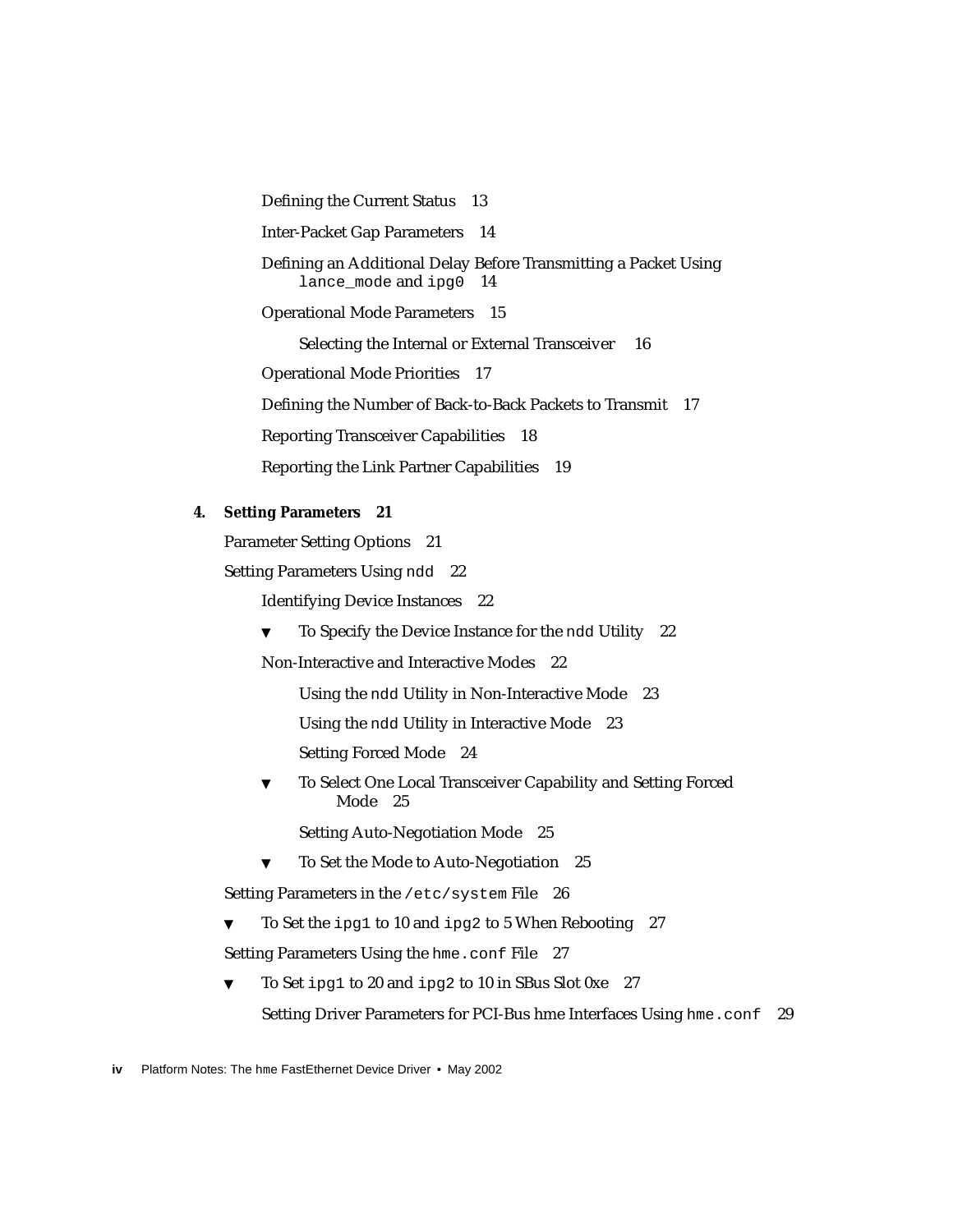▼ [To Configure Driver Parameters With PCI-Bus Based Systems](#page-38-1) 29

#### **A. [Auto-Negotiation](#page-40-0) 31**

[The Auto-Negotiation Protocol](#page-40-1) 31

[Boot Process on the Network 3](#page-41-0)2 [Correcting Errors in Negotiating 3](#page-41-1)2 [Internal \(Local\) Transceiver](#page-42-0) 33 [External Transceiver](#page-42-1) 33

#### **B. [Driver Parameters 3](#page-44-0)5**

[Driver Parameter Definitions](#page-44-1) 35

#### **C. [Troubleshooting](#page-46-0) 37**

[Common Problems](#page-46-1) 37

[How do I force the adapter to run at a particular speed? 3](#page-47-0)8 [How do I change the IP address for my network interface? 3](#page-48-0)9 [How do I change the hostname for my network interface? 4](#page-49-0)0 [How do I configure another IP address or subnet for my network](#page-49-1) [interface? 4](#page-49-1)0 [How do I know if my network interface is up? I can not ping the device. 4](#page-50-0)1 [How do I determine the current speed of my adapter? 4](#page-52-0)3 [I moved the board to another slot, but](#page-53-0) if config does not work 44 [Is the new card recognized by the system?](#page-53-1) 44 [Which instance did the network adapter move to? 4](#page-53-2)4 [Error Messages 4](#page-54-0)5 [No response from Ethernet network : Link down -- cable problem?](#page-55-0) 46 [Driver is busy with upper layer 4](#page-55-1)6 [Parallel detection fault](#page-55-2) 46 [Transceiver does not talk MII or "Transceiver isolate failed](#page-56-0) 47 [No transceiver found](#page-56-1) 47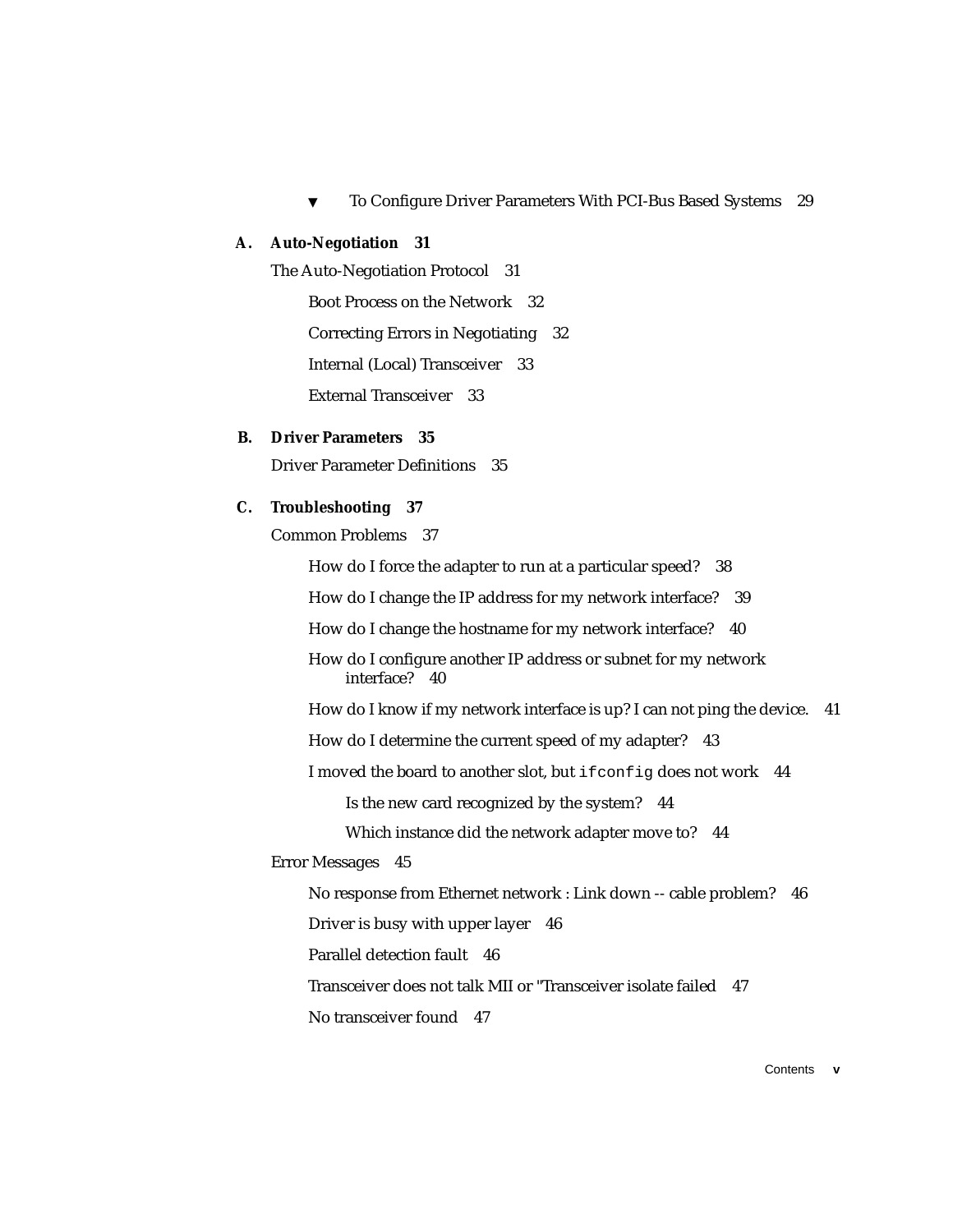[Dev not used - dev in slave only slot 4](#page-56-2)7 [Failed to initialize hardware/driver 4](#page-56-3)7 [External Transceiver: anar not set with speed selection 4](#page-56-4)7

**[Index 1](#page-58-0)**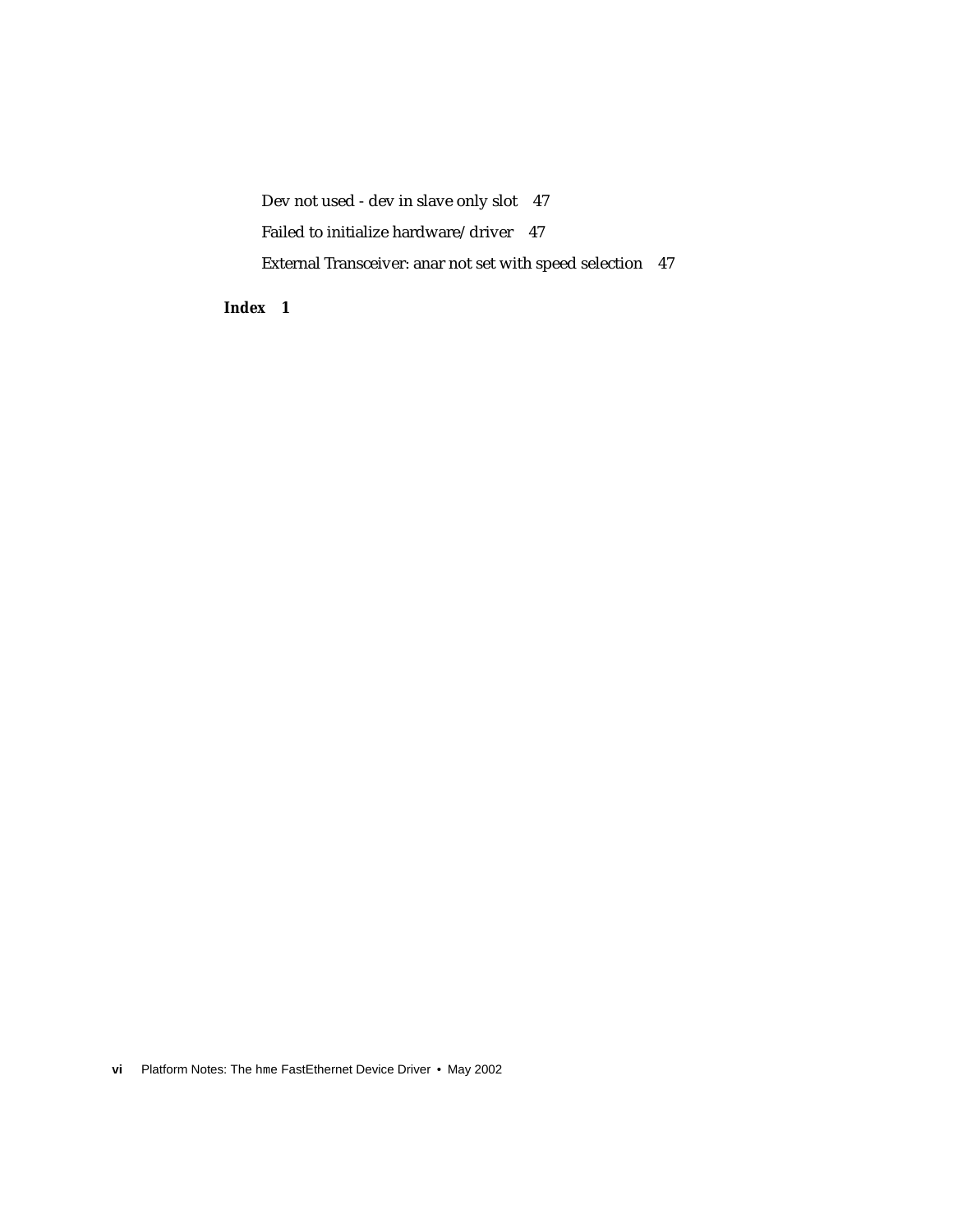# <span id="page-6-0"></span>Preface

This book describes how to configure the hme driver for the SBus or PCI-bus based Sun™ Ultra™ workstations, Sun Enterprise™ servers, the SunSwift™ SBus Adapter, the SunFastEthernet™ Adapter 2.0, and the SunFastEthernet PCI Adapter.

Note that the 64-bit version of the Solaris operating environment uses the directory /kernel/drv/sparcv9. In this document and others, when /kernel/drv is mentioned, the /kernel/drv/sparcv9 directory also applies.

# How This Book Is Organized

[Chapter 1](#page-10-2) describes the hardware that uses the hme driver.

[Chapter 2](#page-14-2) describes how to configure the SUNW,hme device driver for your system.

[Chapter 3](#page-20-2) lists the values for each of the hme driver parameters.

[Chapter 4](#page-30-2) describes how to set the parameters for the hme driver.

[Appendix A](#page-40-2) describes the auto-negotiation process.

[Appendix B](#page-44-2) lists the SUNW,hme device driver parameters.

[Appendix C](#page-46-2) lists commonly asked questions and explains troubleshooting techniques.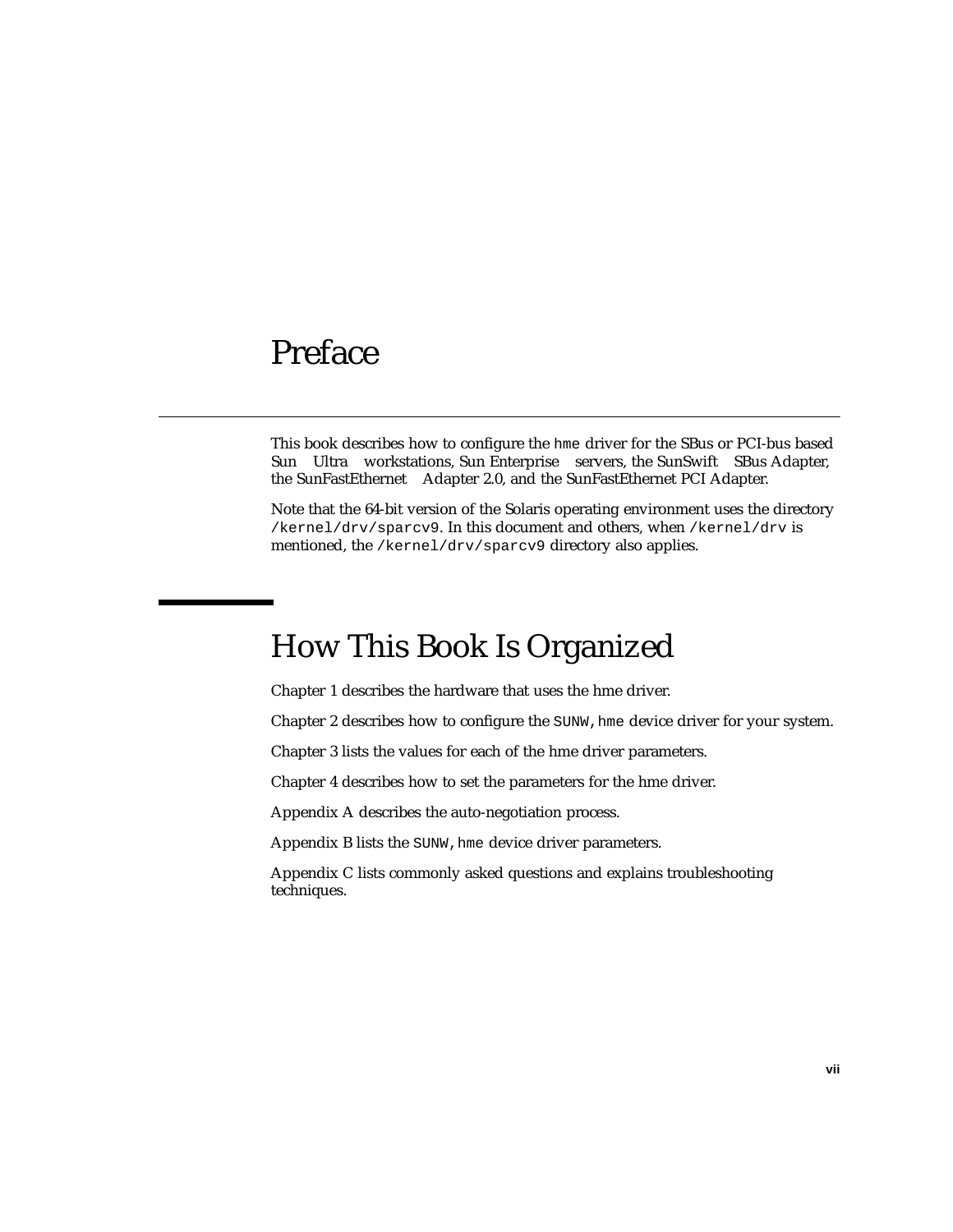# Typographic Conventions

| <b>Typeface or</b><br>Symbol | <b>Meaning</b>                                                                 | <b>Examples</b>                                                                                                           |
|------------------------------|--------------------------------------------------------------------------------|---------------------------------------------------------------------------------------------------------------------------|
| AaBbCc123                    | The names of commands, files,<br>and directories; on-screen<br>computer output | Edit your . login file.<br>Use $1s$ -a to list all files.<br>You have mail.<br>⊱                                          |
| AaBbCc123                    | What you type, when<br>contrasted with on-screen<br>computer output            | ៖ su<br>Password:                                                                                                         |
| $A$ a $BbCc123$              | Book titles, new words or terms,<br>words to be emphasized                     | Read Chapter 6 in the User's Guide.<br>These are called <i>class</i> options.<br>You <i>must</i> be superuser to do this. |
|                              | Command-line variable; replace<br>with a real name or value                    | To delete a file, type rm filename.                                                                                       |

# Shell Prompts

| Shell                                 | Prompt                    |
|---------------------------------------|---------------------------|
| C shell                               | machine name <sup>§</sup> |
| C shell superuser                     | machine name#             |
| Bourne shell and Korn shell           | \$                        |
| Bourne shell and Korn shell superuser | #                         |

# Related Documentation

- The *Solaris on Sun Hardware Platform Guide* provides an overview of the hme driver and the Fast Ethernet Parallel Port SCSI (FEPS) ASIC.
- The *IEEE 802.3u Ethernet Standard* provides additional information about the Ethernet standard.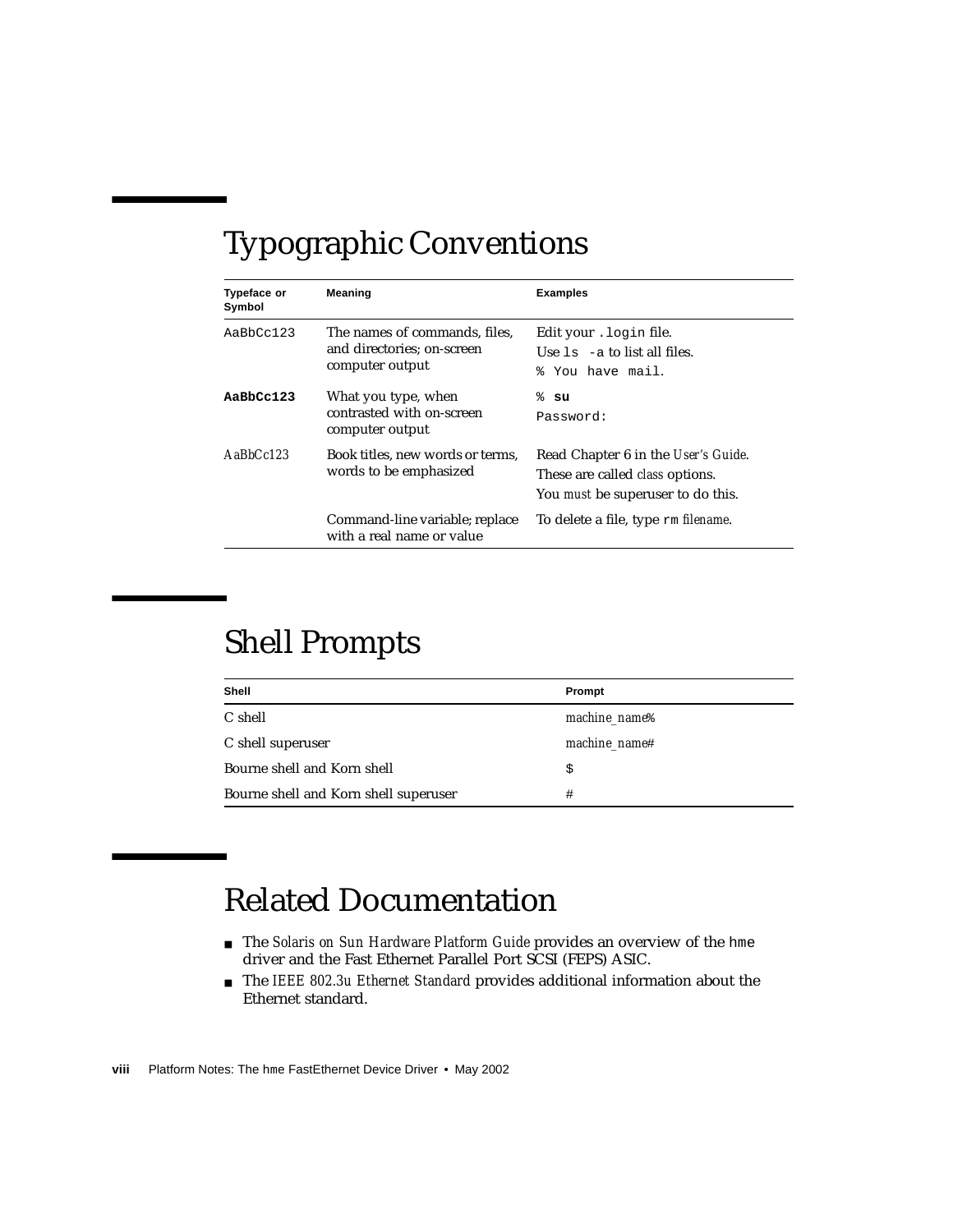# Accessing Sun Documentation Online

The docs.sun.com<sup>SM</sup> web site enables you to access Sun technical documentation on the Web. You can browse the docs.sun.com archive or search for a specific book title or subject at:

http://docs.sun.com

# Sun Welcomes Your Comments

We are interested in improving our documentation and welcome your comments and suggestions. You can email your comments to us at:

docfeedback@sun.com

Please include the part number (816-2348-10) of your document in the subject line of your email.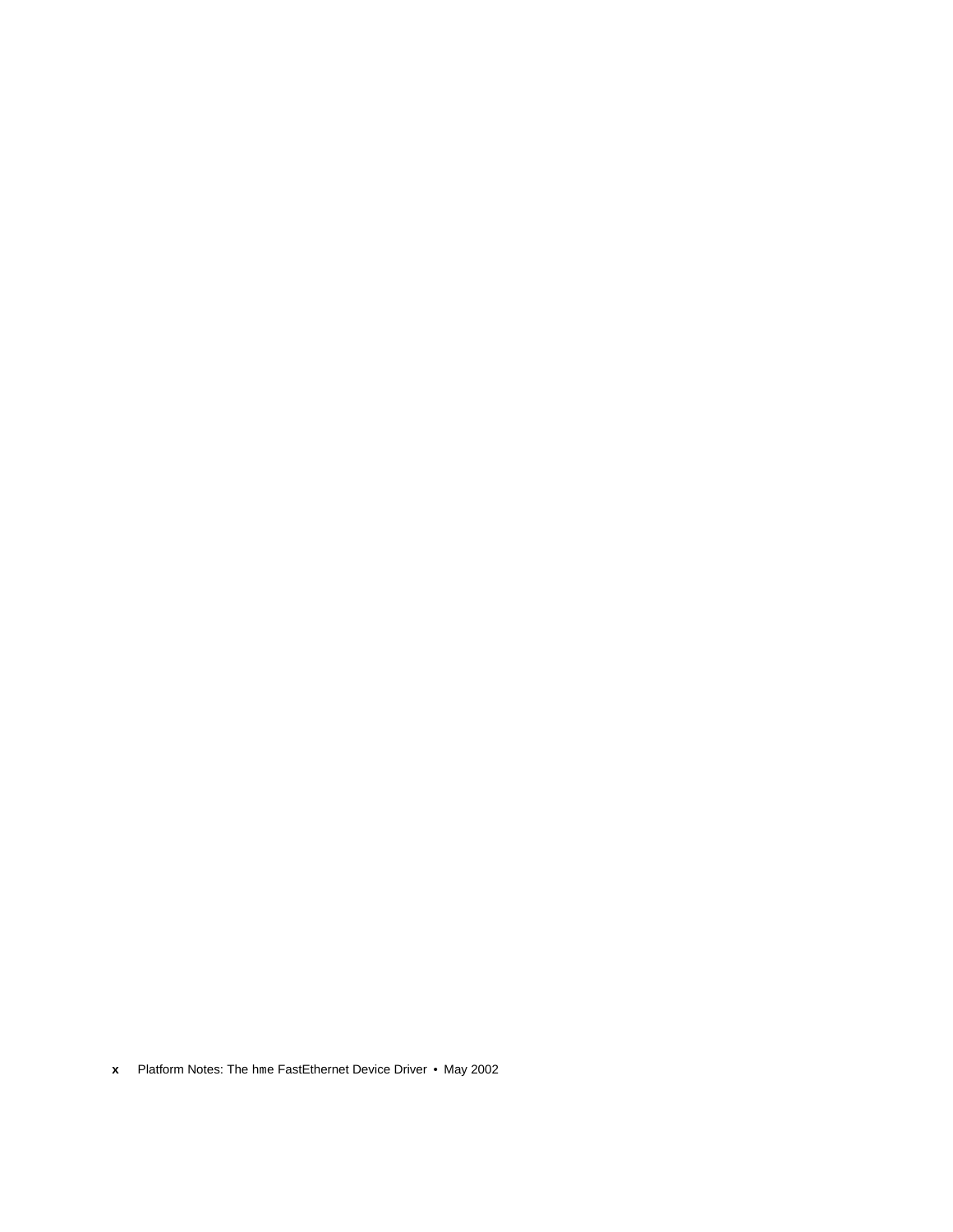## <span id="page-10-2"></span><span id="page-10-0"></span>The hme Device Driver

This chapter gives a hardware overview of the SUNW,hme device, provides information on the operating speeds and modes for the SUNW,hme device, and discusses auto-negotiation. Note that the external transceiver is not present on the SunSwiftTM SBus Adapter or the SunSwiftTM PCI Adapter. The following sections describe features of the SUNW,hme device.

- ["Supported Hardware" on page 11](#page-10-1)
- ["Hardware Overview" on page 12](#page-11-0)
- ["Operating Speeds and Modes" on page 12](#page-11-1)
- ["Auto-Negotiation" on page 13](#page-12-0)

# <span id="page-10-3"></span><span id="page-10-1"></span>Supported Hardware

The hme device driver handles the SUNW, hme device on these hardware devices:

- SunSwift SBus Adapter
- SunSwift PCI Adapter
- SunFastEthernet Adapter 2.0
- SunFastEthernet PCI Adapter
- Sun Ultra systems and Sun Enterprise servers

#### <span id="page-10-4"></span>**TABLE 1-1** Transceivers Available In Sun Adapters

| <b>Adapters</b>                | <b>Transceivers</b>               |
|--------------------------------|-----------------------------------|
| SunSwiftTM SBus Adapter        | Internal only                     |
| SunSwiftTM PCI Adapter         | Internal only                     |
| SunTM FastEthernet Adapter 2.0 | <b>Both External and Internal</b> |
| SunTM FastEthernet PCI Adapter | <b>Both External and Internal</b> |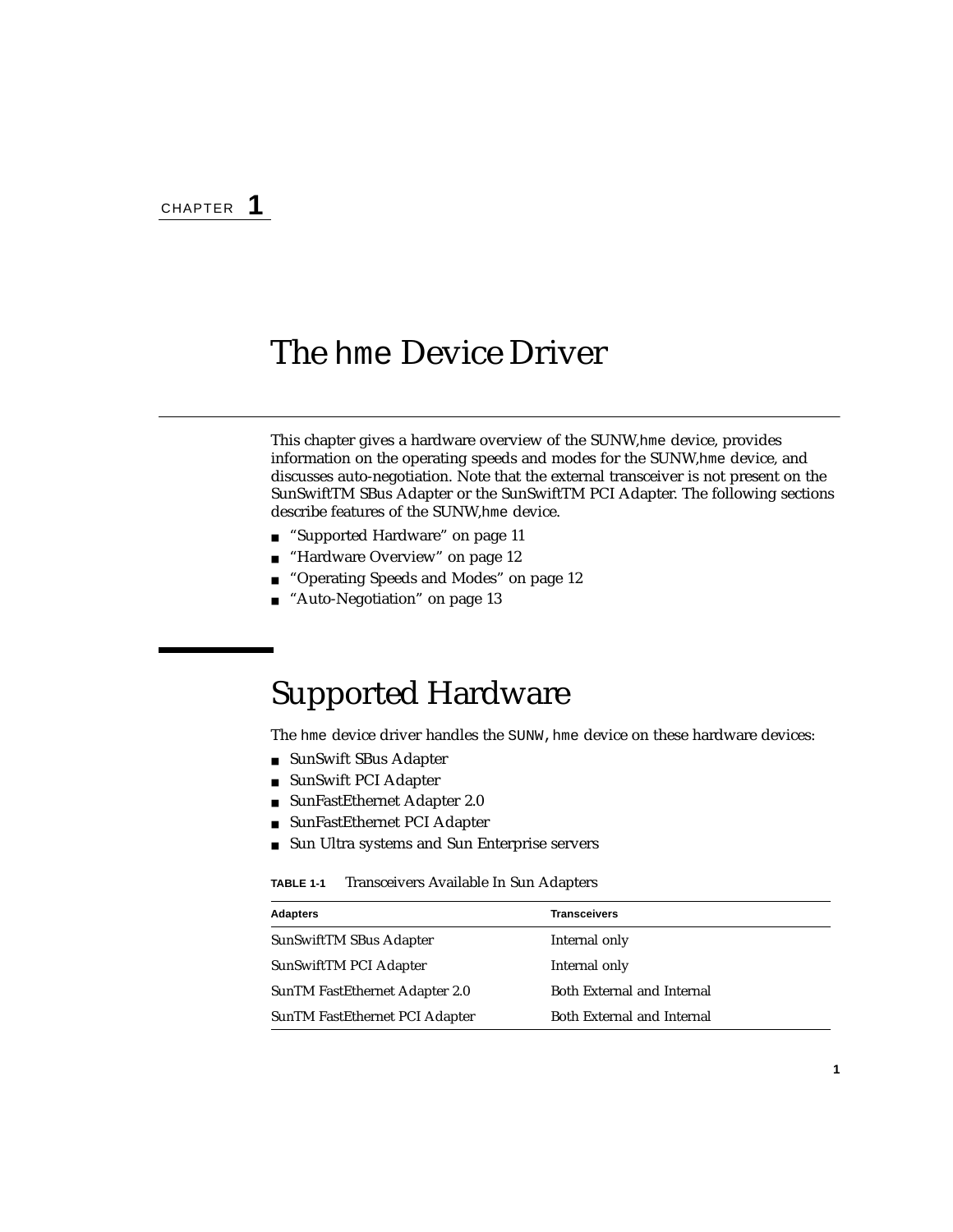# <span id="page-11-6"></span><span id="page-11-0"></span>Hardware Overview

<span id="page-11-8"></span><span id="page-11-7"></span><span id="page-11-5"></span>The SUNW,hme device provides 10BASE-TX or 100BASE-T networking interfaces using the Fast Ethernet Parallel Port SCSI (FEPS) ASIC and an internal transceiver. The driver automatically sets the link speed to 10 or 100 Mbps and conforms to the *100BASE-T IEEE 802.3u Ethernet standard*. The FEPS (SBus based) or PFEX (PCI-bus based) ASIC provides the SBus or PCI interface and Media Access Control (MAC) functions. The internal transceiver, which connects to an RJ-45 connector on all of the above hardware devices, provides the physical layer functions.

<span id="page-11-4"></span><span id="page-11-3"></span>In addition to the RJ-45 connector, a Media Independent Interface (MII) connector, which is an Ultra DB 40 connector, is also provided on some adapters. The MII connects to an external transceiver that may use any physical media, such as copper or fiber, as specified in the 100BASE-TX standard. When an external transceiver is connected to the MII, the driver selects the external transceiver and disables the internal transceiver. The external transceiver may also support the 100BASE-T4 standard, which allows the link to operate in 100 Mbps speed using four pairs of category 3 or better cable.

# <span id="page-11-2"></span><span id="page-11-1"></span>Operating Speeds and Modes

You can operate the link in any of the following speeds and modes with the SUNW, hme device:

- 100 Mbps, full-duplex
- 100 BASE-T4 (with external transceiver only)
- 100 Mbps, half-duplex
- 10 Mbps, full-duplex
- 10 Mbps, half-duplex

The *100BASE-T IEEE 802.3u Ethernet Standard* describes these speeds and modes.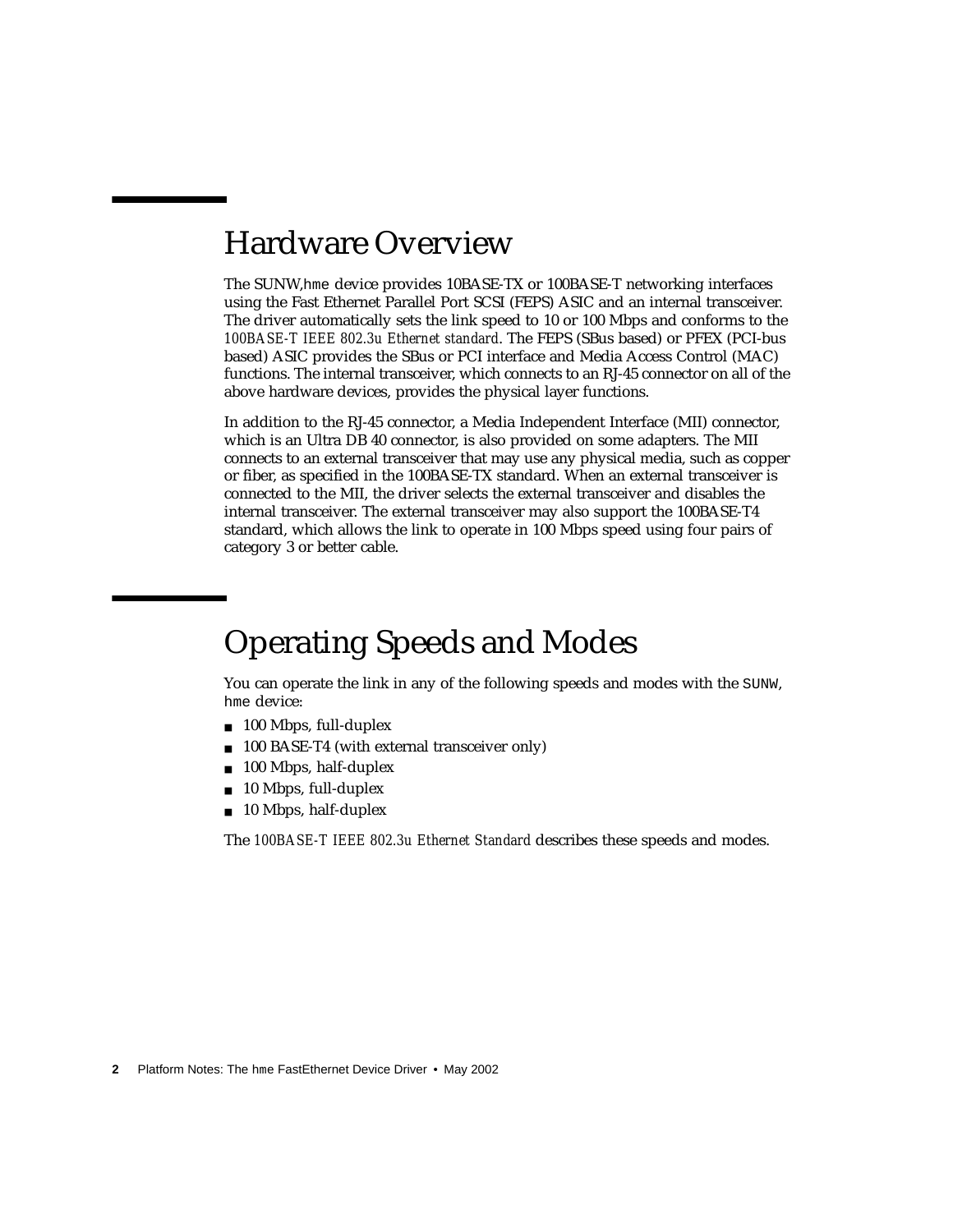# <span id="page-12-1"></span><span id="page-12-0"></span>Auto-Negotiation

The auto-negotiation protocol*,* as specified by the *100BASE-T IEEE 802.3u Ethernet Standard*, selects the operation mode (half-duplex or full-duplex) at boot time or when the link state changes (the link fails or tries to connect). The auto-negotiation protocol also selects the speed and the full-duplex or half-duplex mode.

Details of the way the SUNW,hme device uses auto-negotiation are provided in [Appendix A.](#page-40-2)

The auto-negotiation protocol does the following:

- Identifies all link partner-supported modes of operation
- Advertises its capabilities to the link partner
- Selects the highest common denominator mode of operation based on the following priorities (in decreasing order):
	- **100 BASE-T4**
	- 100 Mbps, full-duplex
	- 100 Mbps, half-duplex
	- 10 Mbps, full-duplex
	- 10 Mbps, half-duplex

<span id="page-12-2"></span>The link partner is the networking device (system, Ethernet hub, or Ethernet switch) at the other end of the link or cable.

If the SUNW,hme device is connected to a remote system or interface that is not capable of auto-negotiation, the system automatically selects the correct speed and half-duplex mode.

If adapters or systems are connected to a link partner and the auto-negotiation protocol fails to operate successfully, you can configure the device so it does not use this protocol. This forces the driver to set up the link in the mode and speed of your choice.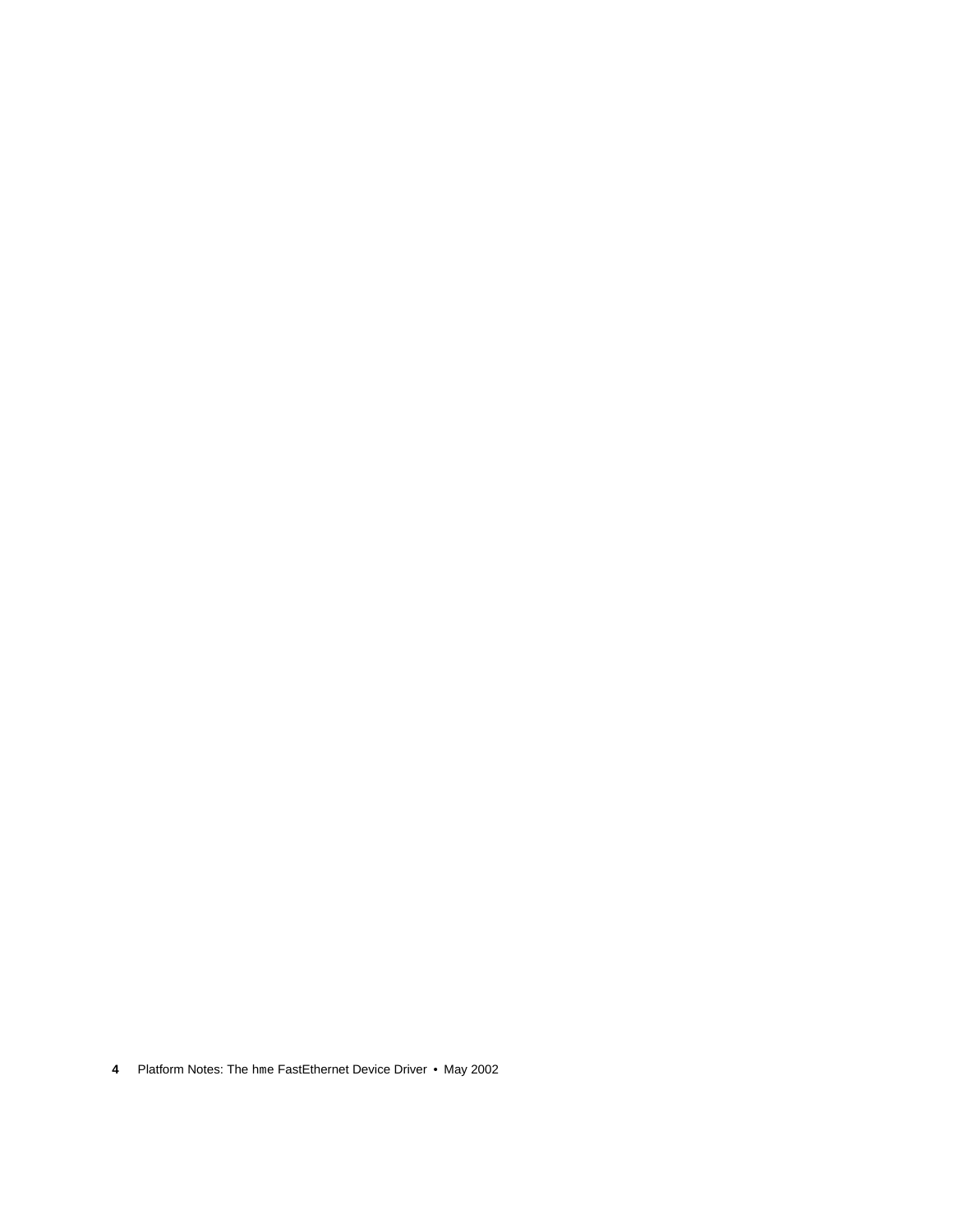# <span id="page-14-2"></span><span id="page-14-0"></span>Configuring the Driver Software

This chapter includes information and instructions for configuring the driver software used by the Sun hme FastEthernet device driver. Unless otherwise noted, all instructions apply to both the Sun hme FastEthernet PCI adapter and the Sun hme FastEthernet SBus adapter.

This chapter includes the following sections:

- ["Installing the Driver Software" on page 25](#page-14-1)
- ["Configuring the Hostname File" on page 26](#page-15-0)
- ["Booting From the Network" on page 27](#page-16-0)
- ["Optional Post-Installation Procedures" on page 28](#page-17-1)

# <span id="page-14-3"></span><span id="page-14-1"></span>Installing the Driver Software

<span id="page-14-4"></span>The Solaris CD-ROM contains the software that must be installed in order to use the Sun hme FastEthernet .

**Note –** Do not use the installation CD-ROM that shipped with your adapter. The software on the Solaris CD-ROM is more current and replaces previous versions of the driver.

Before using the SUNW,hme device as your network interface, you will need to create and edit configuration files, as described in the next section.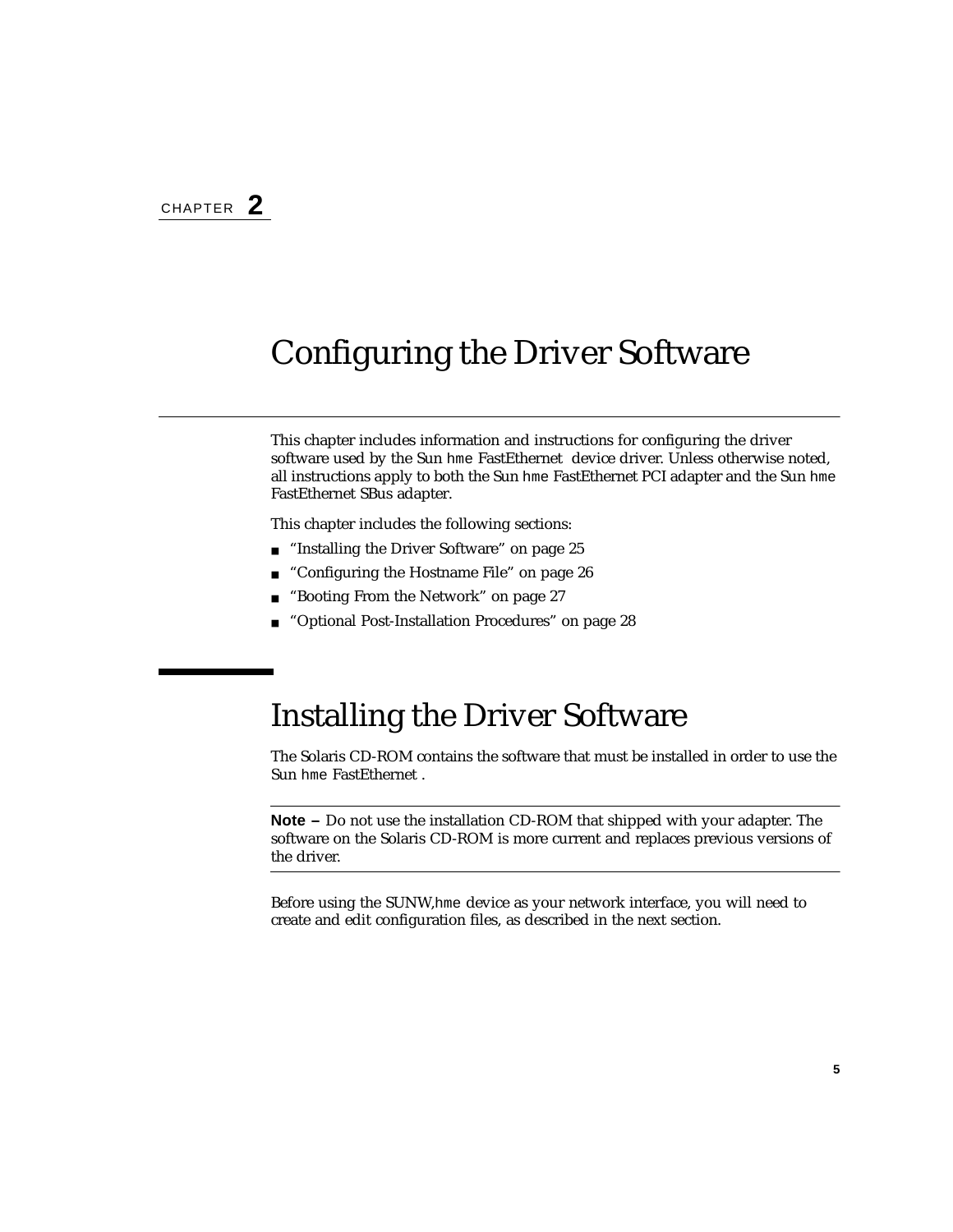# <span id="page-15-3"></span><span id="page-15-0"></span>Configuring the Hostname File

### <span id="page-15-8"></span><span id="page-15-2"></span><span id="page-15-1"></span>▼ To Configure the Hostname File

<span id="page-15-7"></span>**1. At the command line, use the grep command to search the** /etc/path\_to\_inst **file for** hme **devices.**

*For a Sun* hme FastEthernet PCI adapter:

```
# grep hme /etc/path_to_inst
"/pci@1f,4000/network@1,1" 0 "hme"
"/pci@1f,4000/pci@4/SUNW,hme@0,1" 1 "hme"
```
*For a Sun* hme FastEthernet SBus adapter:

```
# grep hme /etc/path_to_inst
"/sbus@1f,4000/network@1,1" 0 "hme"
"/sbus@1f,4000/pci@4/SUNW,hme@0,1" 1 "hme"
```
<span id="page-15-4"></span>**2. Create an** /etc/hostname.hme*num* **file, where** *num* **is the instance number of each interface you plan to use.**

If you want to use the network interface from the example in [Step 1](#page-15-2), you will need to create a file:

| File Name          | <b>Instance Number</b> |
|--------------------|------------------------|
| /etc/hostname.hme0 |                        |

- Do not create /etc/hostname.hme*num* files for Sun hme FastEthernet network interfaces you plan to leave unused.
- The /etc/hostname.hme*num* file must contain the host name for the appropriate network interface.
- <span id="page-15-5"></span>■ The host name should have an IP address that will need to be entered in the /etc/hosts file.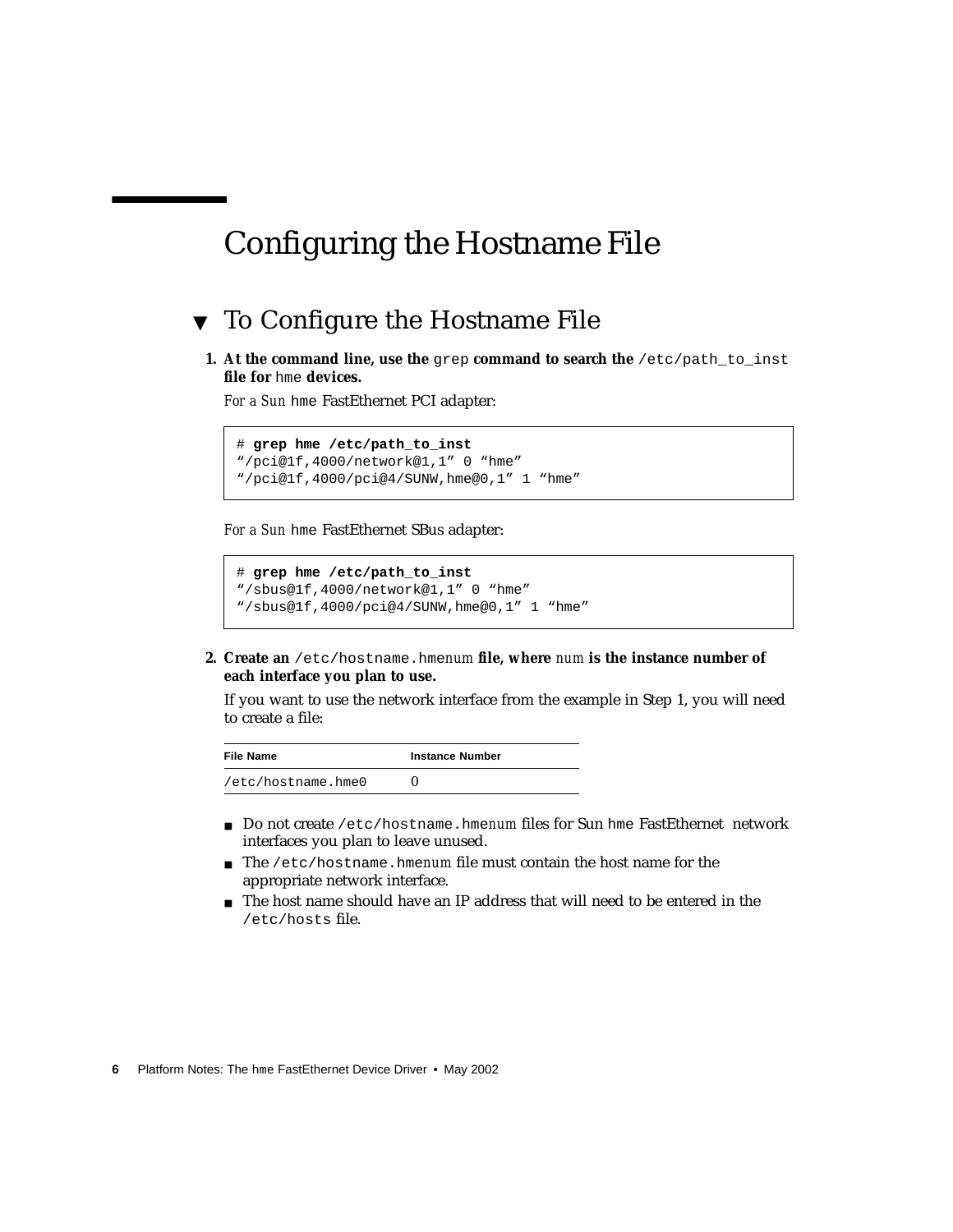■ The host name should be different from the host name of any other interface, for example: /etc/hostname.hme0 and /etc/hostname.eri0 cannot share the same host name.

Using the instance examples in [Step 1](#page-15-2), the following example shows the two /etc/hostname.hme*num* files required for a system called zardoz that has a Sun hme FastEthernet (zardoz, zardoz-11 ).

```
# cat /etc/hostname.hme0
zardoz
# cat /etc/hostname.eri0
zardoz-11
```
**3. Create an appropriate entry in the** /etc/hosts **file for each active** hme **network interface.**

<span id="page-16-3"></span>Using the previous example, you will have:

```
# cat /etc/hosts
#
# Internet host table
#
127.0.0.1 localhost
129.144.10.57 zardoz loghost
129.144.11.83 zardoz-11
```
<span id="page-16-4"></span>**Note –** The Internet Protocol, version 6 (IPv6), expands the capabilities of IPv4, which is the current version and the default. The Sun hme FastEthernet device driver included in this release of the Solaris operating environment supports both IPv4 and IPv6. IPv4 uses the /etc/hosts configuration file, but IPv6 uses a different configuration file. To transition to, manage, and implement IPv6, refer to the Solaris System Administration documentation.

**4. Reboot your system.**

# <span id="page-16-2"></span><span id="page-16-0"></span>Booting From the Network

<span id="page-16-1"></span>To use a Sun hme Ethernet interface as the boot device, perform the following tasks: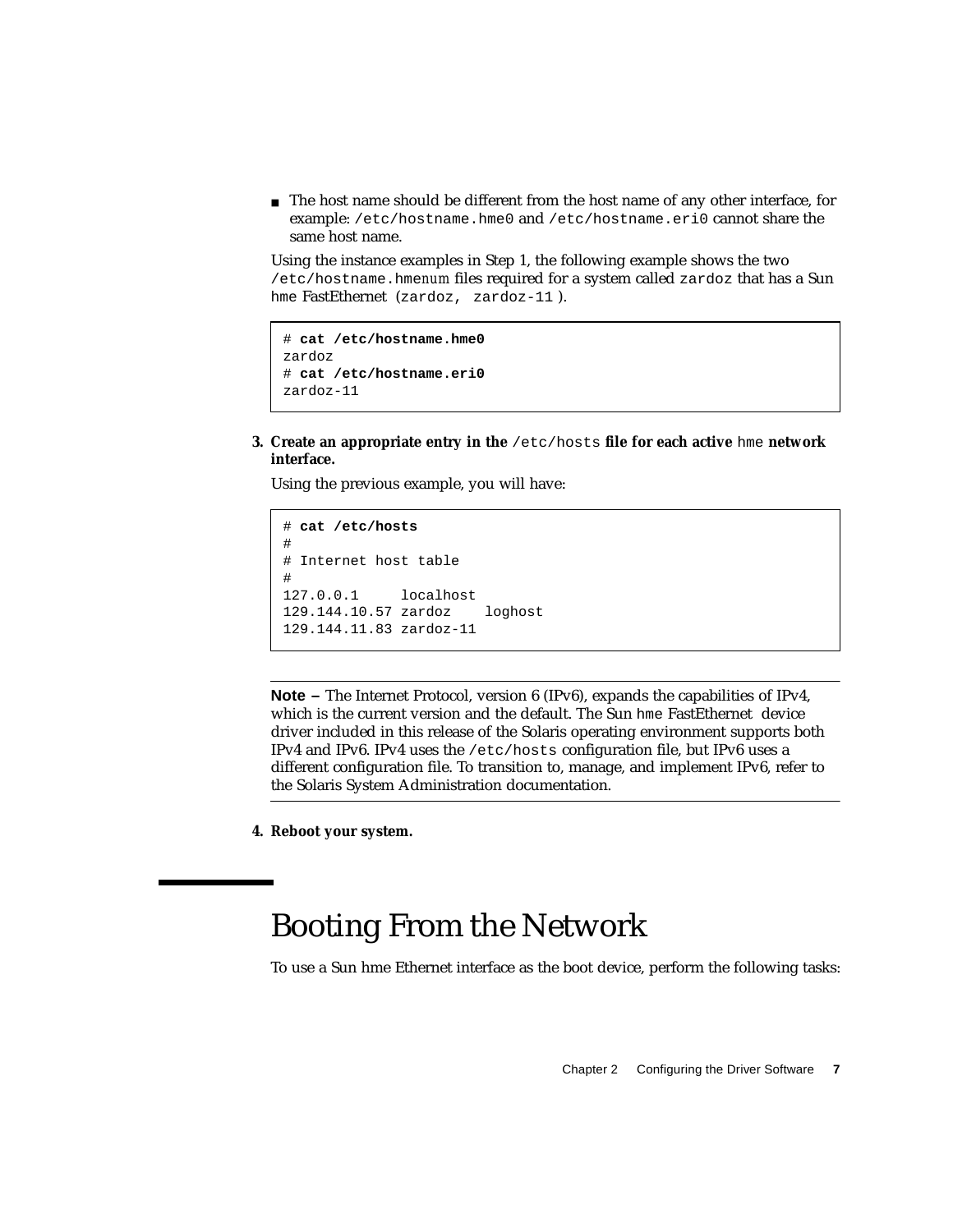### <span id="page-17-8"></span><span id="page-17-0"></span>▼ To Boot From the Network

**1. At the** ok **prompt type:**

<span id="page-17-3"></span>ok **show-nets**

<span id="page-17-6"></span>The show-nets command lists the system devices. You should see the full path name of the hme devices, similar to the following examples:

*For Sun* hme FastEthernet PCI adapter*:*

/pci@1f,2000/pci@2/SUNW,hme@0,1

*For Sun* hme FastEthernet SBus adapter*:*

/sbus@1f,0/SUNW,hme@1,8c3000

**Note –** You need to select only one of these hme devices for booting.

**2. At the** ok **prompt type:**

ok **boot** *full\_path\_name\_of\_the\_hme\_device*

# <span id="page-17-4"></span><span id="page-17-1"></span>Optional Post-Installation Procedures

To customize the performance of the Sun hme FastEthernet device, perform the tasks in the following sections.

### <span id="page-17-5"></span><span id="page-17-2"></span>Setting Driver Parameters

<span id="page-17-7"></span>The hme device driver, which is loaded from the Solaris CD-ROM, controls the SUNW,hme Ethernet devices. The device driver selects the link speed using the autonegotiation protocol with the link partner. (See ["Auto-Negotiation" on page 13](#page-12-1).)

You can manually set the hme device driver parameters to customize each SUNW, hme device in your system in one of three ways: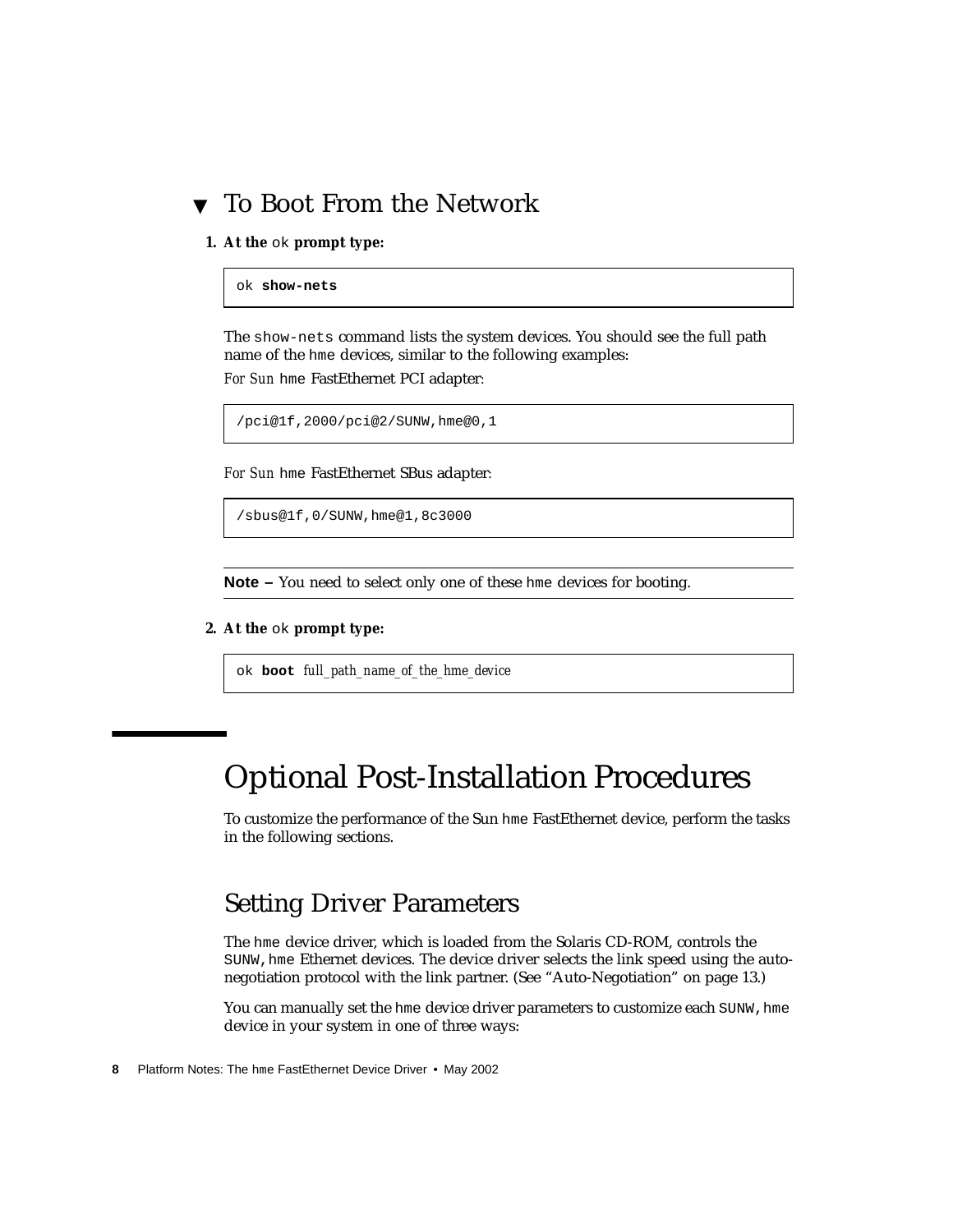- <span id="page-18-5"></span>■ Set a parameter on a per-device basis by creating the hme.conf file in the /kernel/drv directory.
- <span id="page-18-6"></span><span id="page-18-1"></span>■ Use the ndd utility to *temporarily* change a parameter. This change is lost when you reboot the system.
- <span id="page-18-4"></span>■ Set the hme driver parameters generally for all SUNW, hme devices in the system by entering the parameter variables in the /etc/system file.

See [Chapter 4](#page-30-2) for more information.

<span id="page-18-7"></span><span id="page-18-3"></span>**Note –** In the future, the /etc/system file will not be available. It is not compatible with dynamic reconfiguration.

#### <span id="page-18-9"></span><span id="page-18-0"></span>▼ To Force Network Speed Between 10 Mbps and 100 Mbps

**1. At the** ok **prompt, use the** show-devs **command to list the system devices.**

<span id="page-18-8"></span><span id="page-18-2"></span>You should see the full path names of the hme devices, similar to the following examples:

For Sun hme FastEthernet PCI adapter:

```
/pci@1f,2000/pci@2/SUNW,hme@0,1
/pci@1f,2000/pci@2/SUNW,hme@1,1
/pci@1f,2000/pci@2/SUNW,hme@2,1
/pci@1f,2000/pci@2/SUNW,hme@3,1
```
For Sun hme FastEthernet SBus adapter:

```
/sbus@1f,0/SUNW,hme@1,8c30000
/sbus@1f,0/SUNW,hme@1,8c20000
/sbus@1f,0/SUNW,hme@1,8c10000
/sbus@1f,0/SUNW,hme@1,8c00000
```
#### **2. Type:**

ok **nvedit**

**3. Type the following, pressing the Return key at the end of line** 0:

```
0: probe-all install-console banner
1: apply transfer-speed=10 full_ path_name_of_a_hme_device
```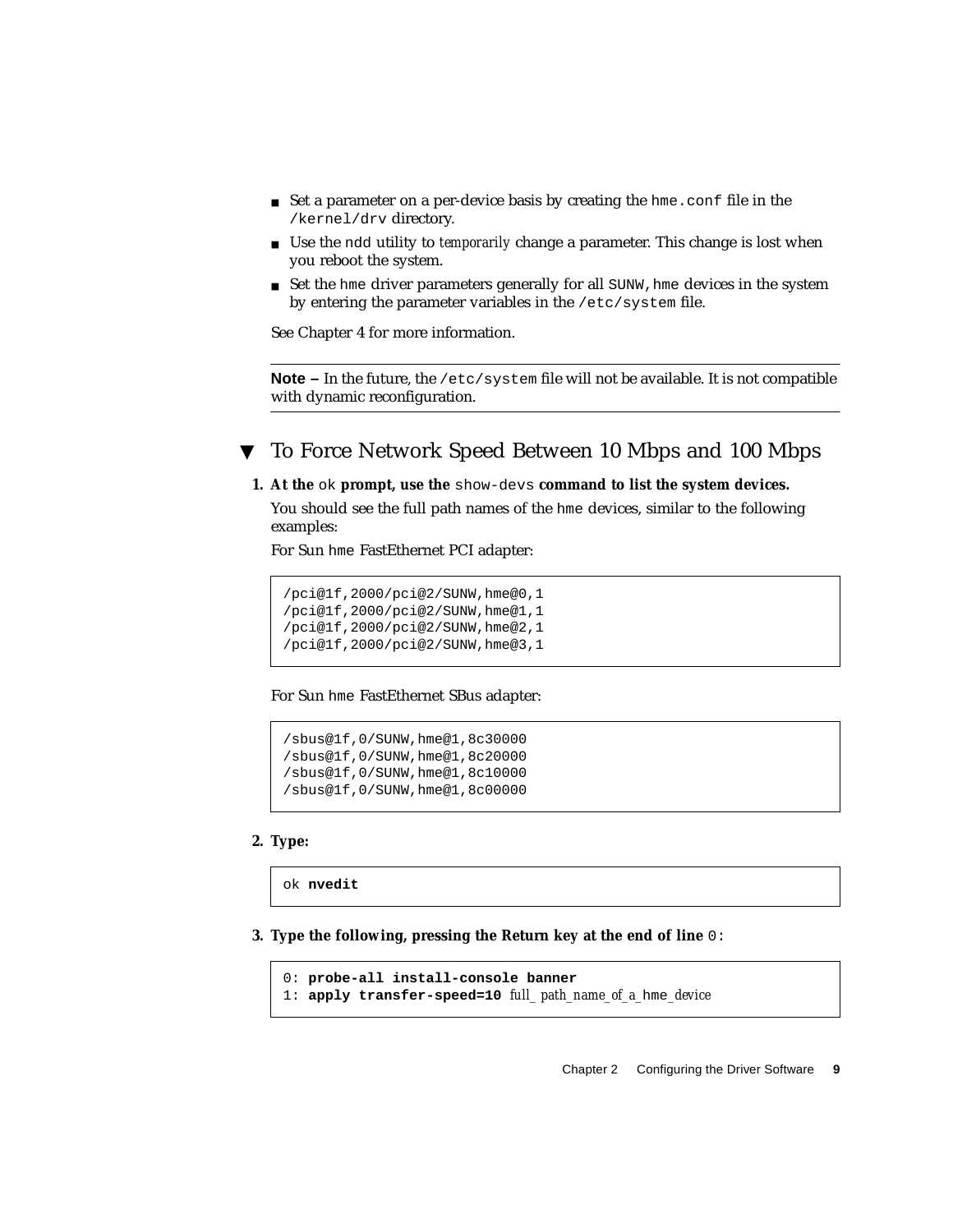**Note –** If you already have commands in NVRAM, append these lines to the end of the file.

**4. Press Control-C after typing** *full\_ path\_name\_of\_a\_*hme*\_device***.**

Perform Steps 2 to 4 to set the network speed for each hme network interface.

**Note –** In the preceding example, the speed is forced to 10 Mbps. To force the speed to 100 Mbps, replace 10 with 100.

**5. At the** ok **prompt type:**

```
ok nvstore
ok setenv use-nvramrc? true
```
#### **6. Reboot your system.**

See ["Setting Forced Mode" on page 424](#page-33-1) for more information on forcing network speed.

### <span id="page-19-3"></span><span id="page-19-0"></span>local-mac-address Property

<span id="page-19-5"></span>Each of the network interfaces of the Sun hme FastEthernet has been assigned a unique Media Access Control (MAC) address, which represents the 48-bit Ethernet address for that network interface. The OpenBoot™ firmware reports this MAC address via the local-mac-address property in the device nodes corresponding to the network interfaces.

A system is not obligated to use this assigned MAC address if it has a systemwide MAC address. In such cases, the systemwide MAC address applies to all network interfaces on the system.

The device driver, or any other adapter utility, can use the network device's MAC address (local-mac-address) while configuring it. A network interface's MAC address can be used when booting over the network.

The mac-address property of the network device specifies the network address (systemwide or local-mac-address) used for booting the system. To start using the MAC addresses assigned to the network interfaces of the Sun hme FastEthernet , set the NVRAM configuration variable local-mac-address? to true.

```
ok setenv local-mac-address? true
```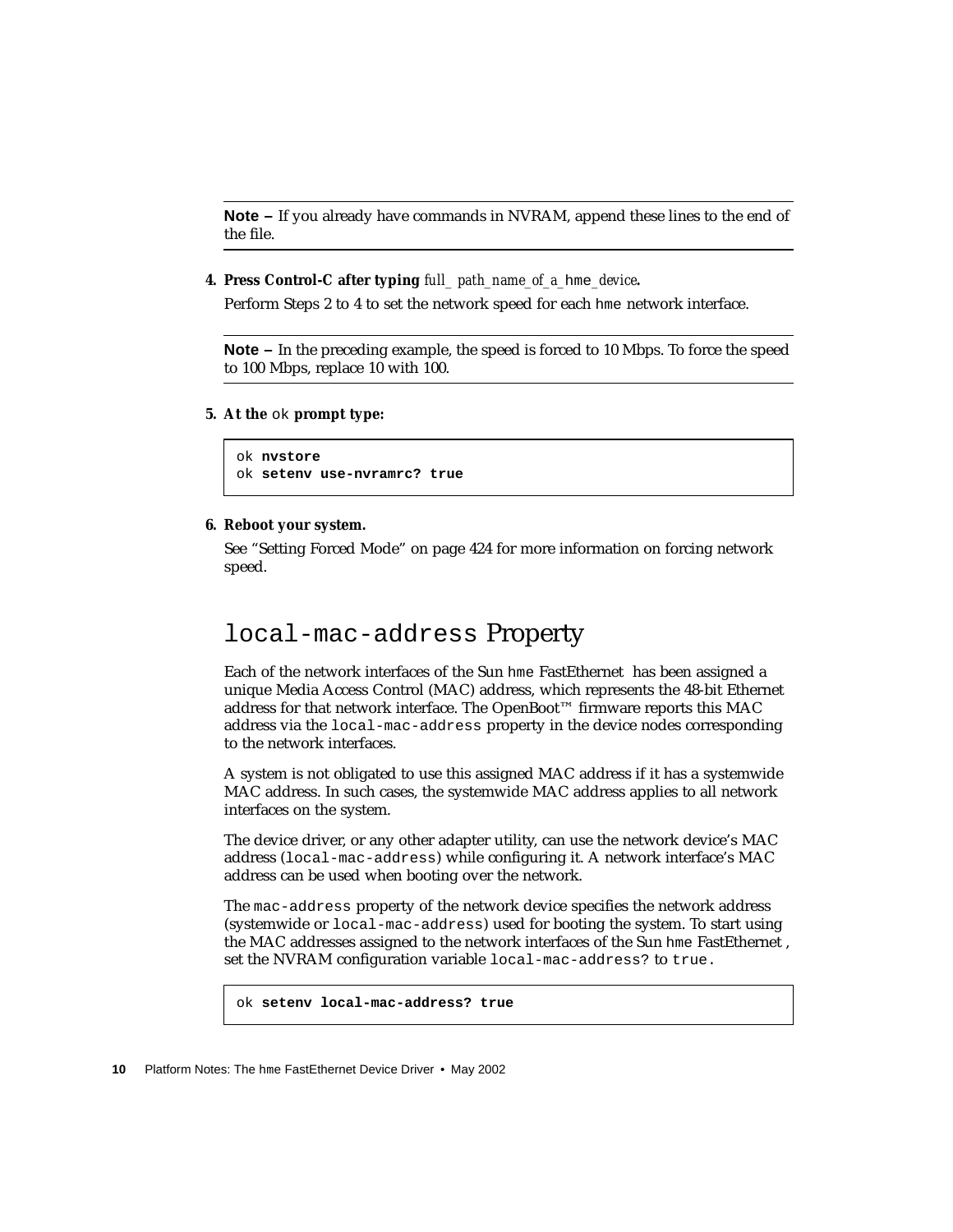## <span id="page-20-2"></span><span id="page-20-0"></span>Parameter Definitions

This chapter describes the parameters and settings for the hme device driver.

## <span id="page-20-4"></span><span id="page-20-1"></span>Driver Parameter Values and Definitions

The following sections describe the hme driver parameters, which are listed in [TABLE 3-1.](#page-20-3)

- ["Defining the Current Status" on page 313](#page-22-0), Table 3-2.
- ["Inter-Packet Gap Parameters" on page 314,](#page-23-0) Table 3-3.
- ["Defining an Additional Delay Before Transmitting a Packet Using lance\\_mode](#page-23-1) [and ipg0" on page 314](#page-23-1), Table 3-4.
- ["Operational Mode Parameters" on page 315](#page-24-0), Table 3-5.
- ["Operational Mode Priorities" on page 317](#page-26-0), Table 3-6.
- ["Defining the Number of Back-to-Back Packets to Transmit" on page 317,](#page-26-1) Table 3-7.
- ["Reporting Transceiver Capabilities" on page 318](#page-27-0), Table 3-8.
- ["Reporting the Link Partner Capabilities" on page 319,](#page-28-0) Table 3-9.

<span id="page-20-8"></span><span id="page-20-7"></span><span id="page-20-6"></span><span id="page-20-5"></span><span id="page-20-3"></span>

| Parameter         | <b>Status</b> | <b>Description</b>         | <b>Details</b>                         |
|-------------------|---------------|----------------------------|----------------------------------------|
| transciever inuse | Read only     | Defines the current status |                                        |
| link status       | Read only     | Defines the current status | "Defining the                          |
| link_speed        | Read only     | Defines the current status | <b>Current Status</b> "<br>on page 313 |
| link mode         | Read only     | Defines the current status |                                        |

#### **TABLE 3-1** hme Driver Parameters, Status, and Descriptions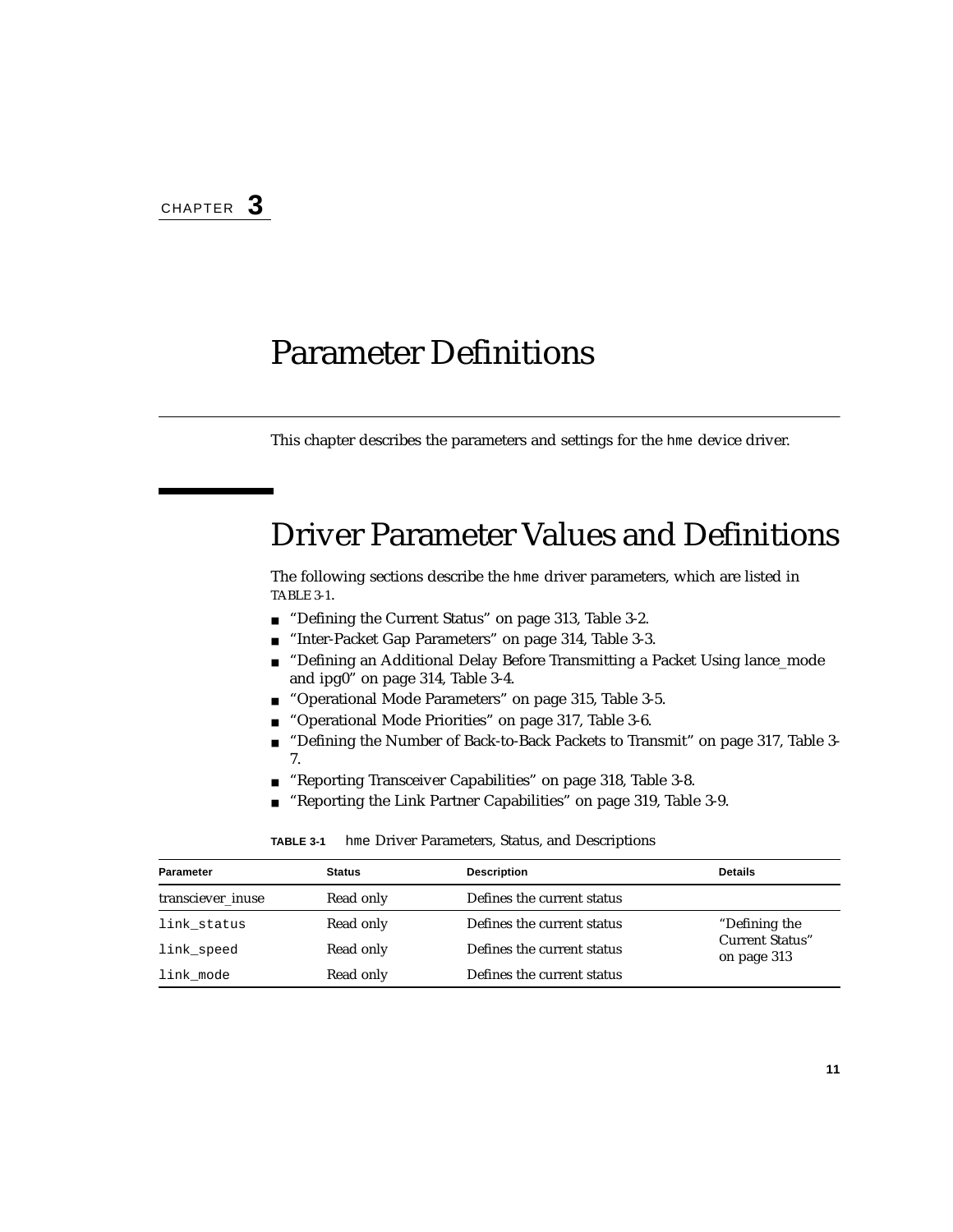<span id="page-21-17"></span><span id="page-21-16"></span><span id="page-21-15"></span><span id="page-21-14"></span><span id="page-21-13"></span><span id="page-21-12"></span><span id="page-21-11"></span><span id="page-21-10"></span><span id="page-21-9"></span><span id="page-21-8"></span><span id="page-21-7"></span><span id="page-21-6"></span><span id="page-21-5"></span><span id="page-21-4"></span><span id="page-21-3"></span><span id="page-21-2"></span><span id="page-21-1"></span><span id="page-21-0"></span>

| Parameter              | <b>Status</b>  | <b>Description</b>                               | <b>Details</b>                                                                     |  |
|------------------------|----------------|--------------------------------------------------|------------------------------------------------------------------------------------|--|
| ipgl                   | Read and write | Inter-packet gap parameter                       | "Inter-Packet                                                                      |  |
| ipg2                   | Read and write | Inter-packet gap parameter                       | <b>Gap Parameters</b> "<br>on page 314                                             |  |
| use_int_xcvr           | Read and write | Operational mode parameter                       |                                                                                    |  |
| pace_size              | Read and write | Operational mode parameter                       | "Defining the<br>Number of Back-<br>to-Back Packets<br>to Transmit" on<br>page 317 |  |
| adv_autoneg_cap        | Read and write | Operational mode parameter                       |                                                                                    |  |
| adv_100T4_cap          | Read and write | Operational mode parameter                       | "Reporting<br>Transceiver                                                          |  |
| adv_100fdx_cap         | Read and write | Operational mode parameter                       | Capabilities" on                                                                   |  |
| adv_100hdx_cap         | Read and write | Operational mode parameter                       | page 318                                                                           |  |
| adv_10fdx_cap          | Read and write | Operational mode parameter                       |                                                                                    |  |
| adv_10hdx_cap          | Read and write | Operational mode parameter                       |                                                                                    |  |
| autoneg_cap            | Read only      | Local transceiver auto negotiation<br>capability |                                                                                    |  |
| $100T4$ <sub>cap</sub> | Read only      | Local transceiver capability of<br>the hardware  |                                                                                    |  |
| 100fdx_cap             | Read only      | Local transceiver capability of<br>the hardware  | "Defining the<br><b>Current Status"</b><br>on page 313                             |  |
| 100hdx_cap             | Read only      | Local transceiver capability of<br>the hardware  |                                                                                    |  |
| $10fdx_cap$            | Read only      | Local transceiver capability of<br>the hardware  |                                                                                    |  |
| 10hdx_cap              | Read only      | Local transceiver capability of<br>the hardware  |                                                                                    |  |
| lp_autoneg_cap         | Read only      | Link partner auto negotiation<br>capability      |                                                                                    |  |
| $lp_100T4_cap$         | Read only      | Link partner capability                          | "Reporting the<br><b>Link Partner</b>                                              |  |
| lp_100fdx_cap          | Read only      | Link partner capability                          | Capabilities" on                                                                   |  |
| lp_100hdx_cap          | Read only      | Link partner capability                          | page 319                                                                           |  |
| lp_10fdx_cap           | Read only      | Link partner capability                          |                                                                                    |  |
| lp_10hdx_cap           | Read only      | Link partner capability                          |                                                                                    |  |

**TABLE 3-1** hme Driver Parameters, Status, and Descriptions *(Continued)*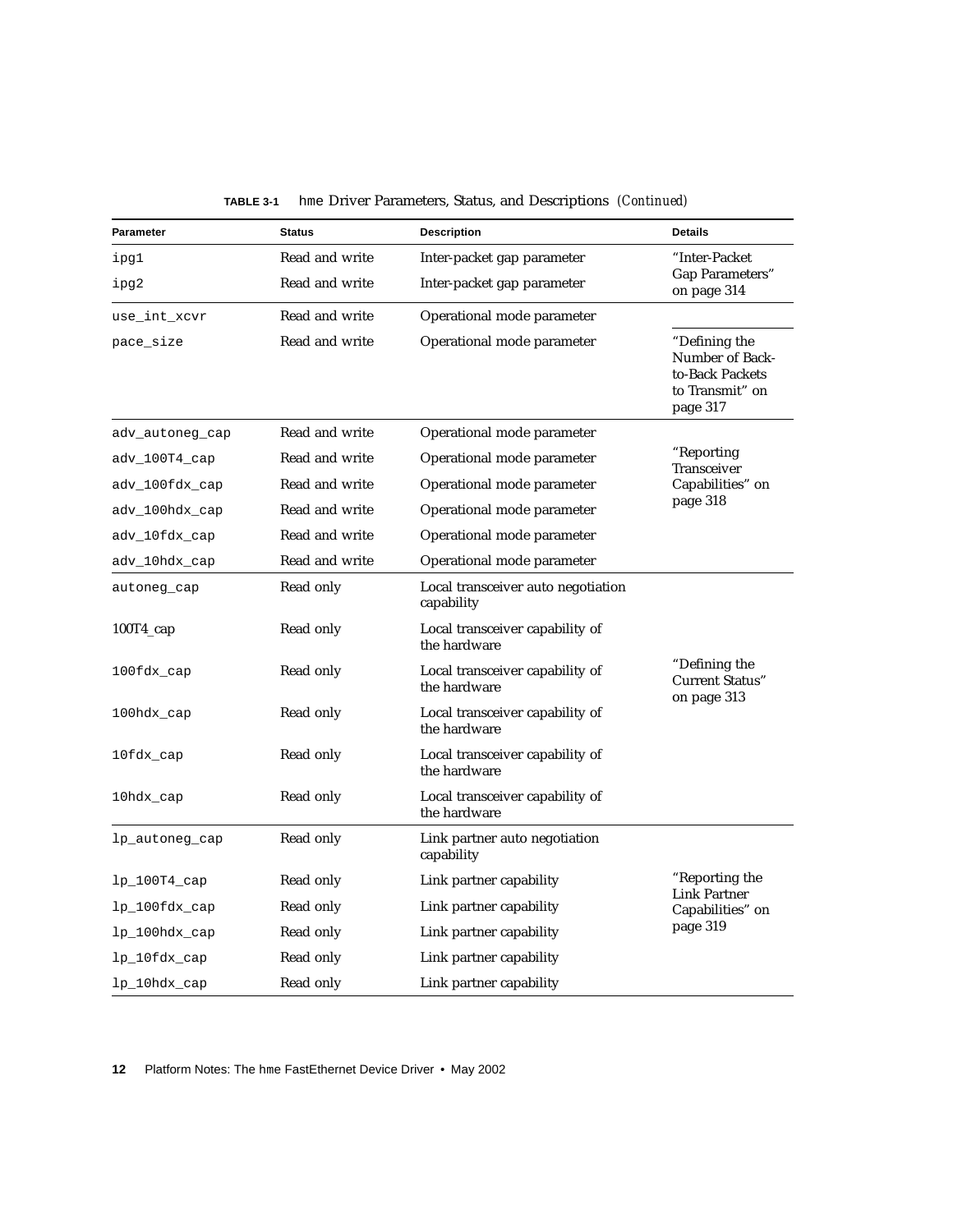<span id="page-22-6"></span><span id="page-22-5"></span><span id="page-22-4"></span>

| Parameter  | <b>Status</b>  | <b>Description</b>                               | <b>Details</b>                                                                            |
|------------|----------------|--------------------------------------------------|-------------------------------------------------------------------------------------------|
| instance   | Read and write | Device instance                                  |                                                                                           |
| lance_mode | Read and write | Additional delay before transmitting<br>a packet | "Defining an<br><b>Additional Delay</b>                                                   |
| ipg0       | Read and write | Additional delay before transmitting<br>a packet | <b>Before</b><br>Transmitting a<br>Packet Using<br>lance mode and<br>ipg0" on page<br>314 |

**TABLE 3-1** hme Driver Parameters, Status, and Descriptions *(Continued)*

### <span id="page-22-3"></span><span id="page-22-0"></span>Defining the Current Status

<span id="page-22-2"></span><span id="page-22-1"></span>The read-only parameters described in [TABLE 3-2](#page-22-1) explain the operational mode of the interface. These parameters define the current status. A on this link to return to ["Driver Parameter Values and Definitions" on page 311](#page-20-1)

<span id="page-22-10"></span><span id="page-22-9"></span><span id="page-22-8"></span><span id="page-22-7"></span>

| <b>Parameter</b>  | <b>Description</b>                 | <b>Values</b>                                           |
|-------------------|------------------------------------|---------------------------------------------------------|
| link_status       | Current<br>link status             | $0 =$ Link down<br>$1 =$ Link up                        |
| transceiver inuse | Current<br>transceiver<br>status   | $0=$ Internal transceiver<br>$1 =$ External transceiver |
| link_speed        | Valid only<br>if the link<br>is up | $0 = 10$ Mbps<br>$1 = 100$ Mbps                         |
| link_mode         | Valid only<br>if the link<br>is up | $0 = \text{Half}$ duplex<br>$1 =$ Full duplex           |

**TABLE 3-2** Read-Only Parameters Defining the Current Status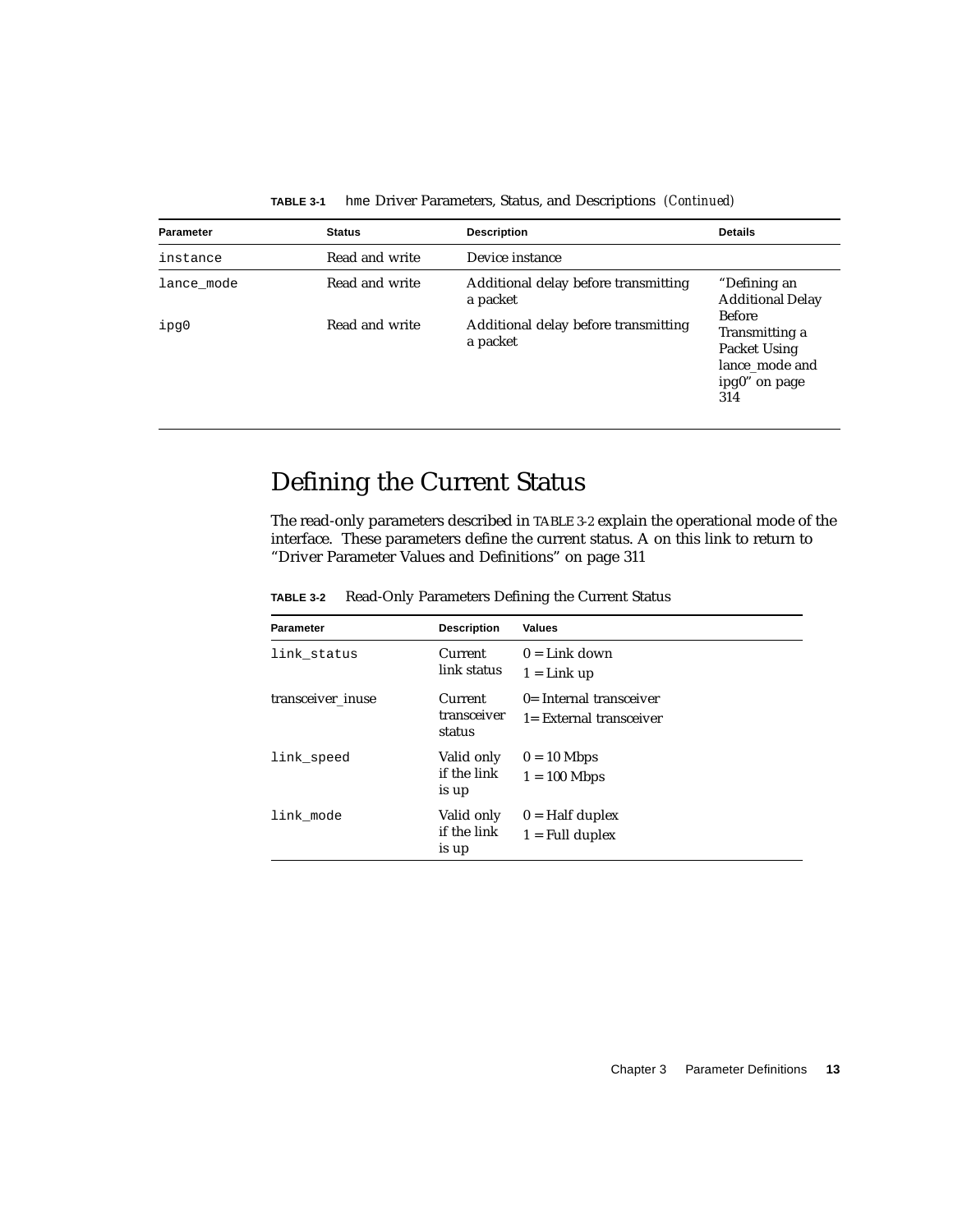### <span id="page-23-4"></span><span id="page-23-0"></span>Inter-Packet Gap Parameters

The Fast Ethernet Parallel Port SCSI (FEPS) ASIC supports programmable Inter-Packet Gap (IPG) parameters ipg1 and ipg2. The total IPG is the sum of ipg1 and ipg2. The total IPG is 9.6 microseconds when the link speed set by the autonegotiation protocol is 10 Mbps. When the link speed is 100 Mbps, the total IPG is 0.96 microseconds.

<span id="page-23-2"></span>[TABLE 3-3](#page-23-2) lists the default values and allowable values for the IPG parameters,  $ipq1$ and ipg2. Click on this link to return to ["Driver Parameter Values](#page-20-1) [and Definitions" on page 311](#page-20-1).

<span id="page-23-5"></span>

| <b>Parameter</b> | Values<br>(Byte-time) | <b>Description</b>                     |
|------------------|-----------------------|----------------------------------------|
| ipg1             | 0.255                 | $ipq1 = 8$ (default at initialization) |
| ipg2             | 0.255                 | $ipq2 = 4$ (default at initialization) |

**TABLE 3-3** Read-Write Inter-Packet Gap Parameter Values and Descriptions

<span id="page-23-6"></span>By default, the driver sets  $ipq1$  to 8-byte time and  $ipq2$  to 4-byte time, which are the standard values. (Byte time is the time it takes to transmit one byte on the link, with a link speed of either 100 Mbps or 10 Mbps.)

If your network has systems that use longer IPG (the sum of  $ipq1$  and  $ipq2$ ) and if those machines seem to be slow in accessing the network, increase the values of ipg1 and ipg2 to match the longer IPGs of other machines.

## <span id="page-23-3"></span><span id="page-23-1"></span>Defining an Additional Delay Before Transmitting a Packet Using lance\_mode and ipg0

The following two ASICs support a programmable mode called lance\_mode. The ipg0 parameter is associated with lance\_mode:

- Fast Ethernet Parallel Port SCSI (FEPS) for SBus)
- PCI Fast Ethernet and Expansion (PFEX for PCI)

After a packet is received with lance mode enabled (default) an additional delay is added by setting the ipg0 parameter before transmitting the packet. This delay, set by the ipg0 parameter, is in addition to the delay set by the ipg1 and ipg2 parameters. The additional delay set by ipg0 helps to reduce collisions. Systems that have lance mode enabled might not have enough time on the network.

If lance mode is disabled, the value of  $i_{pq0}$  is ignored and no additional delay is set. Only the delays set by ipg1 and ipg2 are used. Disable lance\_mode if other systems keep sending a large number of back-to-back packets.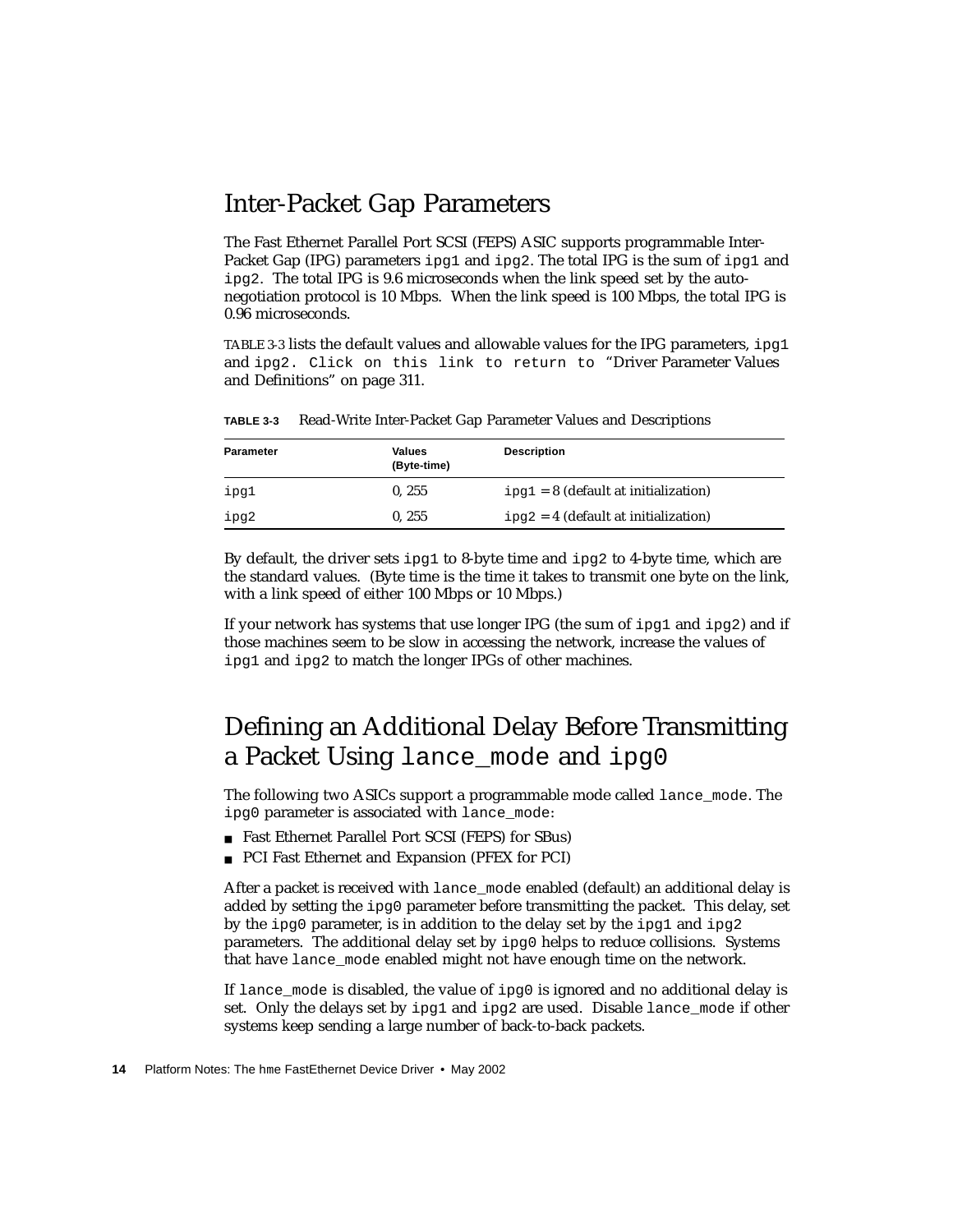You can set the additional delay with the ipg0 parameter from 0 to 31, which is the nibble time delay. Nibble time is the time it takes to transfer four bits on the link. If the link speed is 10 Mbps, nibble time is equal to 400 ns. If the link speed is 100 Mbps, nibble time is equal to 40 ns.

For example, if the link speed is 10 Mbps, and you set ipg0 to 20 nibble times, multiply 20 by 400 ns to get 8000 ns. If the link speed is 100 Mbps, and you set  $i p q 0$ to 30 nibble-times, multiply 30 by 40 ns to get 1200 ns.

<span id="page-24-1"></span>[TABLE 3-4](#page-24-1) defines the lance mode and ipg0 parameters. Click on this link to return to ["Driver Parameter Values and Definitions" on page 311](#page-20-1) .

<span id="page-24-8"></span><span id="page-24-7"></span>

| <b>Parameter</b> | Values   | <b>Description</b>                                                                                                                                                                                        |
|------------------|----------|-----------------------------------------------------------------------------------------------------------------------------------------------------------------------------------------------------------|
| lance mode       | 0        | lance mode disabled<br>lance_mode enabled (default)                                                                                                                                                       |
| ipg0             | $0 - 31$ | Additional IPG before transmitting a packet<br>$after receiving a packet) - Note The$<br>default value is 16 nibble-times, which is 6.4<br>microseconds for 10 Mbps and 0.64<br>microseconds for 100 Mbps |

**TABLE 3-4** Parameters Defining lance\_mode and ipg0

### <span id="page-24-3"></span><span id="page-24-0"></span>Operational Mode Parameters

[TABLE 3-5](#page-24-2) describes the operational mode parameters and their default values. Click on this link to return to ["Driver Parameter Values and Definitions" on page 311.](#page-20-1)

<span id="page-24-2"></span>

| <b>Parameter</b>           | <b>Description</b>                                                                        | <b>Values</b>                                                                                  |
|----------------------------|-------------------------------------------------------------------------------------------|------------------------------------------------------------------------------------------------|
| adv_autoneg_cap            | Local transceiver<br>capability advertised<br>by the hardware                             | $0 =$ Forced mode<br>$1 =$ Auto-negotiation (default)                                          |
| $adv_100T4$ <sub>cap</sub> | Local transceiver<br>capability advertised<br>by the hardware;<br>read/write<br>parameter | $0 = Not 100BASE-T4 capable (default)$<br>$1 = 100BASE-T4$ capable                             |
| adv_100fdx_cap             | Local transceiver<br>capability advertised<br>by the hardware;<br>read/write<br>parameter | $0 =$ Not 100 Mbit/sec full-duplex capable<br>$1 = 100$ Mbit/sec full-duplex capable (default) |

<span id="page-24-6"></span><span id="page-24-5"></span><span id="page-24-4"></span>**TABLE 3-5** Operational Mode Parameters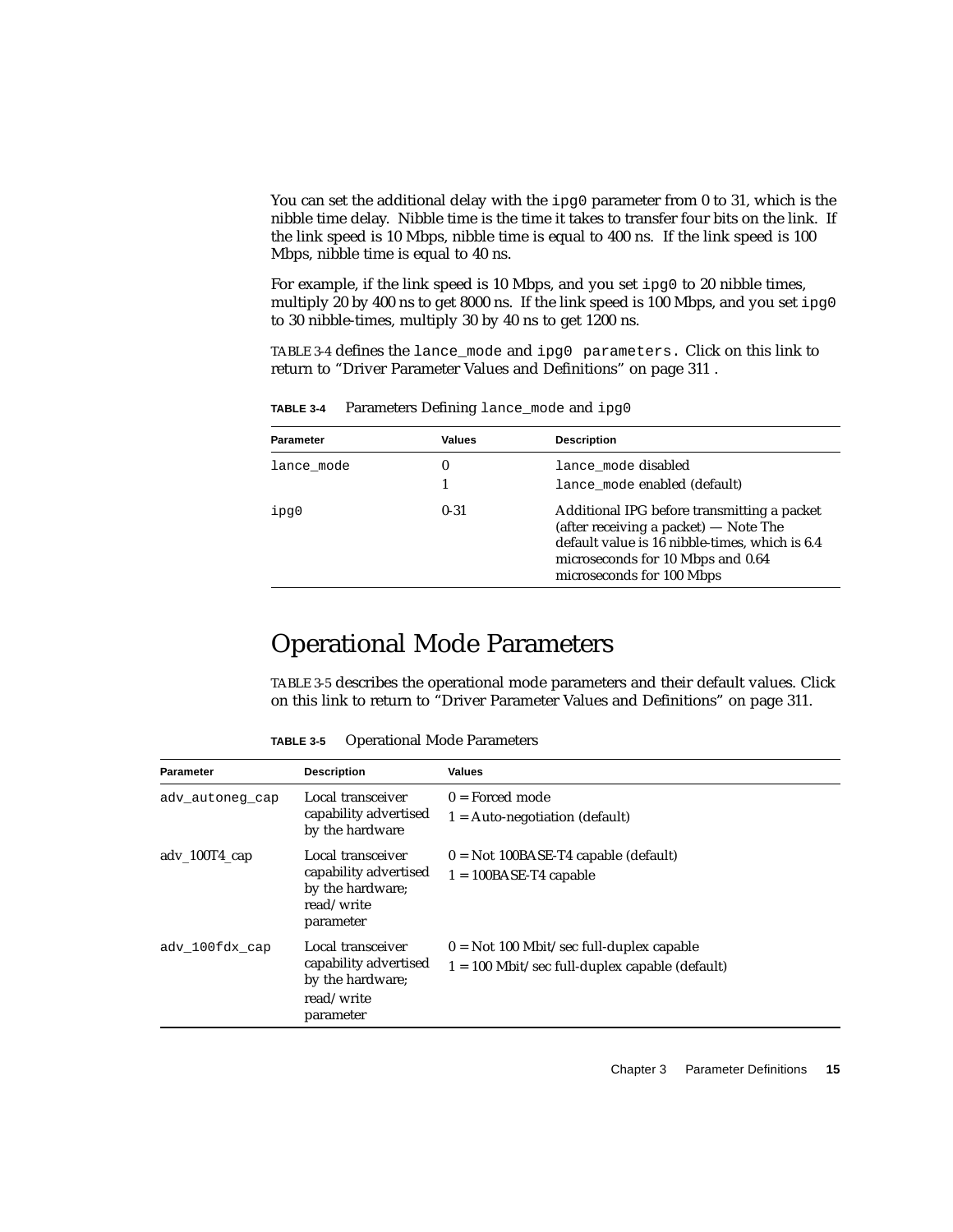| <b>Parameter</b> | <b>Description</b>                                                                        | <b>Values</b>                                                                                                                                     |
|------------------|-------------------------------------------------------------------------------------------|---------------------------------------------------------------------------------------------------------------------------------------------------|
| adv_100hdx_cap   | Local transceiver<br>capability advertised<br>by the hardware;<br>read/write<br>parameter | $0 = Not 100$ Mbit/sec half-duplex capable<br>$1 = 100$ Mbit/sec half-duplex capable (default)                                                    |
| adv_10fdx_cap    | Local transceiver<br>capability advertised<br>by the hardware;<br>read/write<br>parameter | $0 =$ Not 10 Mbit/sec full-duplex capable<br>$1 = 10$ Mbit/sec full-duplex capable (default)                                                      |
| adv_10hdx_cap    | Local transceiver<br>capability advertised<br>by the hardware;<br>read/write<br>parameter | $0 = Not 10$ Mbit/sec half-duplex capable<br>$1 = 10$ Mbit/sec half-duplex capable (default)                                                      |
| use_int_xcvr     | Local transceiver<br>capability selected<br>for networking by<br>the user                 | $0 =$ External transceiver is used if connected<br>$1 =$ Internal transceiver is used, even if the external transceiver<br>is connected (default) |

<span id="page-25-2"></span><span id="page-25-1"></span>**TABLE 3-5** Operational Mode Parameters *(Continued)*

#### <span id="page-25-5"></span><span id="page-25-4"></span><span id="page-25-3"></span><span id="page-25-0"></span>Selecting the Internal or External Transceiver

Use the use int xcvr parameter to change the default. For example, you can select the internal transceiver, even though the driver is capable of selecting the external transceiver. The driver, not the hardware, determines the internal and external transceiver.

If the external transceiver, which is connected to the MII interface, is present, the driver selects the external transceiver using the default use int xcvr 0. If the external transceiver is not present, the driver selects the internal transceiver. When this parameter is set to use  $\pm$  int  $\pm$  xcvr 1, the driver selects the internal transceiver, even if the external transceiver is connected.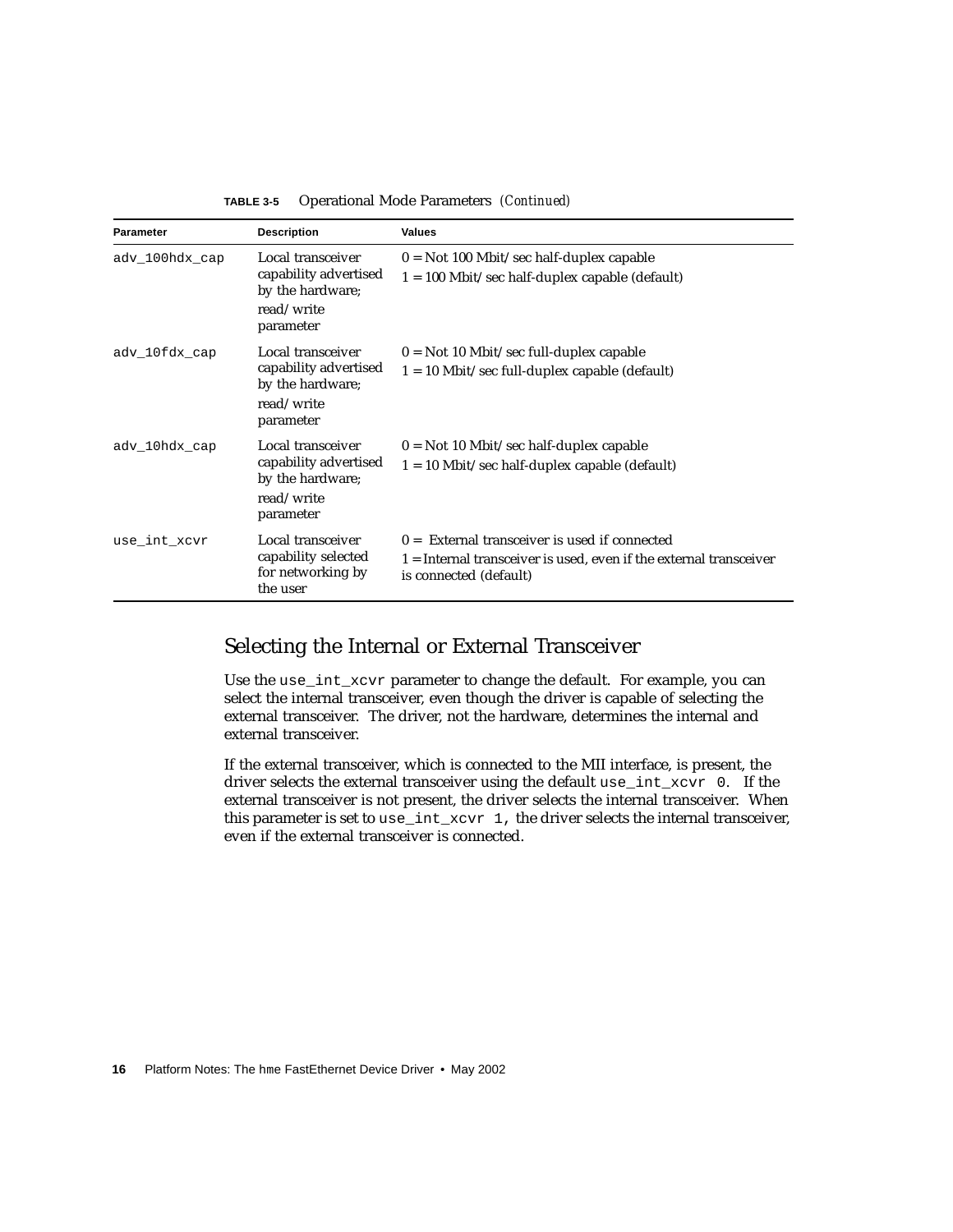## <span id="page-26-5"></span><span id="page-26-0"></span>Operational Mode Priorities

<span id="page-26-3"></span>[TABLE 3-6](#page-26-3) lists the priority of the operational mode parameters. When the Sun hme FastEthernet Device Driver negotiates with a partner on the network, it implements the operational mode in the order shown in [TABLE 3-6](#page-26-3). Click on this link to return to ["Driver Parameter Values and Definitions" on page 311.](#page-20-1)

| <b>Priority</b> | <b>Parameter</b> |
|-----------------|------------------|
| First           | adv_100T4_cap    |
| Second          | adv_100fdx_cap   |
| Third           | adv_100hdx_cap   |
| Fourth          | adv_10fdx_cap    |
| Fifth           | adv_10hdx_cap    |

**TABLE 3-6** Operational Mode Priorities

### <span id="page-26-4"></span><span id="page-26-1"></span>Defining the Number of Back-to-Back Packets to Transmit

<span id="page-26-2"></span>The pace\_size parameter (see [TABLE 3-7\)](#page-26-2) defines the maximum number of back-toback packets you can transmit at one time. If the value is zero, there is no limit to the number of back-to-back packets that can be transmitted. Click on this link to return to ["Driver Parameter Values and Definitions" on page 311.](#page-20-1)

**TABLE 3-7** Back-to-Back Packet Transmission Capability

<span id="page-26-6"></span>

| Parameter          | Values | <b>Description</b>                                                                  |
|--------------------|--------|-------------------------------------------------------------------------------------|
| pace size 1 to 255 |        | Number of back-to-back packets transmitted at one time                              |
|                    | $_{0}$ | No limit to the number of back-to-back packets that can be<br>transmitted (default) |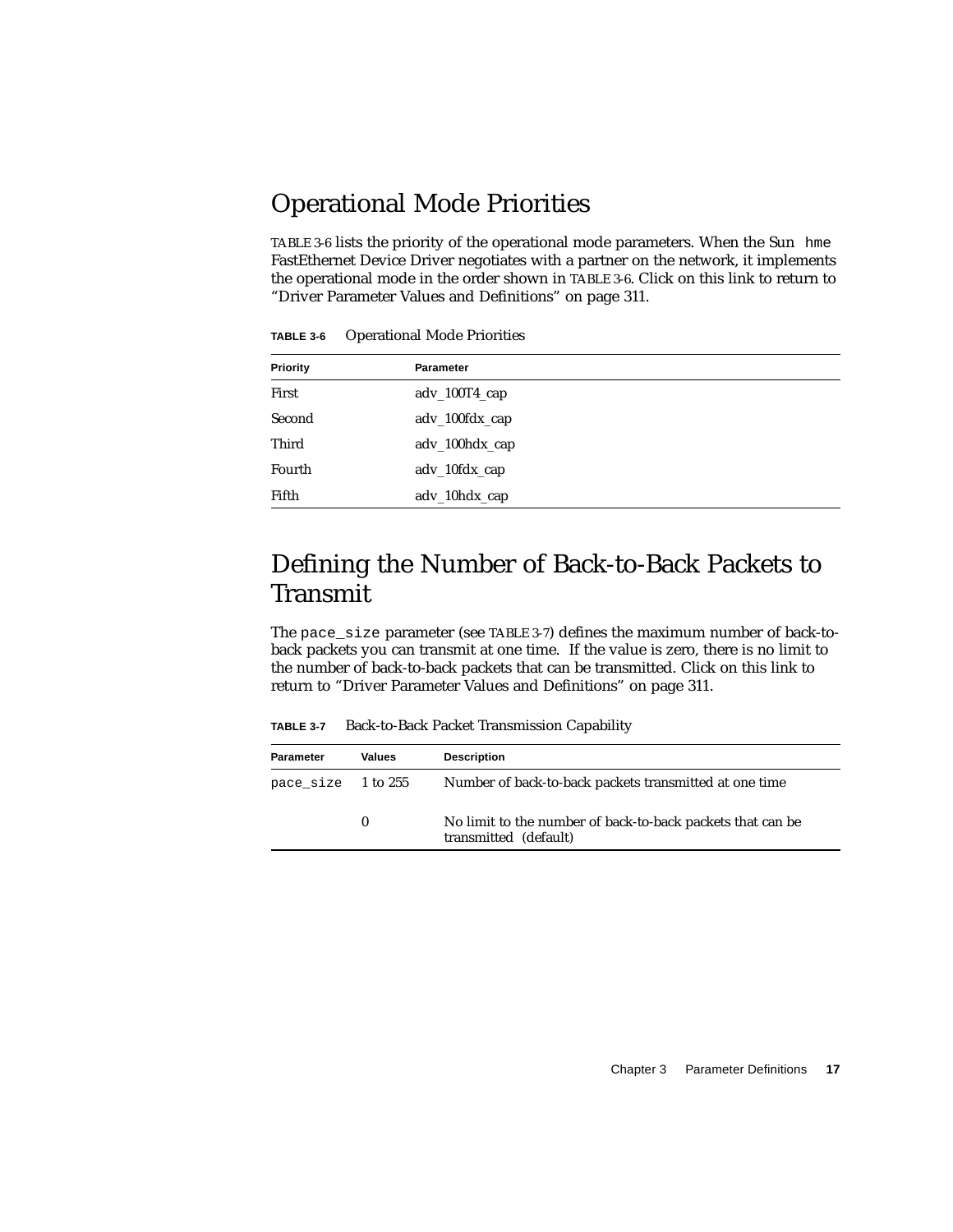## <span id="page-27-8"></span><span id="page-27-0"></span>Reporting Transceiver Capabilities

<span id="page-27-1"></span>[TABLE 3-8](#page-27-1) describes the read-only transceiver capabilities (either the internal transceiver or the external transceiver), whichever is selected. Click on this link to return to ["Driver Parameter Values and Definitions" on page 311.](#page-20-1)

<span id="page-27-7"></span><span id="page-27-4"></span><span id="page-27-3"></span><span id="page-27-2"></span>

| <b>Parameter</b>        | <b>Description</b>                                                            | <b>Values</b>                                                                        |
|-------------------------|-------------------------------------------------------------------------------|--------------------------------------------------------------------------------------|
| autoneg_cap             | Local transceiver<br>capability of the<br>hardware                            | $0 = Not capable of auto-negotiation$<br>$1 =$ Auto negotiation capable              |
| $100T-4$ <sub>cap</sub> | Local external<br>transceiver capability of<br>the hardware                   | $0 = Not 100BASE-T4 capable$<br>$1 = 100BASE-T4 capable$                             |
| 100fdx_cap              | Local transceiver<br>capability of the<br>hardware; initialized at<br>startup | $0 = Not 100$ Mbit/sec full-duplex capable<br>$1 = 100$ Mbit/sec full-duplex capable |
| 100hdx cap              | Local transceiver<br>capability of the<br>hardware; initialized at<br>startup | $0 = Not 100$ Mbit/sec half-duplex capable<br>$1 = 100$ Mbit/sec half-duplex capable |
| 10fdx cap               | Local transceiver<br>capability of the<br>hardware; initialized at<br>startup | $0 = Not 10$ Mbit/sec full-duplex capable<br>$1 = 10$ Mbit/sec full-duplex capable   |
| 10hdx_cap               | Local transceiver<br>capability of the<br>hardware; initialized at<br>startup | $0 = Not 10$ Mbit/sec half-duplex capable<br>$1 = 10$ Mbit/sec half-duplex capable   |

**TABLE 3-8** Read-Only Transceiver Capabilities

<span id="page-27-6"></span><span id="page-27-5"></span>The parameters in [TABLE 3-8](#page-27-1) define the capabilities of the hardware. The internal transceiver can support all of these capabilities. The capabilities of the external transceiver are dependent on the device. If the external transceiver is not capable of auto-negotiation but has the capability of all speeds and modes (100 Mbps, 10 Mbps, half-duplex, and full-duplex), you must force the operational speed and mode of the external transceiver.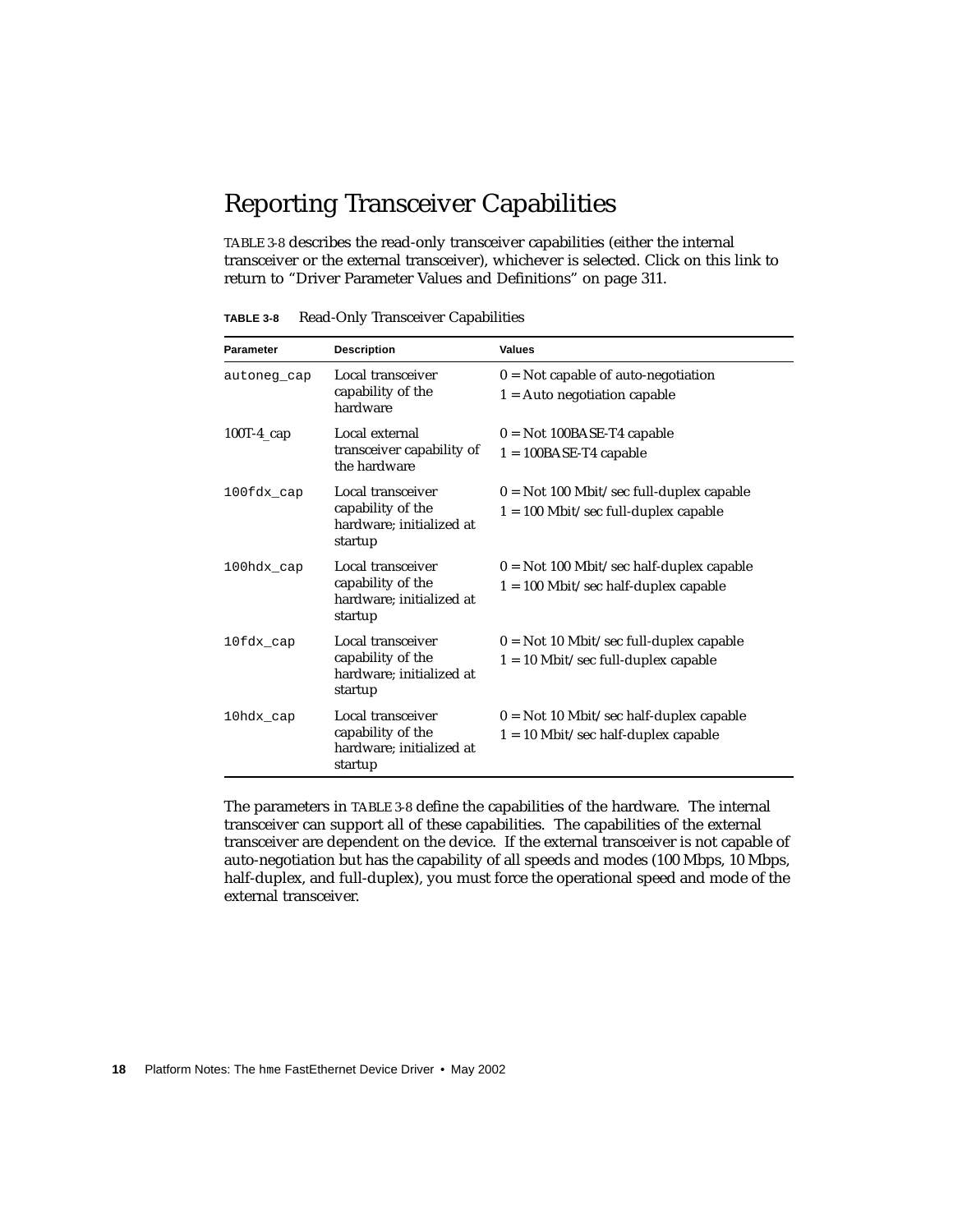### <span id="page-28-8"></span><span id="page-28-0"></span>Reporting the Link Partner Capabilities

<span id="page-28-2"></span><span id="page-28-1"></span>[TABLE 3-9](#page-28-1) describes the read-only link partner capabilities. Click on this link to return to ["Driver Parameter Values and Definitions" on page 311](#page-20-1).

<span id="page-28-7"></span><span id="page-28-5"></span><span id="page-28-4"></span><span id="page-28-3"></span>

| <b>Parameter</b>          | Values                                                                           |
|---------------------------|----------------------------------------------------------------------------------|
| lp_autoneg_cap            | $0 = No$ auto-negotiation<br>$1 =$ Auto-negotiation                              |
| $lp_100T4$ <sub>cap</sub> | $0 = No$ 100BASE-T4<br>$1 = 100$ BASE-T4                                         |
| $lp_100fdx_cap$           | $0 = No$ 100 Mbit/sec full-duplex transmission<br>$1 = 100$ Mbit/sec full-duplex |
| $lp_100hdx_cap$           | $0 = No$ 100 Mbit/sec half-duplex transmission<br>$1 = 100$ Mbit/sec half-duplex |
| lp_10fdx_cap              | $0 = No$ 10 Mbit/sec full-duplex transmission<br>$1 = 10$ Mbit/sec full-duplex   |
| lp_10hdx_cap              | $0 = No$ 10 Mbit/sec half-duplex transmission<br>$1 = 10$ Mbit/sec half-duplex   |

**TABLE 3-9** Read-Only Link Partner Capabilities

<span id="page-28-6"></span>If the link partner is not capable of auto-negotiation (when  $1<sub>p</sub>$  autoneg\_cap is 0) the information described in [TABLE 3-9](#page-28-1) is not relevant and the parameter value  $= 0$ .

If the link partner is capable of auto-negotation (when lp\_autoneg\_cap is 1) then the speed and mode information is displayed when you use auto-negotiation and get the link partner capabilities

Click on this link to return to ["Driver Parameter Values and Definitions" on page](#page-20-1) [311](#page-20-1).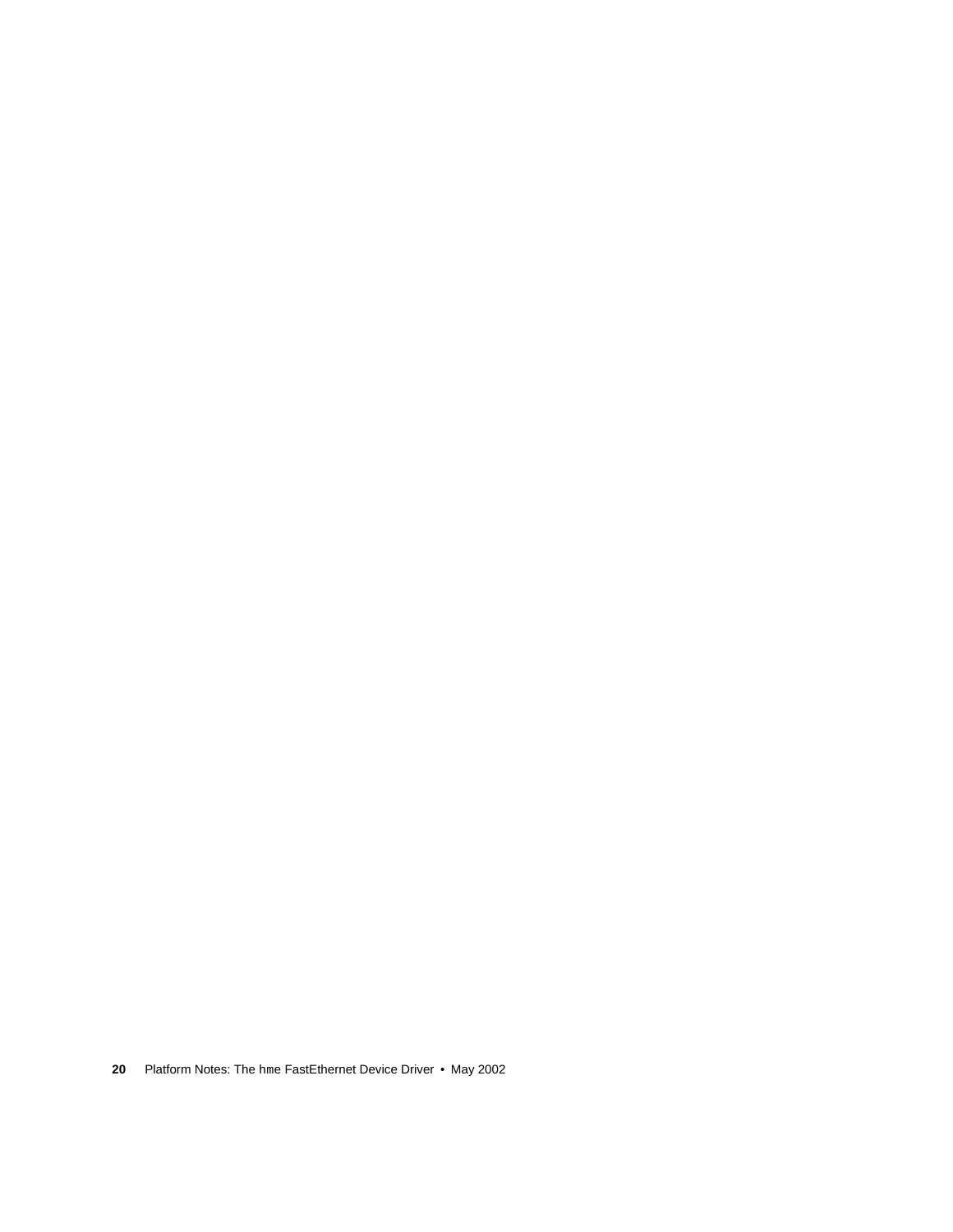# <span id="page-30-2"></span><span id="page-30-0"></span>Setting Parameters

This chapter describes three methods to configure the hme driver parameters. This chapter contains the following sections:

- ["Parameter Setting Options" on page 421](#page-30-1)
- ["Setting Parameters Using ndd" on page 422](#page-31-0)
- ["Setting Parameters in the /etc/system File" on page 426](#page-35-0)
- ["Setting Parameters Using the hme.conf File" on page 427](#page-36-1)

## <span id="page-30-3"></span><span id="page-30-1"></span>Parameter Setting Options

<span id="page-30-6"></span><span id="page-30-5"></span><span id="page-30-4"></span>You can set the hme device driver parameters in three ways (ndd, /etc/system, and hme.conf), depending on your needs.

To set parameters that are valid until you reboot the system, use the ndd utility. Using ndd is a good way to test parameter settings. If you want to test parameter settings, use the ndd utility described in ["Setting Parameters Using ndd" on page](#page-31-0) [422.](#page-31-0) With ndd, the parameters are effective until you reboot the system.

To configure the hme driver parameters for all devices in the system so that the parameter values are always in effect (even after rebooting the system), enter the parameter values in the /etc/system file. When the system is rebooted, it reads the /etc/system file and sets the parameter values in that file.. ["Setting Parameters in](#page-35-0) [the /etc/system File" on page 426](#page-35-0) describes this option.

To set the parameters for a particular device in the system, set the parameters in the hme.conf file in the /kernel/drv directory. The parameters set in the hme.conf file have precedence over the parameters set in the  $/etc/system$  file and override the parameters set in the /etc/system file. The parameters values set in hme.conf are always in effect (even after rebooting the system)[."Setting Parameters Using the](#page-36-1) [hme.conf File" on page 427](#page-36-1) describes this option.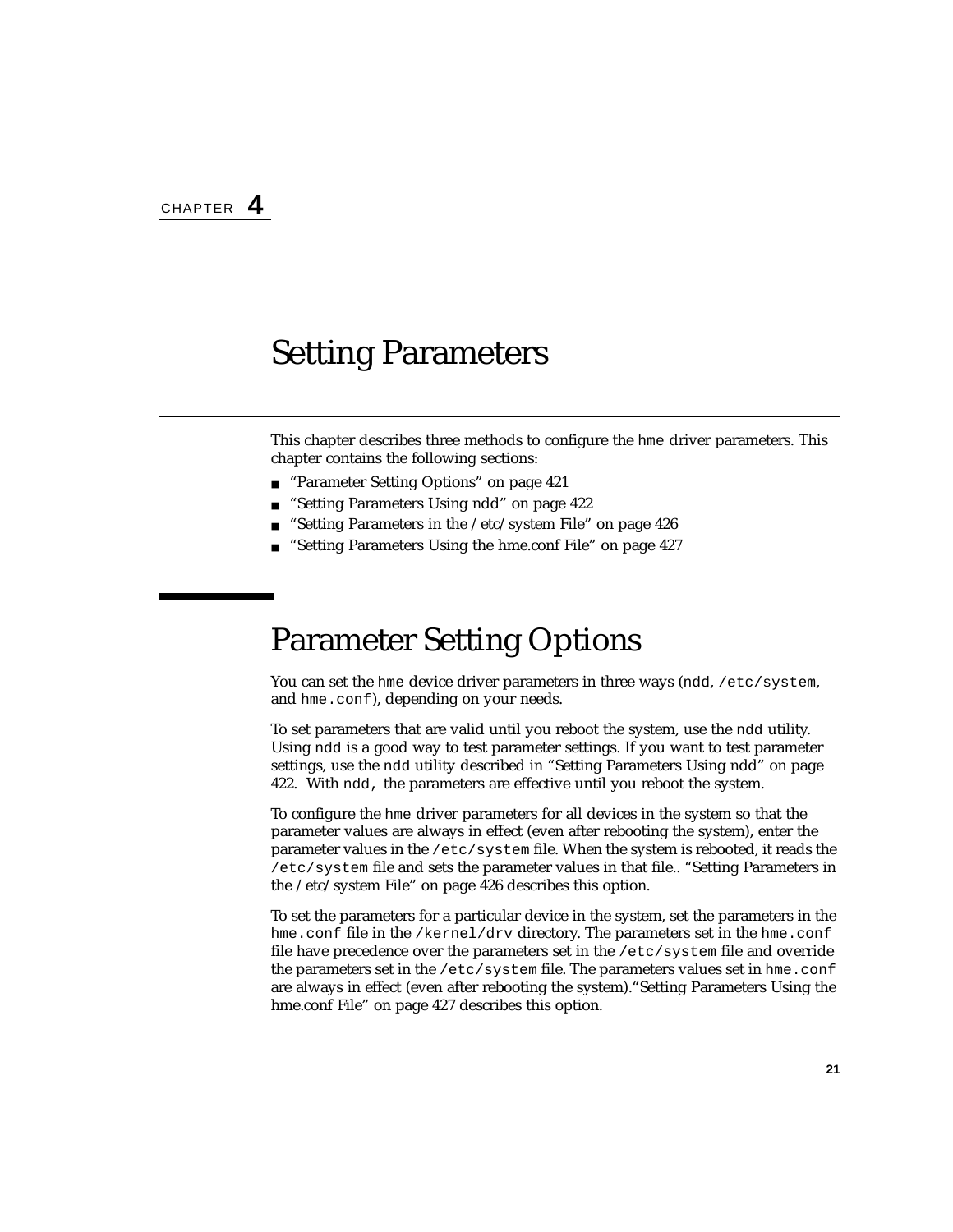# <span id="page-31-8"></span><span id="page-31-0"></span>Setting Parameters Using ndd

<span id="page-31-4"></span>Use the ndd utility to configure parameters that are valid until you reboot the system. The ndd utility supports any networking driver, which implements the Data Link Provider Interface (DLPI).

The following sections describe how you can use the hme driver and the ndd utility to modify (with the -set option) or display (without the -set option) the parameters for each SUNW, hme device.

### <span id="page-31-6"></span><span id="page-31-1"></span>Identifying Device Instances

Before you use the ndd utility to get or set a parameter for the hme device, you must specify the device instance for the utility if there is more than one SUNW, hme device.

**Note –** If there is only one SUNW, hme device, the device is automatically chosen by the ndd utility.

<span id="page-31-9"></span><span id="page-31-2"></span>To Specify the Device Instance for the ndd Utility

- <span id="page-31-5"></span>**1. Check the** /etc/path\_to\_inst **file to identify the instance associated with a particular device.**
- **2. Use that instance number to select the device as follows:**

% **ndd -set /dev/hme instance** *instance#*

The device remains selected until you change the selection.

### <span id="page-31-7"></span><span id="page-31-3"></span>Non-Interactive and Interactive Modes

You can use the ndd utility in two modes:

- Non-interactive
- Interactive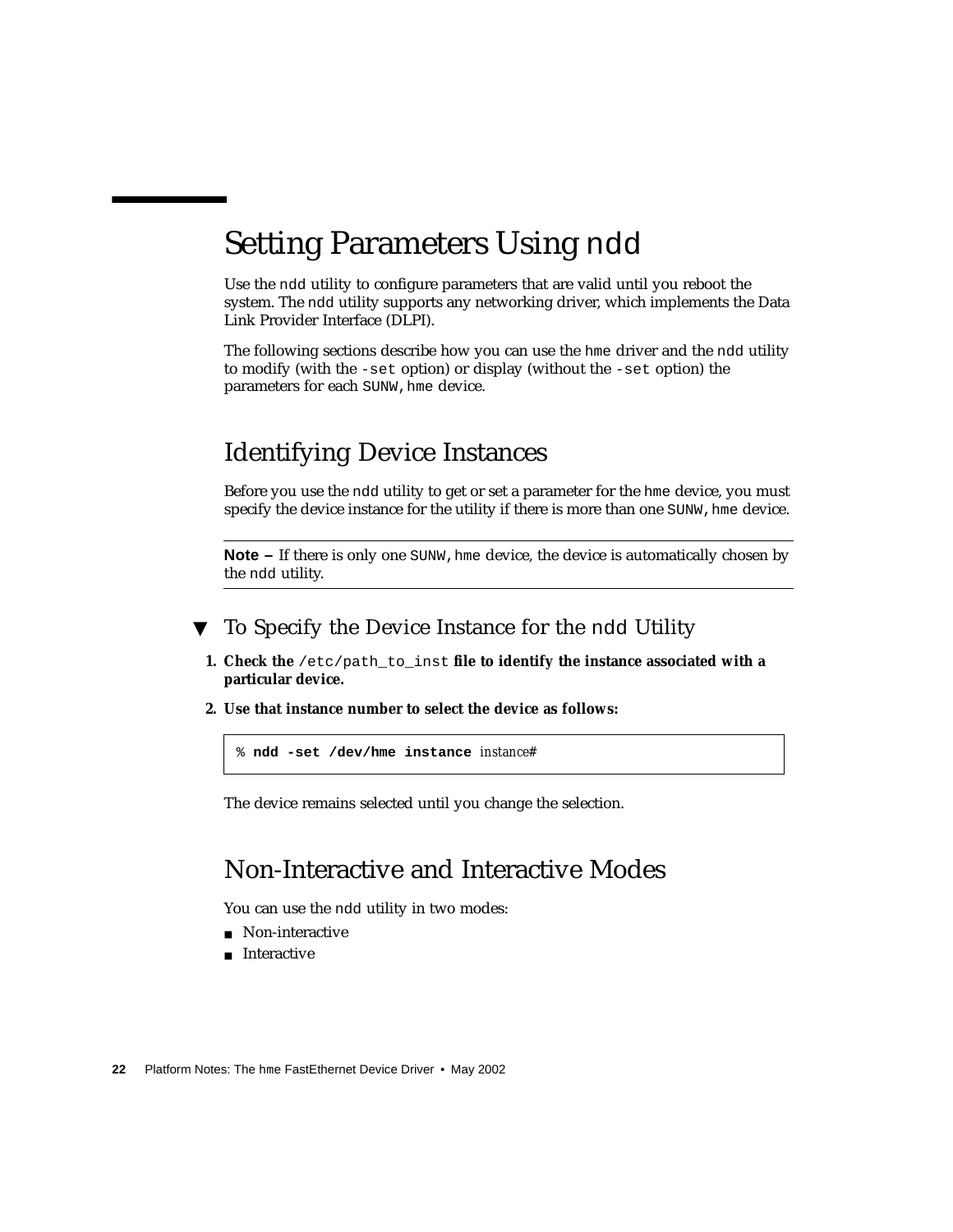In non-interactive mode, you invoke the utility to execute a specific command. Once the command is executed, you exit the utility. In interactive mode, you can use the utility to get or set more than one parameter value. (Refer to the ndd (1M) man page for more information.)

### <span id="page-32-3"></span><span id="page-32-0"></span>Using the ndd Utility in Non-Interactive Mode

This section describes how to modify a parameter value and how to display a parameter value.

**1. To modify a parameter value, use the** -set **option.**

If you invoke the ndd utility with the -set option, the utility passes *value*, which must be specified down to the named  $/$ dev $/$ hme driver instance, and assigns it to the parameter:

% **ndd -set /dev/hme** *parameter value*

**2. To display the value of a parameter, specify the parameter name (and omit the value).**

When you omit the -set option, a query operation is assumed and the utility queries the named driver instance, retrieves the value associated with the specified parameter, and prints it:

% **ndd /dev/hme** *parameter*

<span id="page-32-2"></span>Using the ndd Utility in Interactive Mode

<span id="page-32-1"></span>**1. To modify a parameter value in interactive mode, specify** ndd /dev/hme**, as shown below.**

The ndd utility then prompts you for the name of the parameter:

% **ndd /dev/hme** name to get/set? *(Enter the parameter name or ? to view all parameters)*

After you enter the parameter name, the ndd utility prompts you for the parameter value (see [TABLE 3-2](#page-22-2) through [TABLE 3-9\)](#page-28-2).

**2. To list all the parameters supported by the** hme **driver, type** ndd  $\angle$ dev/hme  $\langle$ ?. (See [TABLE 3-2](#page-22-2) through [TABLE 3-9](#page-28-2) for parameter descriptions.)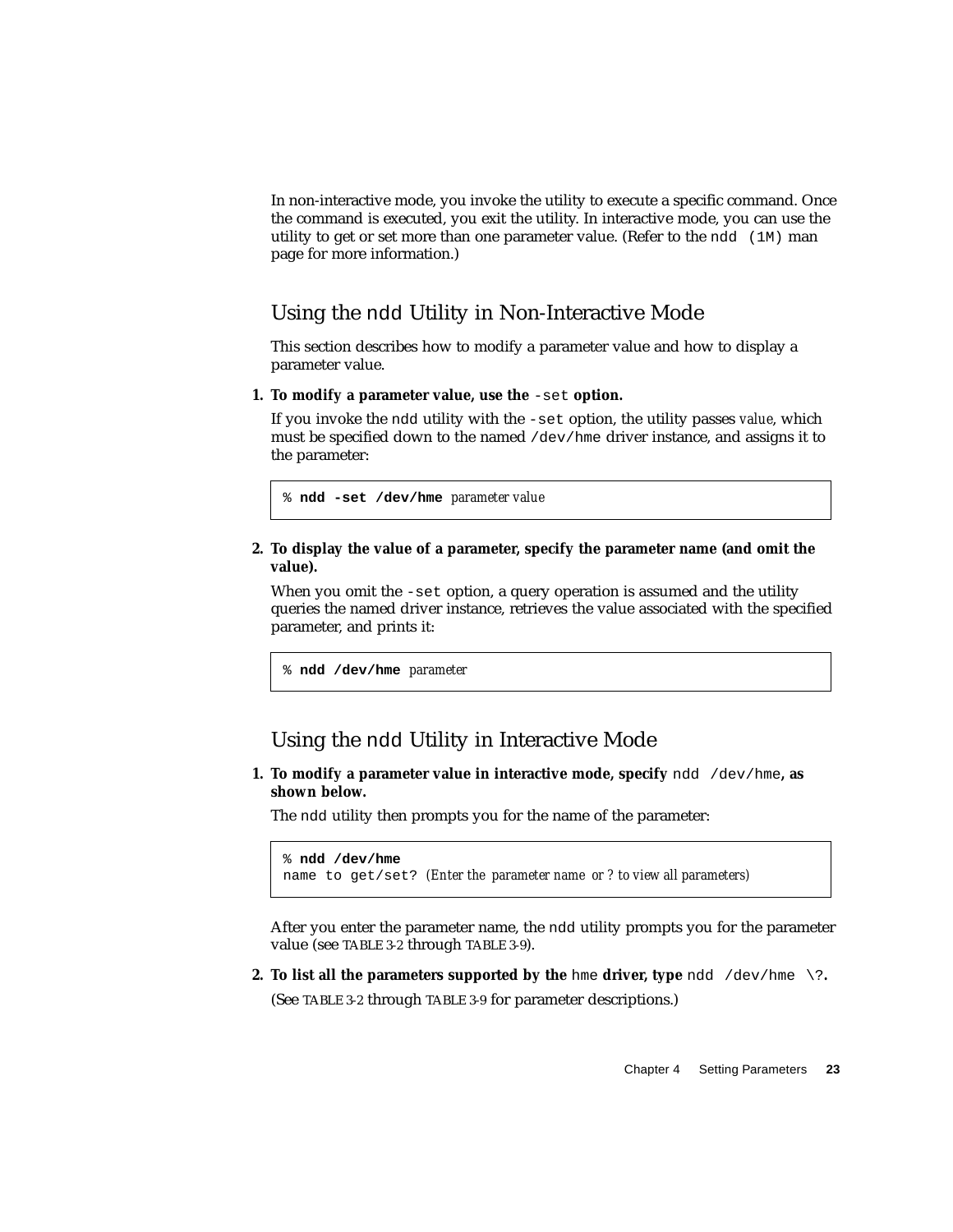| example# $ndd /dev/hme \$ ? |                  |
|-----------------------------|------------------|
| P                           | (read only)      |
| transceiver_inuse           | (read only)      |
| link status                 | (read only)      |
| link_speed                  | (read only)      |
| link_mode                   | (read only)      |
| ipg1                        | (read and write) |
| ipq2                        | (read and write) |
| use int xcvr                | (read and write) |
| pace_size                   | (read and write) |
| adv_autoneg_cap             | (read and write) |
| adv_100T4_cap               | (read and write) |
| adv_100fdx_cap              | (read and write) |
| adv_100hdx_cap              | (read and write) |
| adv_10fdx_cap               | (read and write) |
| adv_10hdx_cap               | (read and write) |
| autoneg_cap                 | (read only)      |
| $100T4$ cap                 | (read only)      |
| 100fdx_cap                  | (read only)      |
| 100hdx_cap                  | (read only)      |
| 10fdx_cap                   | (read only)      |
| 10hdx_cap                   | (read only)      |
| lp_autoneg_cap              | (read only)      |
| $lp_100T4_cap$              | (read only)      |
| lp_100fdx_cap               | (read only)      |
| lp_100hdx_cap               | (read only)      |
| lp_10fdx_cap                | (read only)      |
| lp_10hdx_cap                | (read only)      |
| instance                    | (read and write) |
| lance mode                  | (read and write) |
| ipg0                        | (read and write) |
| $example$ #                 |                  |

**CODE EXAMPLE 4-1** Example of Listing All Parameters Supported by the hme Driver

#### <span id="page-33-1"></span><span id="page-33-0"></span>Setting Forced Mode

The following procedure describes how to set forced mode. When the SUNW,hme device is in forced mode it is not capable of auto-negotiation.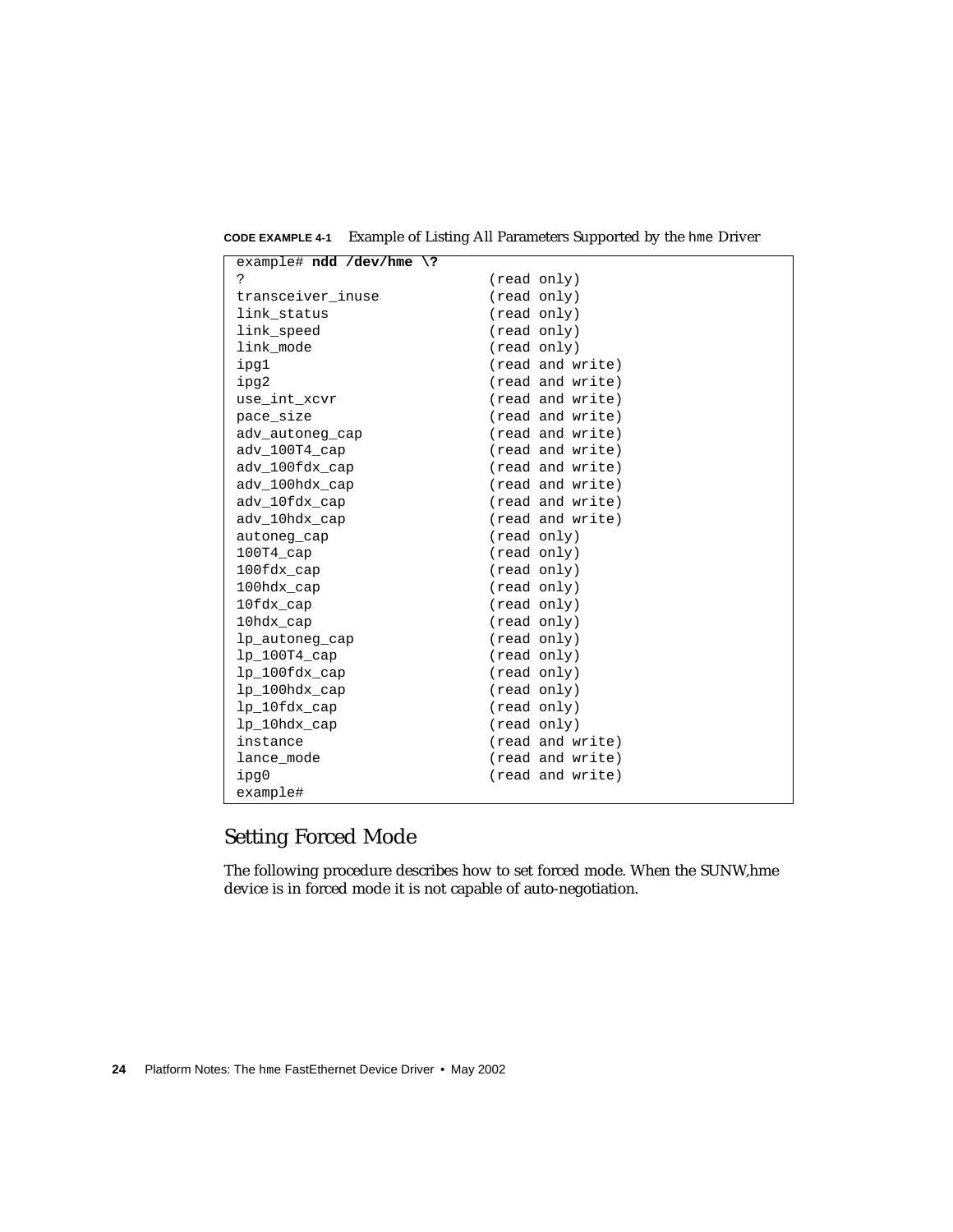### <span id="page-34-4"></span><span id="page-34-0"></span>To Select One Local Transceiver Capability and Setting Forced Mode

#### **1. Select one of the transceiver capabilities and set its value to** 1**.**

If you select more than one of the local transceiver capabilities, the driver selects the one that is highest in the priority order. The permitted values are as follows:

- adv\_100T4\_cap
- adv\_100fdx\_cap
- adv\_100hdx\_cap
- adv\_10fdx\_cap
- adv\_10hdx\_cap
- **2. Set the local transceiver capabilities advertised by the hardware to forced mode = 0, which is not capable of auto-negotiation:** adv\_autoneg\_cap 0

Use the ndd utility as described in ["Using the ndd Utility in Non-Interactive Mode"](#page-32-0) [on page 423](#page-32-0) in this chapter.

#### <span id="page-34-5"></span><span id="page-34-3"></span>Setting Auto-Negotiation Mode

- <span id="page-34-2"></span><span id="page-34-1"></span>▼ To Set the Mode to Auto-Negotiation
	- **1. Select** *at least one* **of the five transceiver capabilities that you want to advertise to the remote system, and set its value to 1.**
		- adv 100T4 cap
		- adv\_100fdx\_cap
		- adv 100hdx cap
		- adv 10fdx cap
		- adv 10hdx cap
	- **2. Set the local transceiver capabilities advertised by the hardware to 1, the autonegotiation setting:** adv\_autoneg\_cap 1

Use the ndd utility as described in ["Using the ndd Utility in Interactive Mode" on](#page-32-1) [page 423](#page-32-1) in this chapter.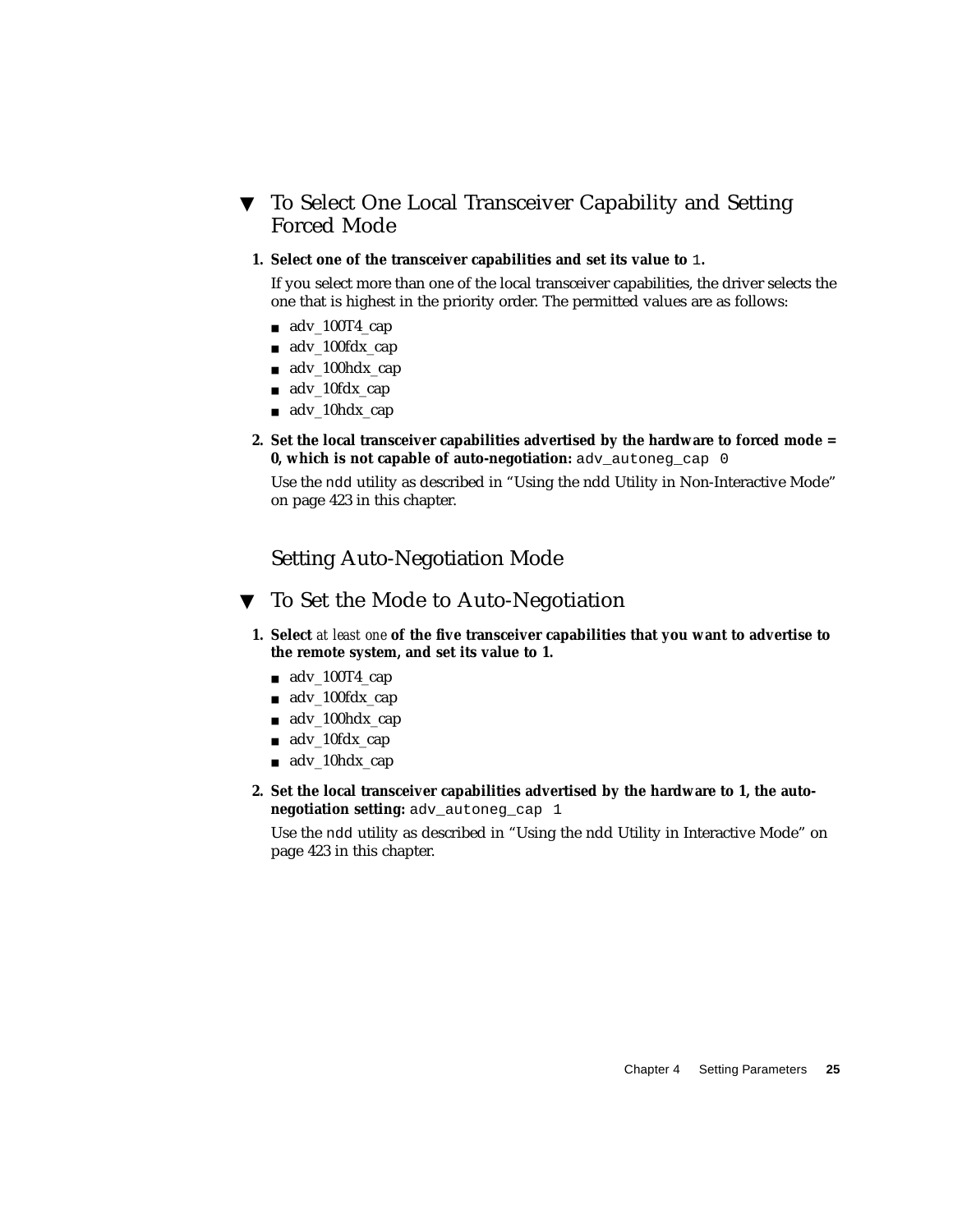# <span id="page-35-3"></span><span id="page-35-0"></span>Setting Parameters in the /etc/system File

<span id="page-35-2"></span>To configure the hme driver parameters for all SUNW,hme devices in the system so that the parameter variables are always effective (even after rebooting the system), enter the parameter variables in the /etc/system file. When you reboot the system, the system reads the /etc/system file and sets these parameter variables in the hme module in the operating system kernel.

<span id="page-35-1"></span>[TABLE 4-1](#page-35-1) lists the variables you need to set in the /etc/system file.

| Parameter       | Variable            |
|-----------------|---------------------|
| ipg1            | hme_ipg1            |
| ipg2            | hme_ipg2            |
| use_int_xcvr    | hme_use_int_xcvr    |
| pace_size       | hme_pace_size       |
| adv_autoneg_cap | hme_adv_autoneg_cap |
| adv_100T4_cap   | hme_adv_100T4_cap   |
| adv_100fdx_cap  | hme_adv_100fdx_cap  |
| adv_100hdx_cap  | hme_adv_100hdx_cap  |
| adv_10fdx_cap   | hme_adv_10fdx_cap   |
| adv_10hdx_cap   | hme_adv_10hdx_cap   |
| lance_mode      | hme_lance_mode      |
| ipg0            | $h$ me_ipq $0$      |

**TABLE 4-1** Setting Variables in the /etc/system File

These parameter values, described in [Chapter 3,](#page-20-2) are applicable to all SUNW, hme devices on the system. See [TABLE 3-2](#page-22-2) through [TABLE 3-9](#page-28-2) for parameter descriptions. An example follows.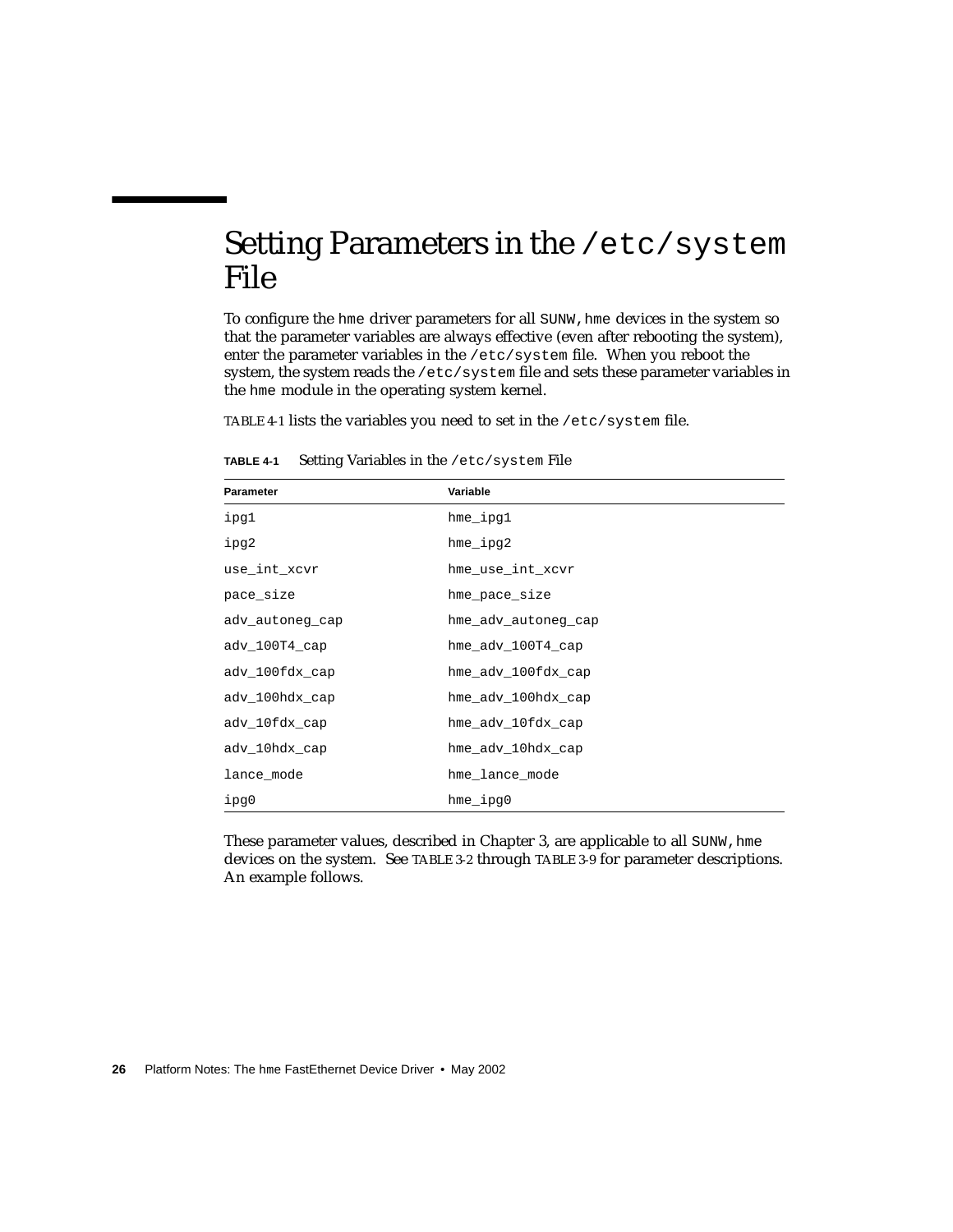### <span id="page-36-5"></span><span id="page-36-0"></span>▼ To Set the ipg1 to 10 and ipg2 to 5 When Rebooting

**1. As superuser, add the following lines to the** /etc/system **file:**

```
set hme:hme_ipg1 = 10
set hme:hme_ipg2 = 5
```
- **2. Save the** /etc/system **file.**
- **3. Save all files and exit all programs. Exit the windowing system.**
- **4. Reboot the system by typing** init 6 **at the superuser prompt.** The system is halted and then rebooted.

## <span id="page-36-3"></span><span id="page-36-1"></span>Setting Parameters Using the hme.conf File

You can also specify the properties described in the section, ["Setting Parameters in](#page-35-0) [the /etc/system File" on page 426,](#page-35-0)" in this chapter on a per-device basis by creating the hme.conf file in the /kernel/drv directory. The properties set in the hme.conf file will override the parameters set in the /etc/system file. Use hme.conf when you need to set a particular parameter for a device in the system. The parameters you set are read and write parameters that are listed in ["Driver](#page-20-4) [Parameter Values and Definitions" on page 311.](#page-20-4)

The man pages for prtconf (1M), system (4) and driver.conf (4) include additional details. An example follows:

### <span id="page-36-4"></span><span id="page-36-2"></span>▼ To Set ipg1 to 20 and ipg2 to 10 in SBus Slot 0xe

**1. Invoke the** prtconf -v **command and pipe the output to the** more **command (** prtconf -v | more **) or redirect the output of the command to a file name (** prtconf -v > *filename***) and print the redirected file.**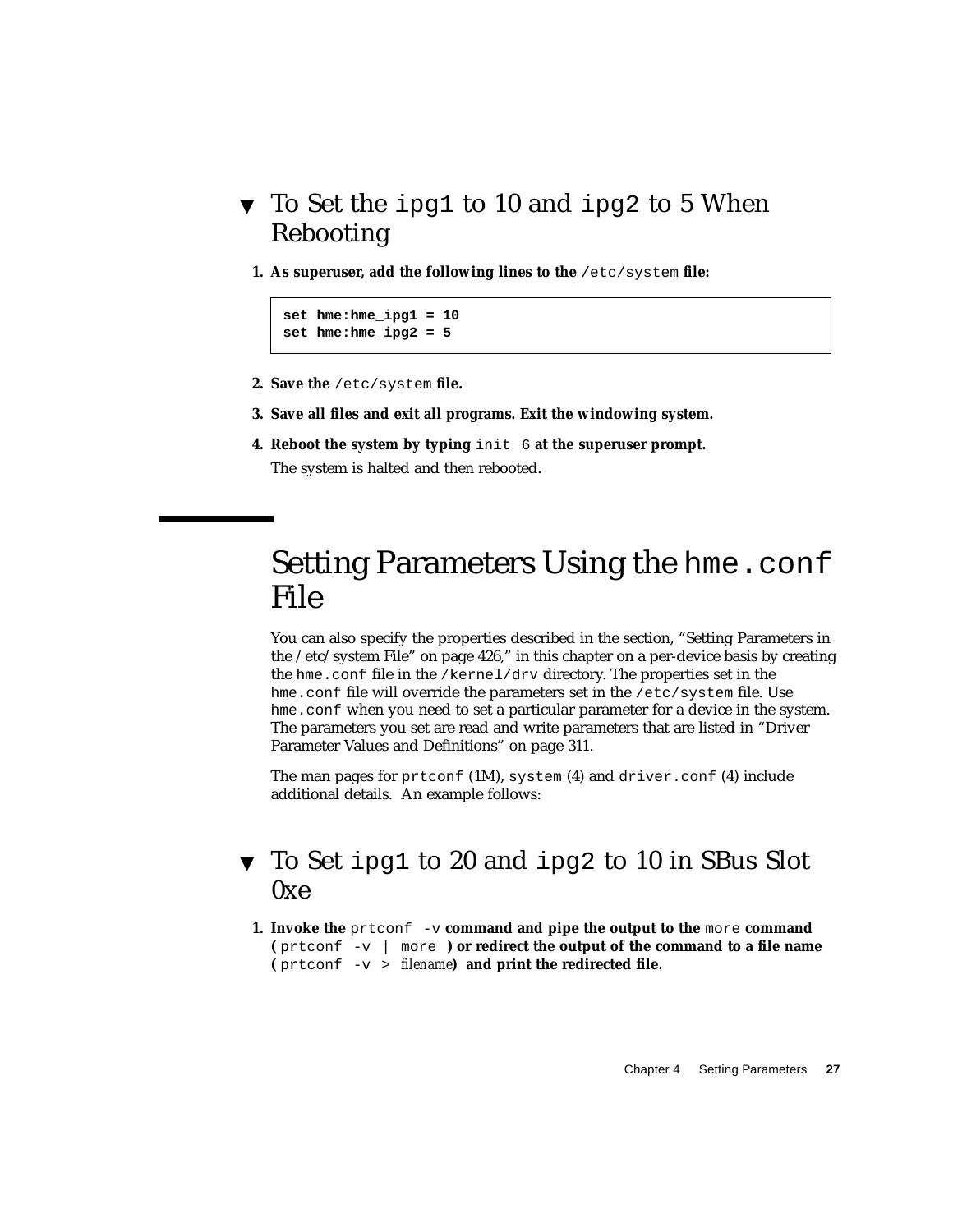**2. Find the section in the** prtconf -v **output for** SUNW,hme,instance #0**, or** SUNW,hme,instance #1, **and so on.**

The output for  $SUMW$ , hme, instance  $#0$  for a Sun Ultra 1 Creator Series system follows:

```
SUNW,hme, instance #0
             Driver software properties:
                name <pm norm pwr> length <4>
                    value <0x00000001>.
                 name <pm_timestamp> length <4>
                    value <0x30743b26>.
             Register Specifications:
                 Bus Type=0xe, Address=0x8c00000, Size=108
                 Bus Type=0xe, Address=0x8c02000, Size=2000
                 Bus Type=0xe, Address=0x8c04000, Size=2000
                 Bus Type=0xe, Address=0x8c06000, Size=2000
                 Bus Type=0xe, Address=0x8c07000, Size=20
```
- **3. As superuser, create the** hme.conf **file in the** /kernel/drv **directory using a text editor and add lines similar to the following to the file:**
	- **a. Specify** name="hme" **and** class="sbus**.**"
	- **b. Use the** reg **property to specify the device,** 0xe **in this case. Use the value following** Bus Type **in the** prtconf -v **output.**
	- c. Type the addresses followed by the specified sizes. Precede each size with  $0x$ **and leading zeros, as indicated in the following screen.**
	- **d. Set** ipg1 **and** ipg2**. Type a semicolon ( ; ) after the last value.**

<span id="page-37-0"></span>These parameters are set to 20 and 10, respectively, in this example. The  $ipq$ parameters are defined in ["Driver Parameter Values and Definitions" on page](#page-20-4) [311](#page-20-4)..

```
name="hme" class="sbus"
reg=0xe,0x8c00000,0x00000108,0xe,0x8c02000,0x00002000,0xe,
0x8c04000,0x00002000,0xe,0x8c06000,0x00002000,0xe,0x8c07000,
0x00000020
ipg1=20 ipg2=10;
```
- **4. Save the** hme.conf **file.**
- **5. Save and close all files and exit all programs; exit the windowing system.**
- **6. Halt and reboot the system by typing the** init 6 **command at the superuser prompt.**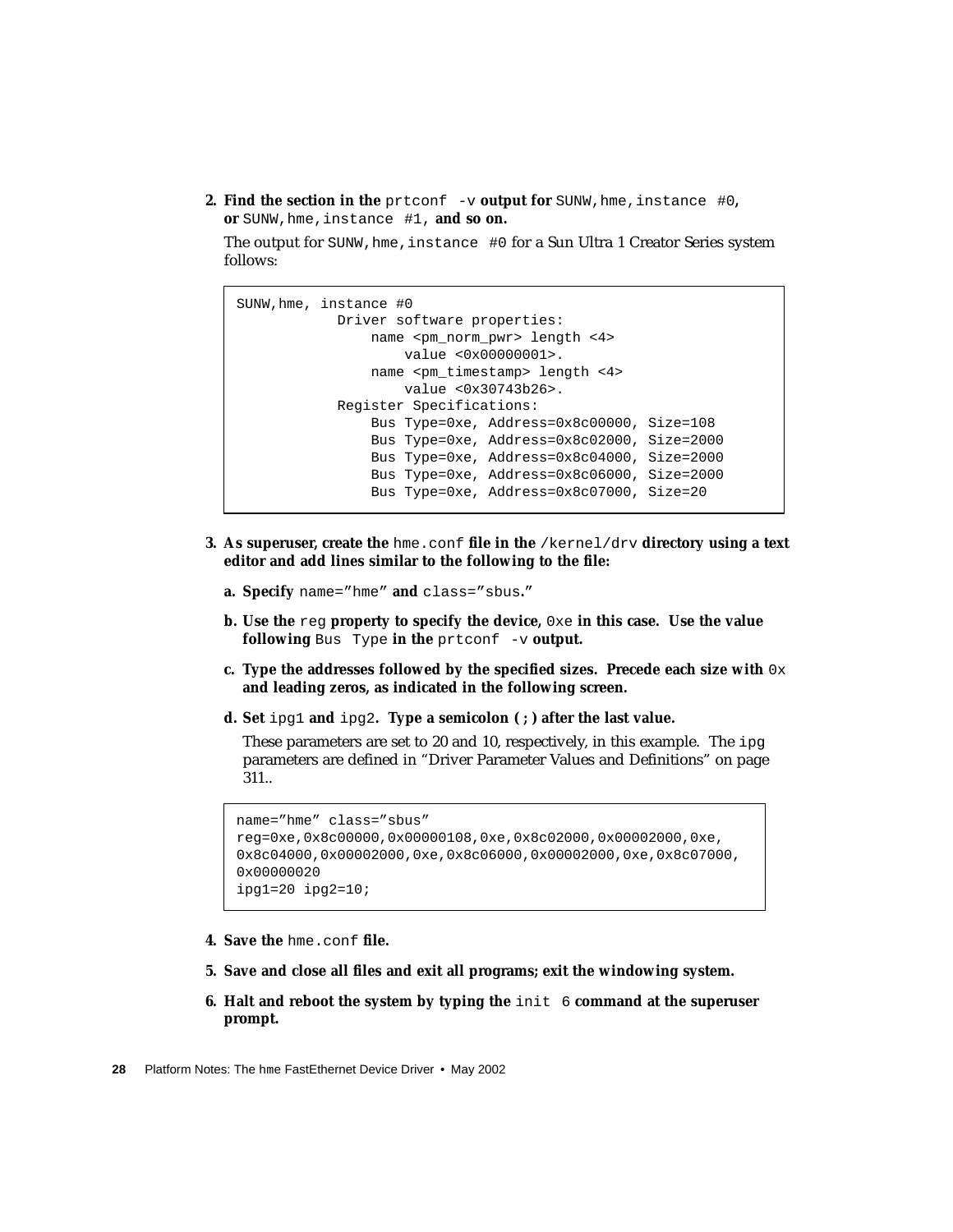## <span id="page-38-4"></span><span id="page-38-0"></span>Setting Driver Parameters for PCI-Bus hme Interfaces Using hme.conf

### <span id="page-38-5"></span><span id="page-38-1"></span>To Configure Driver Parameters With PCI-Bus Based Systems

#### **1. Obtain the hardware path name for the device in the device tree.**

<span id="page-38-2"></span>Typically this path name and the associated instance number will be present in the /etc/path\_to\_inst file. For example, on a Sun Ultra 30 UPA/PCI system in which one SunSwift-PCI card is installed, the /etc/path\_to\_inst file will have the following two entries (in addition to entries for other devices):

```
"/pci@1f,4000/network@1,1" 0 "hme"
"/pci@1f,4000/pci@4/SUNW,hme@0,1" 1 "hme"
```
- The first entry corresponds to the hme device on the motherboard. The second entry corresponds to the hme device on the SunSwift-PCI card.
- In the previous lines:
	- The first part within the double quotes specifies the hardware node name in the device tree.
	- The second number is the instance number.
	- The last part in double quotes is the driver name.
- In the device path name, the last component after the last / character and before the @ character is the device name.
- The path name before the last component is the parent name.
- The comma-separated numbers after the @ character at the end represent the device and function numbers, which are together referred to as unit-address.

<span id="page-38-3"></span>To identify a PCI device unambiguously in the hme.conf file, use the name, parent name, and the unit-address for the device. Refer to the  $pci(4)$  man page for more information about the PCI device specification.

In the first line of the previous example:

- $\blacksquare$  Name = network
- Parent =  $/$ pci@1f,4000
- $\blacksquare$  Unit-address = 1, 1

In the second line in the previous example:

- $\blacksquare$  Name = SUNW, hme
- Parent =  $/$ pci@1f,4000/pci@4
- Unit-address =  $0,1$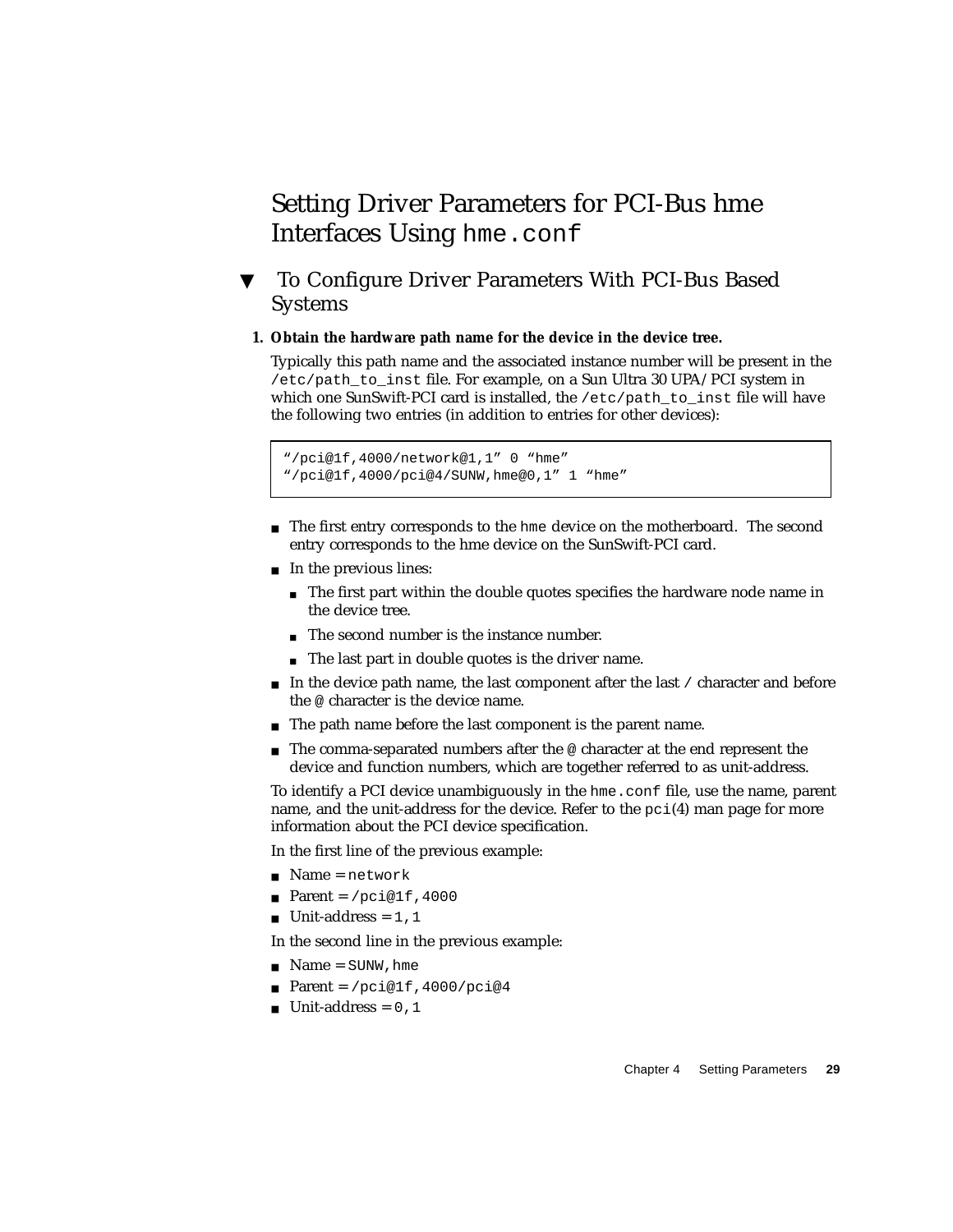#### **2. Set the** ipg1 **and** ipg2 **parameters for the above two devices in the** /kernel/drv/hme.conf **file:**

```
name = "SUNW, hme" parent = "/pci@1f,4000" unit-address = "1,1" ipq1=10 ipq2=5;
name = "SUNW,hme" parent = "/pci@1f,4000/pci@4" unit-address = "0,1" ipg1=20
ipg2=10;
```
Note that for the motherboard device, the SUNW, hme device is used even though the path name uses the name network. The SUNW, hme device name is the value of the compatible property for this device.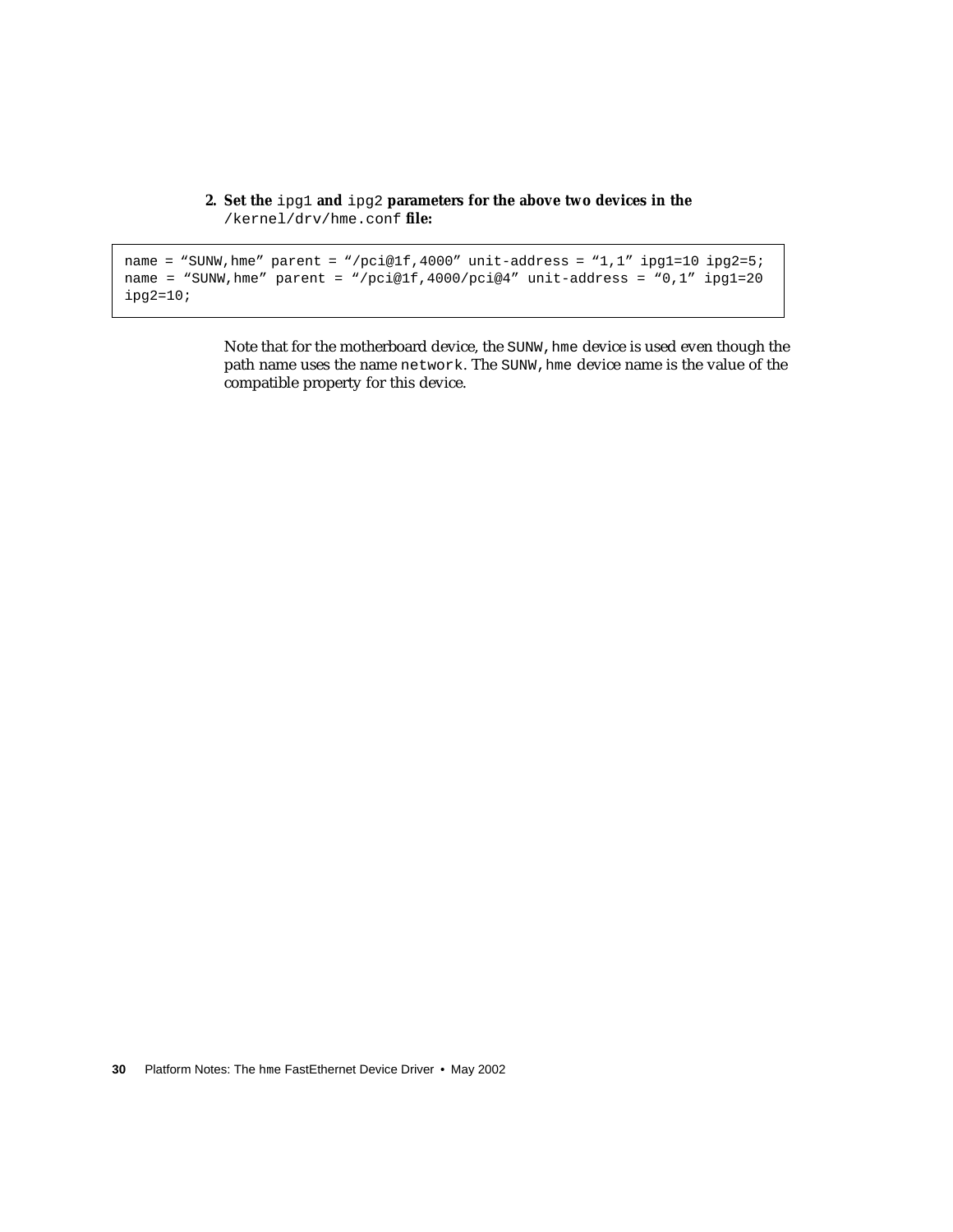# <span id="page-40-2"></span><span id="page-40-0"></span>Auto-Negotiation

Auto-negotiation matches the local device speed and mode with the link partner capability. This appendix offers detailed information on the auto-negotiation protocol.

# <span id="page-40-3"></span><span id="page-40-1"></span>The Auto-Negotiation Protocol

Auto-negotiation is a key feature of the Sun hme FastEthernet driver. The autonegotiation protocol, as specified by the *100BASE-T IEEE 802.3u Ethernet Standard*, selects the operation mode (half-duplex or full-duplex), and the auto-sensing protocol selects the speed (10 Mbps or 100 Mbps) for the adapter.

The auto-negotiation protocol does the following:

- Identifies all link partner-supported modes of operation
- Advertises its capabilities to the link partner
- Selects the highest common denominator mode of operation based on the following priorities (in decreasing order):
	- 100 BASE-T4
	- 100 Mbps, full-duplex
	- 100 Mbps, half-duplex
	- 10 Mbps, full-duplex
	- 10 Mbps, half-duplex

The link partner is the networking device (system, Ethernet hub, or Ethernet switch) at the other end of the link or cable.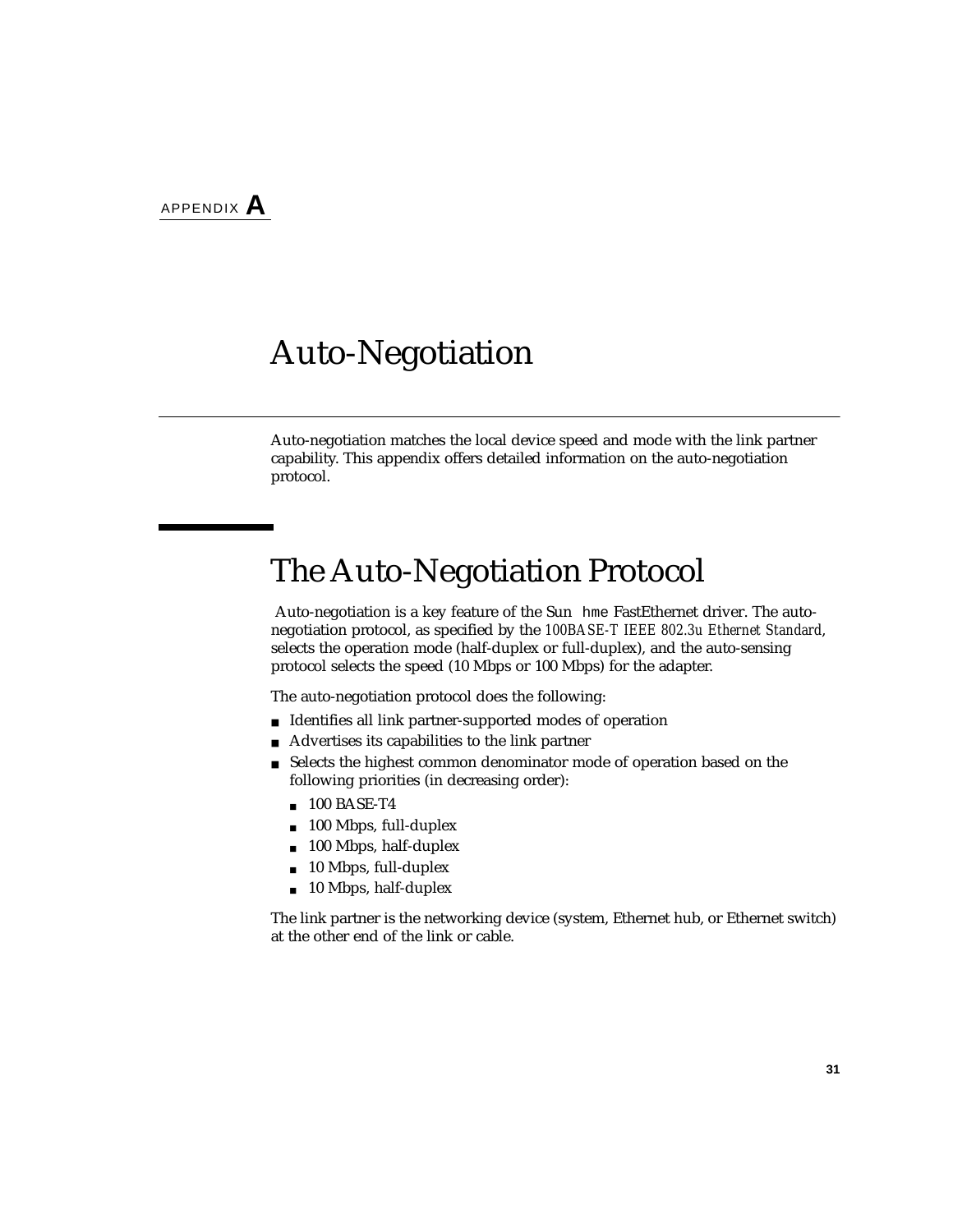If adapters or systems are connected to a link partner and the auto-negotiation protocol fails to operate successfully, you can configure the device so it does not use this protocol. This forces the driver to set up the link in the mode and speed of your choice. For more information on this topice, see ["Parameter Setting Options" on](#page-30-3) [page 21](#page-30-3)

### <span id="page-41-2"></span><span id="page-41-0"></span>Boot Process on the Network

The auto-negotiation protocol does the following when the system is booted:

- Identifies all link partner-supported modes of operation
- Advertises its capabilities to the link partner
- Selects the highest common denominator mode of operation based on the following priorities (in decreasing order):

| Priority | Line Speed and Mode   |  |
|----------|-----------------------|--|
| First    | <b>100 BASE T4</b>    |  |
| Second   | 100 Mbps, full-duplex |  |
| Third    | 100 Mbps, half-duplex |  |
| Fourth   | 10 Mbps, full-duplex  |  |
| Fifth    | 10 Mbps, half-duplex  |  |

The link partner is the networking device (system, Ethernet hub, or Ethernet switch) at the other end of the link or cable.

### <span id="page-41-3"></span><span id="page-41-1"></span>Correcting Errors in Negotiating

If the SUNW,hme device is connected to a remote system or interface that is not capable of auto-negotiation, your system automatically selects the correct speed and half-duplex mode.

If the SUNW,hme device is connected to a link partner with which the autonegotiation protocol fails to operate successfully, you can configure the device so it does not use this protocol. This forces the driver to set up the link in the mode and speed of your choice. For more information on this topice, see ["Parameter Setting](#page-30-3) [Options" on page 21](#page-30-3)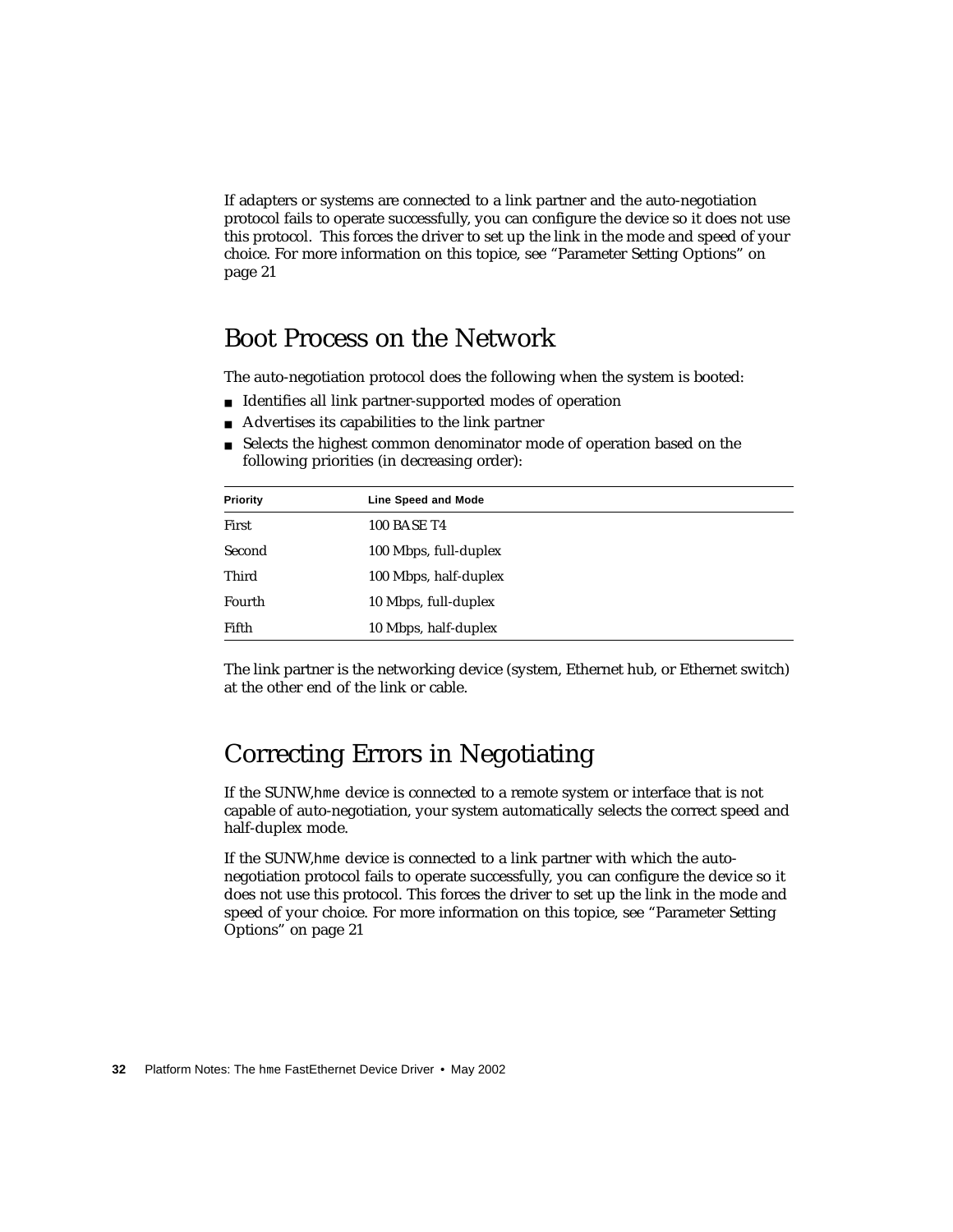## <span id="page-42-3"></span><span id="page-42-0"></span>Internal (Local) Transceiver

The internal transceiver is supported by the driver and is capable of all the operating speeds and modes (except the 100BASE-T4 mode) listed in the section ["Operating](#page-11-2) [Speeds and Modes" on page 2,](#page-11-2)". When the internal transceiver is used, the default is auto-negotation by the hme driver, which automatically selects the speed and mode of the link. The internal transceiver performs auto-negotiation with the remote end of the link (link partner) to select a common mode of operation.

The internal transceiver also supports a forced mode of operation. This is where the user selects the speed and mode using the ndd utility, the /etc/system file, or the hme.conf file. The ndd utility makes calls to the hme driver to choose the speed and mode.

### <span id="page-42-2"></span><span id="page-42-1"></span>External Transceiver

When an external transceiver (not present on the SunSwift SBus Adapter) is connected to the MII interface, the driver selects the external transceiver for networking operations.

- If the external transceiver supports auto-negotiation, the driver uses the autonegotiation feature to select the link speed and mode.
- If the external transceiver does not support auto-negotiation, the driver selects the highest priority mode supported by the transceiver.

You can also manually select the speed and mode of the link. For example, two transceivers might not support the same mode and speed. Therefore, you must select the highest mode and speed that *both* transceivers support using the ndd utility. See the list of operating speeds and modes in the section ["Operating Speeds](#page-11-2) [and Modes" on page 2.](#page-11-2)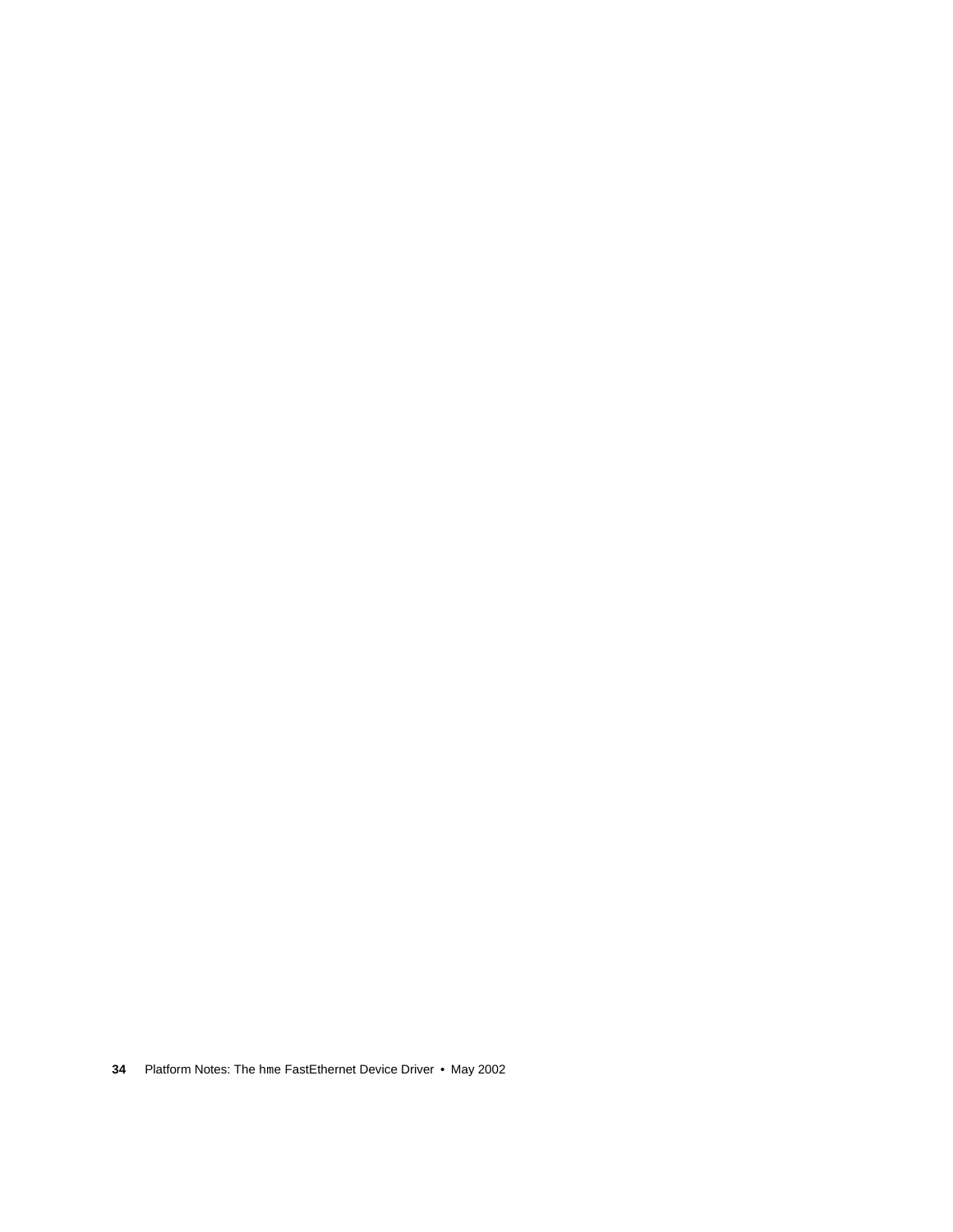# <span id="page-44-2"></span><span id="page-44-0"></span>Driver Parameters

This appendix presents the complete list of SUNW,hme device driver parameters..

# <span id="page-44-1"></span>Driver Parameter Definitions

<span id="page-44-3"></span>[TABLE B-1](#page-44-3) lists the hme driver parameters in the order they are encountered in the /kernel/drv/hme.conf file.

| <b>Status</b><br><b>Parameter</b> |                | <b>Description</b>         |  |  |
|-----------------------------------|----------------|----------------------------|--|--|
| transceiver_inuse                 | Read only      | Defines the current status |  |  |
| link_status                       | Read only      | Defines the current status |  |  |
| link_speed                        | Read only      | Defines the current status |  |  |
| link_mode                         | Read only      | Defines the current status |  |  |
| ipgl                              | Read and write | Inter-packet gap parameter |  |  |
| ipg2                              | Read and write | Inter-packet gap parameter |  |  |
| use_int_xcvr                      | Read and write | Operational mode parameter |  |  |
| pace_size                         | Read and write | Operational mode parameter |  |  |
| adv_autoneg_cap                   | Read and write | Operational mode parameter |  |  |
| $adv_100T4$ cap                   | Read and write | Operational mode parameter |  |  |
| adv_100fdx_cap                    | Read and write | Operational mode parameter |  |  |
| adv_100hdx_cap                    | Read and write | Operational mode parameter |  |  |
| adv_10fdx_cap                     | Read and write | Operational mode parameter |  |  |

**TABLE B-1** hme Driver Parameters, Status, and Descriptions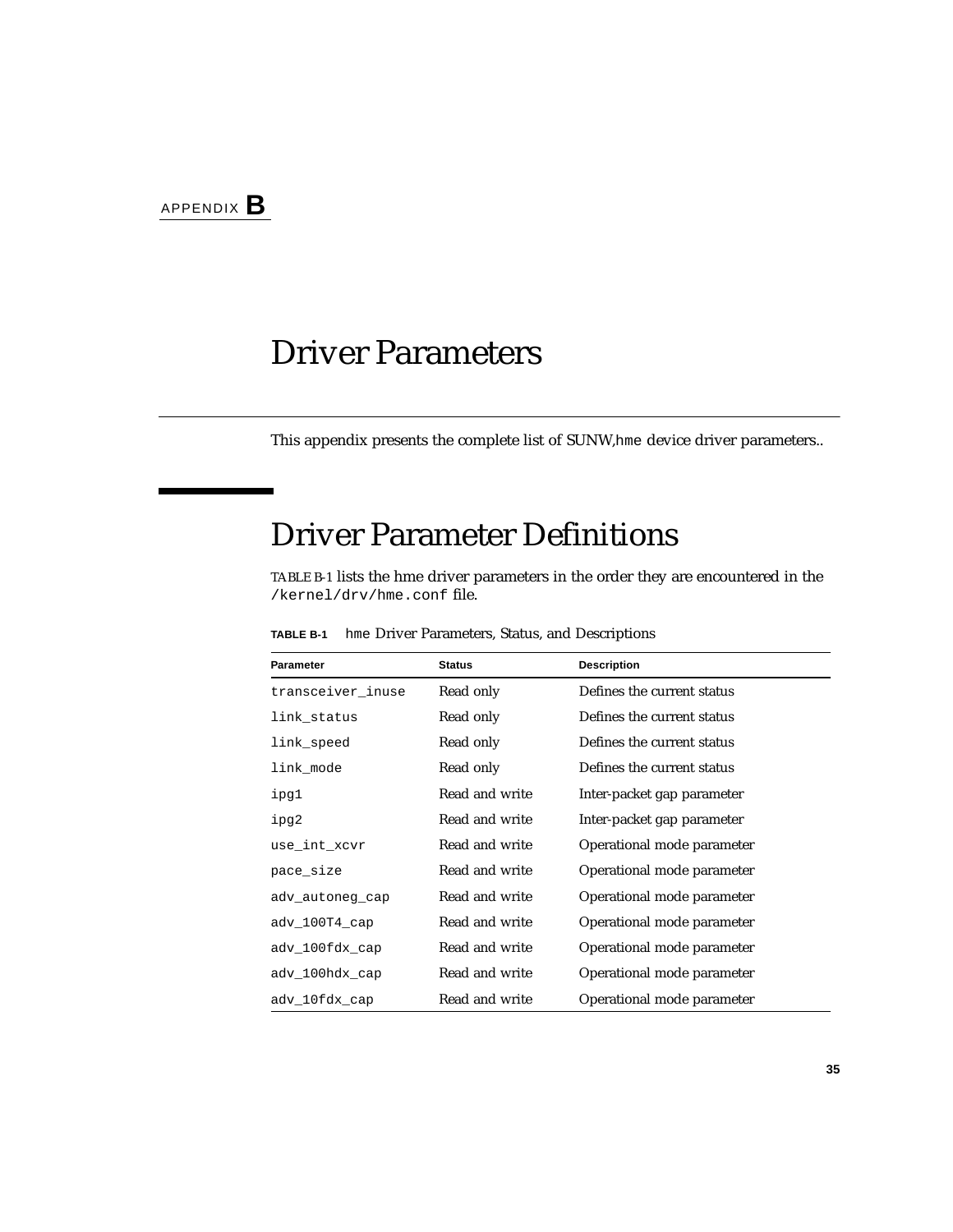| <b>Parameter</b> | <b>Status</b>  | <b>Description</b>                               |
|------------------|----------------|--------------------------------------------------|
| adv_10hdx_cap    | Read and write | Operational mode parameter                       |
| autoneg_cap      | Read only      | Local transceiver auto negotiation<br>capability |
| 100T4_cap        | Read only      | Local transceiver capability of<br>the hardware  |
| 100fdx_cap       | Read only      | Local transceiver capability of<br>the hardware  |
| 100hdx_cap       | Read only      | Local transceiver capability of<br>the hardware  |
| $10fdx$ cap      | Read only      | Local transceiver capability of<br>the hardware  |
| 10hdx_cap        | Read only      | Local transceiver capability of<br>the hardware  |
| lp_autoneg_cap   | Read only      | Link partner auto negotiation<br>capability      |
| $lp_100T4_cap$   | Read only      | Link partner capability                          |
| $lp_100fdx_cap$  | Read only      | Link partner capability                          |
| lp_100hdx_cap    | Read only      | Link partner capability                          |
| lp_10fdx_cap     | Read only      | Link partner capability                          |
| lp_10hdx_cap     | Read only      | Link partner capability                          |
| instance         | Read and write | Device instance                                  |
| lance_mode       | Read and write | Additional delay before transmitting<br>a packet |
| ipg0             | Read and write | Additional delay before transmitting<br>a packet |

**TABLE B-1** hme Driver Parameters, Status, and Descriptions *(Continued)*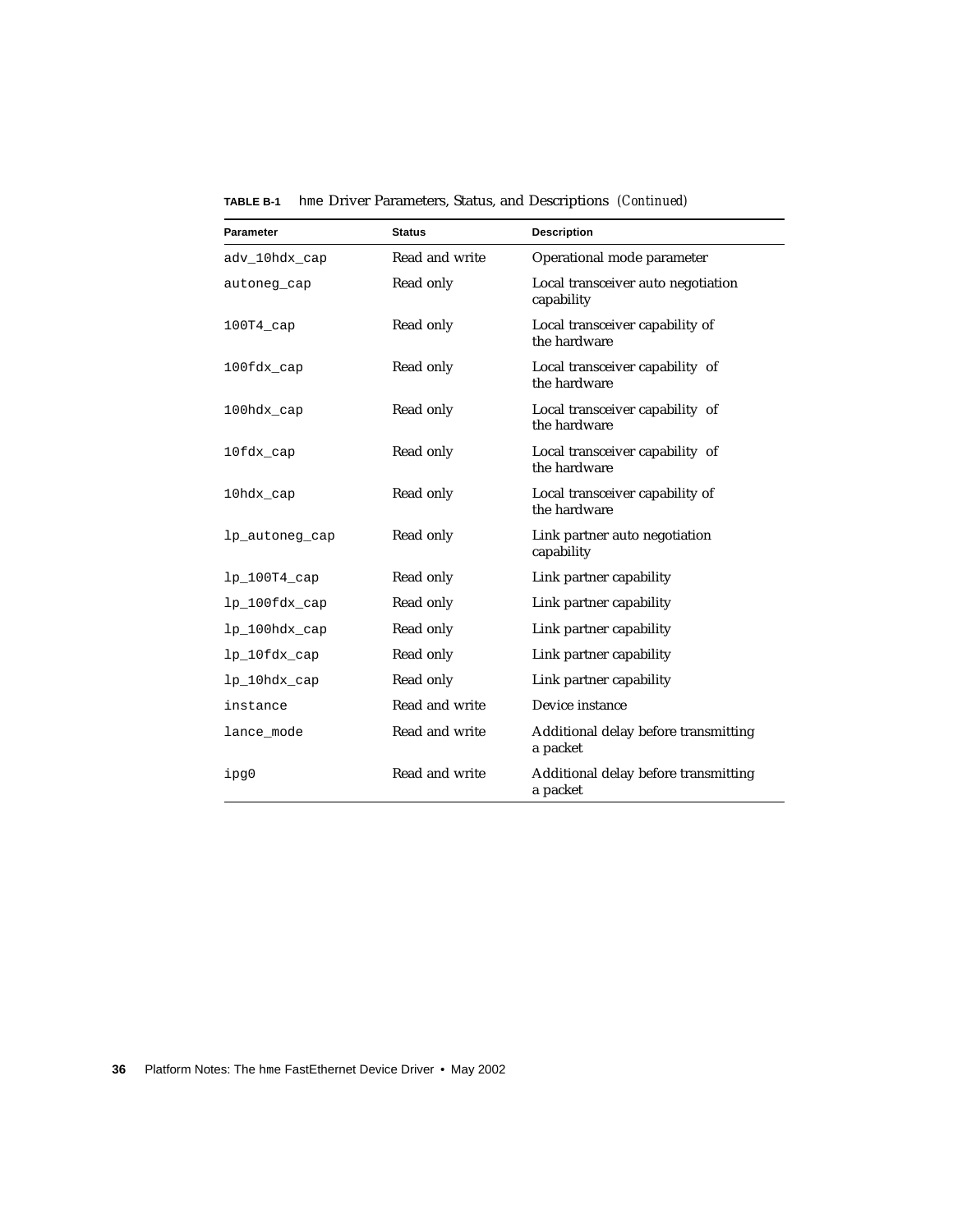# <span id="page-46-2"></span><span id="page-46-0"></span>Troubleshooting

- ["Common Problems" on page 37](#page-46-1)
- ["Error Messages" on page 45](#page-54-0)

# <span id="page-46-1"></span>Common Problems

There are many steps involved in isolating and resolving network interface problems. Once you have configured your interface and network properly, these steps should be transparent to you. However, problems in your configuration may cause a failure at any number of points along the communication path. This section contains checks to determine the failure point, and resolution process. If you continue to experience problems, information gathered from these checks will help your service provider diagnose and resolve the problem.

- ["How do I force the adapter to run at a particular speed?" on page 38](#page-47-0)
- ["How do I change the IP address for my network interface?" on page 39](#page-48-0)
- ["How do I change the hostname for my network interface?" on page 40](#page-49-0)
- ["How do I configure another IP address or subnet for my network interface?" on](#page-49-1) [page 40](#page-49-1)
- ["How do I know if my network interface is up? I can not ping the device." on](#page-50-0) [page 41](#page-50-0)
- ["How do I determine the current speed of my adapter?" on page 43](#page-52-0)
- ["I moved the board to another slot, but ifconfig does not work" on page 44](#page-53-0)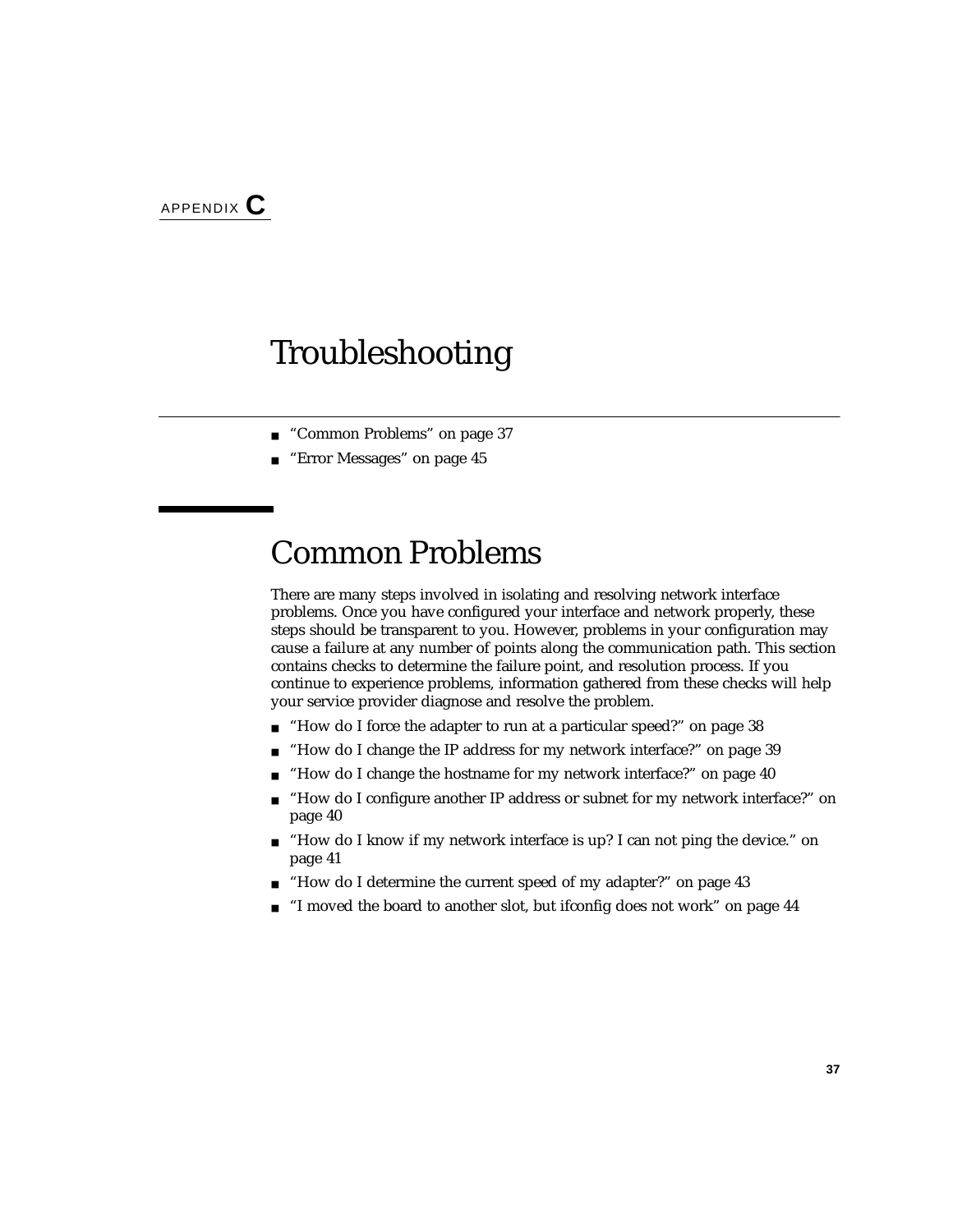## <span id="page-47-0"></span>How do I force the adapter to run at a particular speed?

You might need to force hme to 10 Mb half-duplex if using 10 MB switch or a hub. The same thing holds for forcing to 100 MB Full Duplex, and all of the other speeds. Replace the "0" with "1" for the required speed.

Reboot your system to apply the changes.

The following example uses a standard 10baseT using shared Hub or 10Base2 using Mii to Aui adapter. The following instructions will change the settings for all the hme adapters on the machine. Add the following lines to the /etc/system file using a text editor:

```
set hme:hme_adv_autoneg_cap=0
set hme:hme_adv_100fdx_cap=0
set hme: hme adv 100hdx cap=0
set hme:hme_adv_10hdx_cap=1
set hme:hme_adv_10hdx_cap=0
```
For individual adapters use ndd commands as follows:

In the following example, set the X value to the interface in question

# **ndd -set /dev/hme use\_int\_xcvr 1**

Use the following command to force to use internal Tx (100TX rj45 port)

# **ndd -set /dev/hme use\_int\_xcvr 1**

Use the following command to force off 100 Mb half-duplex

# **ndd -set /dev/hme adv\_100hdx\_cap 0**

Use the following command to force off 100Mb T-4

```
# ndd -set /dev/hme adv_100T4_cap 0
```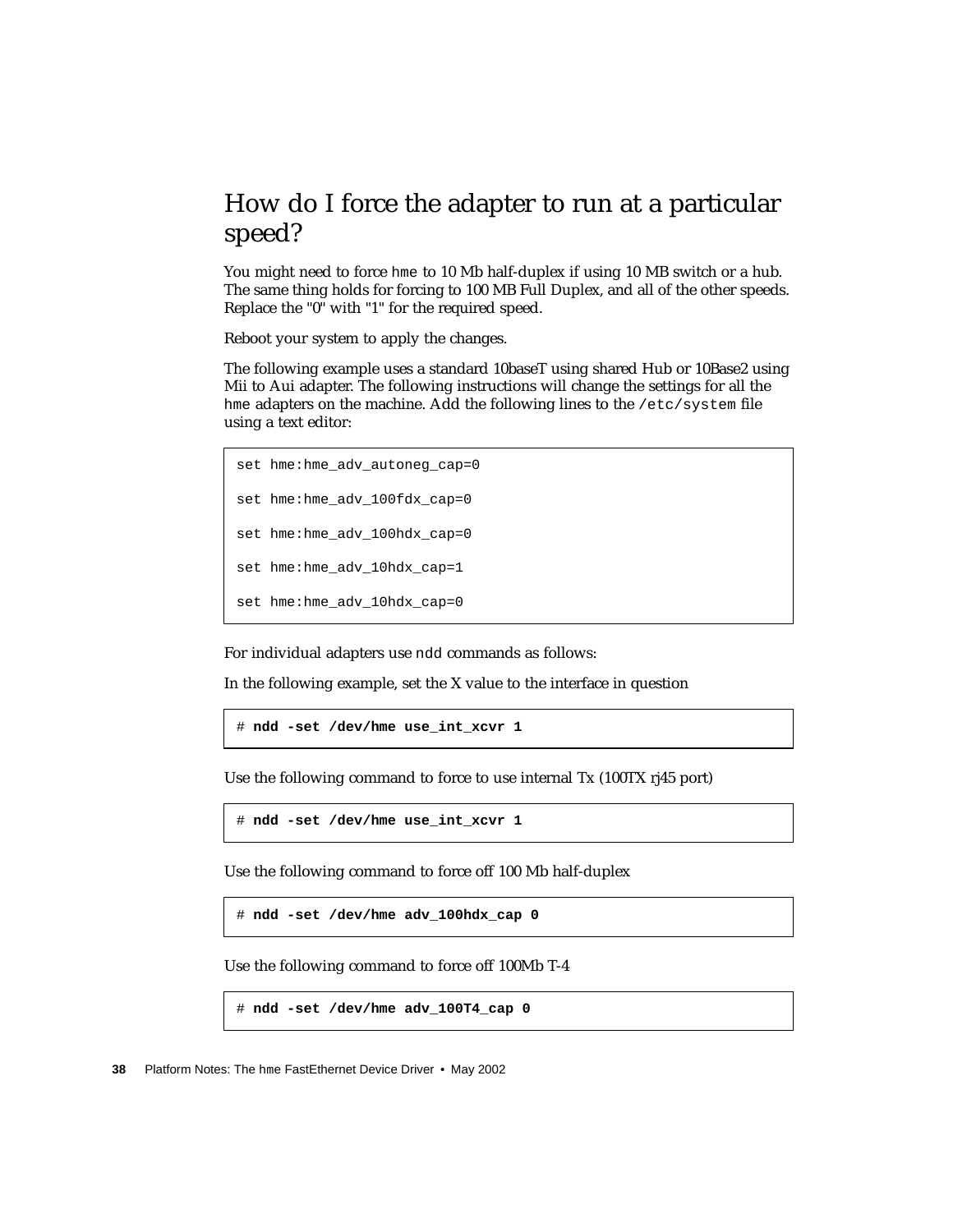Use the following command to force on 100Mb full-duplex

```
# ndd -set /dev/hme adv_100fdx_cap 1
```
Use the following command to force off auto-negotiation

```
# ndd -set /dev/hme autoneg_cap 0
```
Example: force hme0 to 100 Mb Full Duplex

```
# ndd -set /dev/hme instance 0
# ndd -set /dev/hme adv_10hdx_cap 0
# ndd -set /dev/hme adv_100fdx_cap 1
# ndd -set /dev/hme adv_10fdx_cap 0
# ndd -set /dev/hme adv_10hdx_cap 0
# ndd -set /dev/hme adv_autoneg_cap 0
```
This will change the settings dynamically. There is no need to reboot your system. This set of commands affects only the selected interface. By default the instance number is "0". Place these commands in the rc scripts ( Edit a file in /etc/rc2.d, for example, S95nddsettings) to make these changes permanent and effective after a reboot .

### <span id="page-48-0"></span>How do I change the IP address for my network interface?

Edit the /etc/hosts file. Change the IP address corresponding to this machine and then reboot.

Run the command  $sys$ -unconfig(1M) if you move your system to a different subnet or domain.



**Caution –** Read the sys-unconfig(1M) man pages before using the command. Many files are permanently altered and deleted.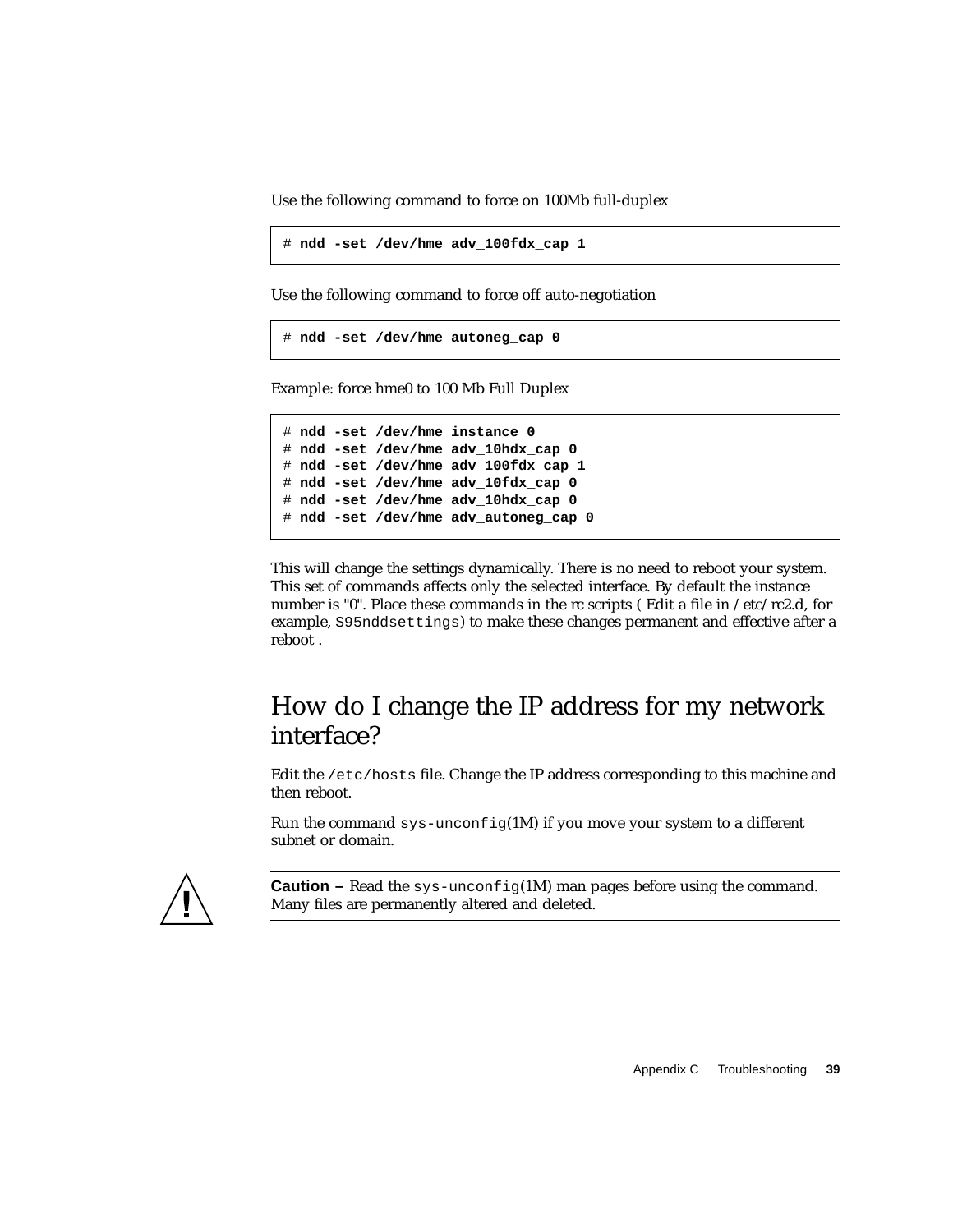## <span id="page-49-0"></span>How do I change the hostname for my network interface?

Edit the following files to change the host name associated with the IP address:

- /etc/hosts
- /etc/hostname.<device\_instance>
- /etc/net/ticlts/hosts
- /etc/net/ticots/hosts
- /etc/net/ticotsord/hosts

### <span id="page-49-1"></span>How do I configure another IP address or subnet for my network interface?

Modify the files listed above from the previous question by adding the new additional hostname and IP address. In addition, add an entry needs to /etc/netmasks. The netmasks(4) man page provides the convention for this file.

Create a logical interface using the ifconfig command. For example, to configure the second interface on hme0

```
# ifconfig hme0:1 123.4.5.6 up
```
Use the following command for systems running Solaris 8 and later versions:

```
# ifconfig hme0 addif 123.4.5.6 up
```
This takes effect until the next reboot. To permanently configure an additional IP address for the hme0 interface, add an additional line to /etc/hostname.hme0. Note that for Solaris 8 or newer systems, add the following line to the /etc/hostname.hme<device\_instance>:

**addif 123.4.5.6 up**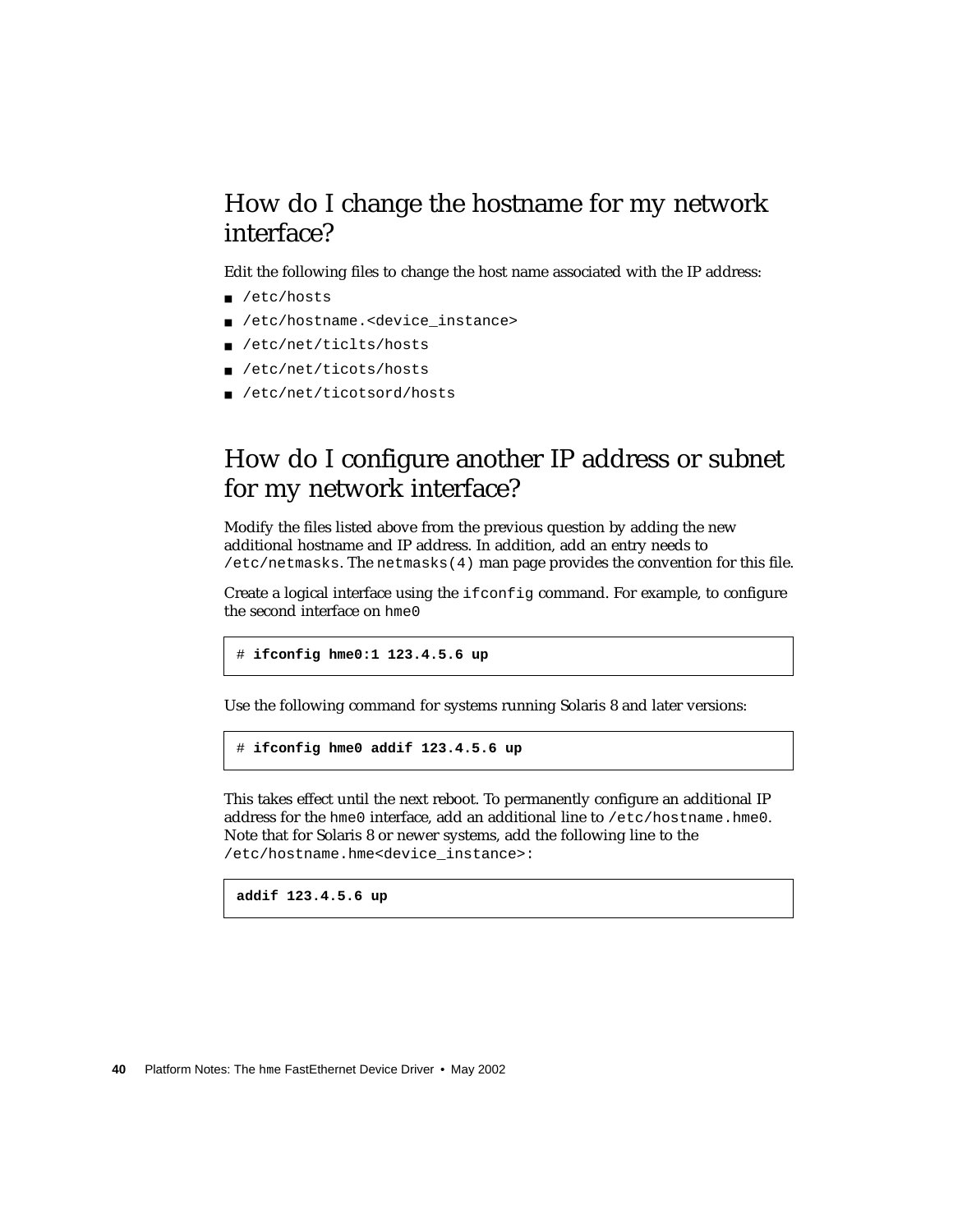## <span id="page-50-0"></span>How do I know if my network interface is up? I can not ping the device.

**1. Verify via the** ifconfig **command that the interface is configured for IP and that the adapter has the UP flag.**

# **ifconfig -a**

#### **2. If this is ok make sure the adapter has a link:**

For example if the ifconfig command returns hme0, set the instance to query. This is needed on systems with multiple adapters.

# **ndd -set /dev/hme instance 0**

Obtain the link status of the device. A return value of 1 indicates that the adapter is seeing a link, while a return value of 0 indicates there is no link.

# **ndd -get /dev/hme link\_status**

You cannot check ndd status until your adapter appears in the output to an ifconfig -a command. A stream must exist to the driver.

#### **3. Snoop the interface.**

```
# snoop -d hme0
Using device /dev/hme (promiscuous mode)
runnreff -> 10.10.192.255 UDP D=138 S=138 LEN=182
runnreff -> 10.10.192.255 UDP D=137 S=137 LEN=58
dhcp-192-238 -> 10.10.192.255 UDP D=137 S=137 LEN=58
```
If you see packets then you know your interface is working. If your adapter is connected to a switch you will see only broadcast, multiast and unicast packets for this adapter. Verify that the switch port is configured correctly.

If you see no packets, test the adapter hardware at the ok prompt via watch-netall or test <adapter path>.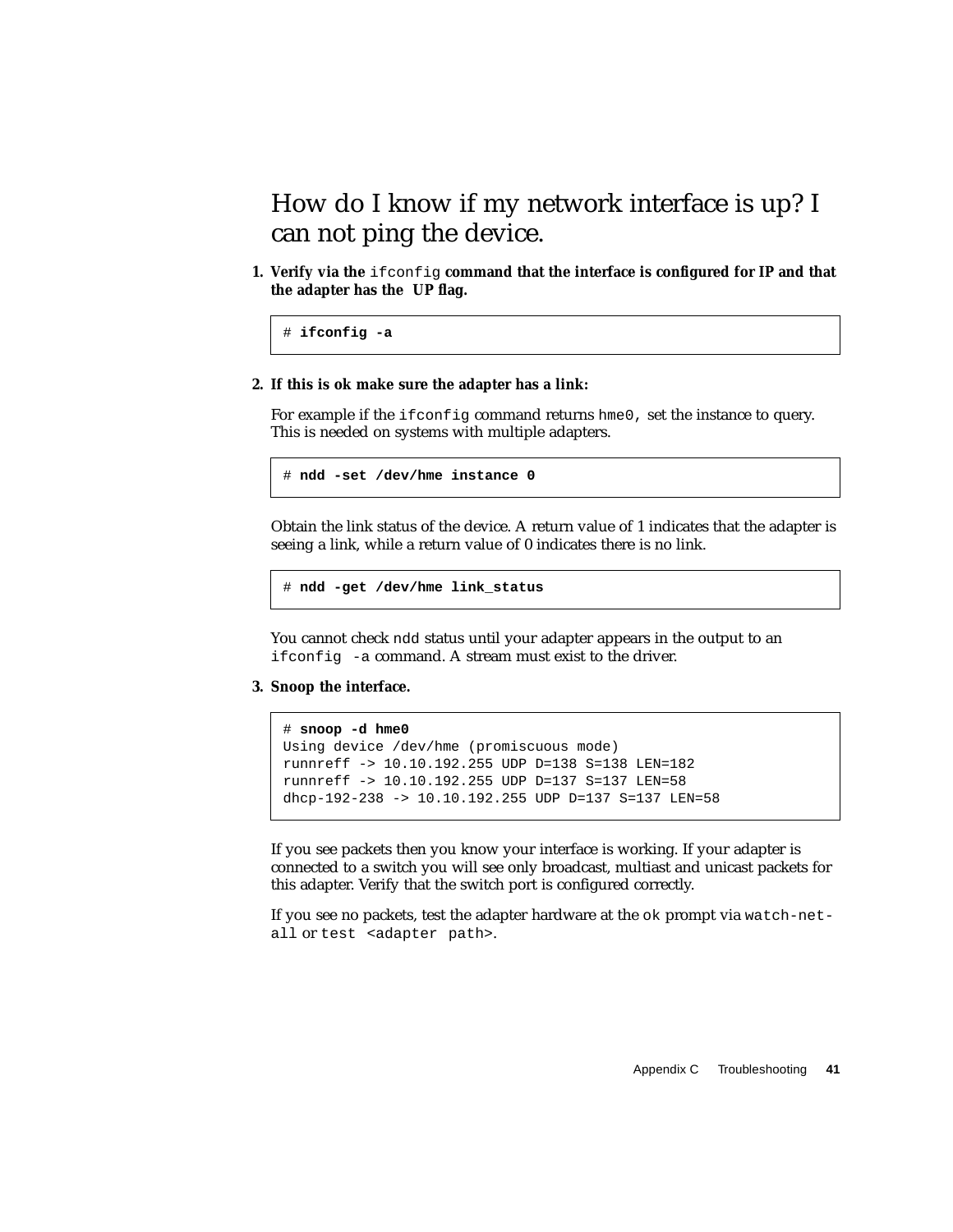**4. If packets are seen with the snoop trace, then the network adapter is working correctly.**

However, if ping still does not work, traceroute(1M) and netstat(1M) are helpful .

The traceroute commands displays the route to your destination station:

**# traceroute -i hme0 teriya** traceroute to teriya (129.150.143.68), 30 hops max, 40 byte packets sw203-1 (192.168.203.1) 2.684 ms 2.444 ms 2.870 ms nwk02rfsrb149 (129.150.149.241) 0.687 ms 0.704 ms 0.720 ms teriya (129.150.143.68) 0.457 ms

The netstat  $-r$  command displays the system routing tables:

| $#$ netstat $-r$ |  |  |
|------------------|--|--|
|------------------|--|--|

| Routing Table: IPv4<br>Destination                                      | Gateway                                                             | Flaqs                      | Ref<br>Use |                             | Interface                                   |
|-------------------------------------------------------------------------|---------------------------------------------------------------------|----------------------------|------------|-----------------------------|---------------------------------------------|
| nwk02 1815 labnet1<br>199.99.234.0<br>224.0.0.0<br>defailt<br>localhost | $atmsw-27$<br>$cip234-27$<br>$atmsw-27$<br>$sw203 - 1$<br>localhost | ŢŢ<br>ŢJ<br>ŢJ<br>UG<br>UН | 2          | 434<br>$\Omega$<br>252<br>h | $h$ me $\Omega$<br>ba0<br>$h$ me $0$<br>ിറി |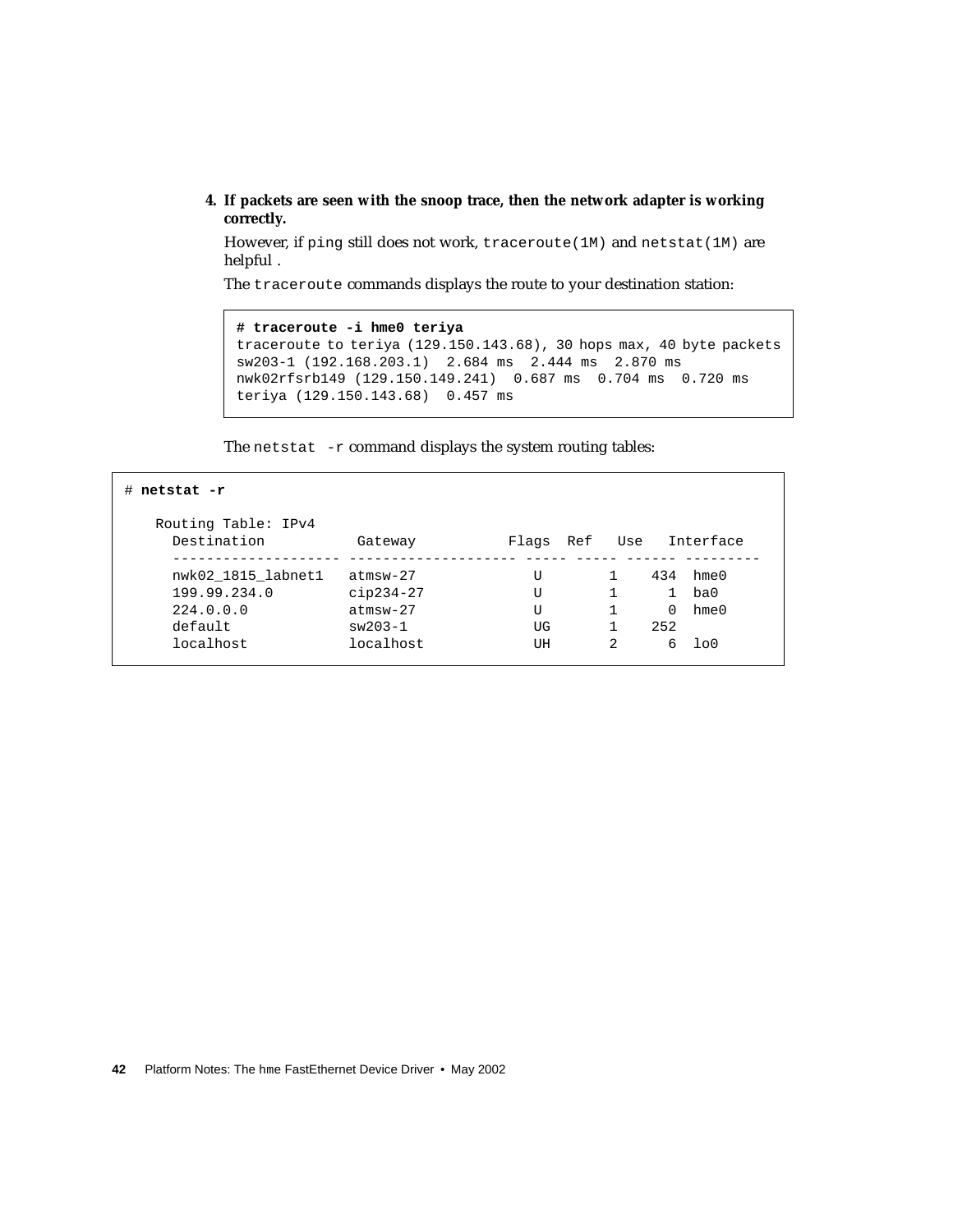## <span id="page-52-0"></span>How do I determine the current speed of my adapter?

Issue a dmesg command to display the last message that the driver sent to the console. It will state the speed of the link as well as the mode. However, often other messageshave caused the circular buffer to overflow erasing hme messages.

```
# dmesg | grep hme
...
Oct 1 17:42:03 atmsw-27 genunix: [ID 936769 kern.notice] hme0 is
/sbus@1f,0/SUNW,hme@e,8c00000
Oct 1 17:42:07 atmsw-27 hme: [ID 517527 kern.notice] SUNW,hme0 :
Internal Transceiver Selected.
Oct 1 17:42:07 atmsw-27 hme: [ID 517527 kern.notice] SUNW,hme0 :
Auto-Negotiated 100 Mbps Half-Duplex Link Up
   #
```
Use the ndd command to display and set selected configuration parameters in the hme driver. To see the parameters that are supported, type the following command:

# **ndd /dev/hme \?**

To display the link speed, issue a ndd command to tell the driver which instance of hme that you are intested querrying. Note that instance 0 is the default. Then issue an ndd command list the link speed.

```
# ndd -set /dev/hme instance 0
# ndd -get /dev/hme link_speed
1
# ndd -get /dev/hme link_mode
1
```
The return value of 1 for link speed indicates that this link is running at 100Mbps. A value of 0 indicates a link speed of 10Mbps. A link\_mode value of 1 indicates full duplex and a value of 0 indicates half-duplex.

Use the undocumented netstat -k command to list driver kstats. Below is an example from the output of a Solaris 8 system. Note that this option changes from release to release and is not guaranteed to work in the future.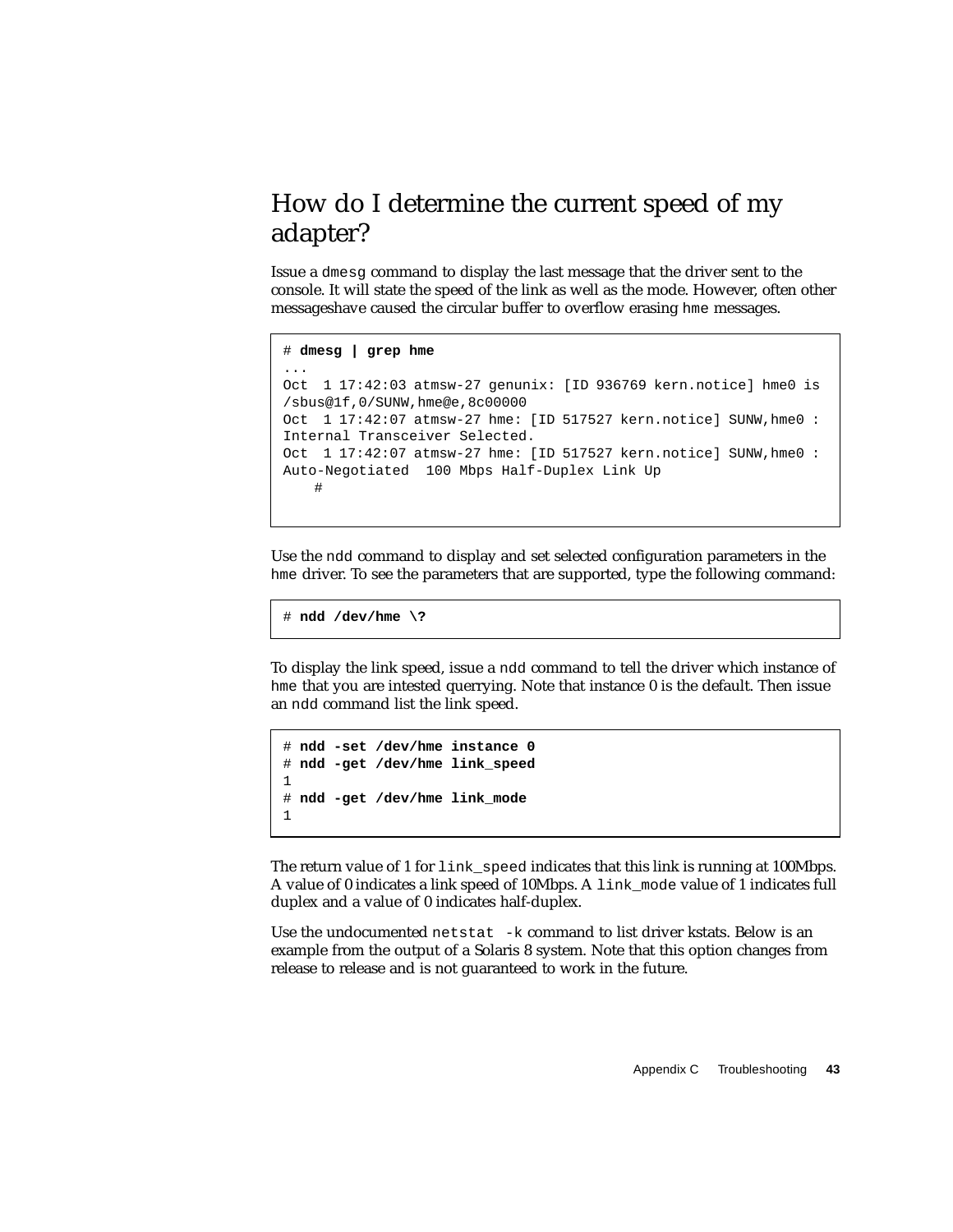**CODE EXAMPLE C-1** The output from a netstat -k command

```
# netstat -k hme0
hme0:
ipackets 317522 ierrors 0 opackets 9790 oerrors 0 collisions 43
defer 0 framing 0 crc 0 sqe 0 code_violations 0 len_errors 0
ifspeed 100000000 buff 0 oflo 0 uflo 0 missed 0 tx_late_collisions 0
retry_error 0 first_collisions 0 nocarrier 0 nocanput 0
allocbfail 0 runt 0 jabber 0 babble 0 tmd_error 0 tx_late_error 0
rx late error 0 slv parity error 0 tx parity error 0 rx parity error 0
slv_error_ack 0 tx_error_ack 0 rx_error_ack 0 tx_tag_error 0
rx_tag_error 0 eop_error 0 no_tmds 0 no_tbufs 0 no_rbufs 0
rx_late_collisions 0 rbytes 141596475 obytes 1237354 multircv 0 multixmt 9
brdcstrcv 307824 brdcstxmt 59 norcvbuf 0 noxmtbuf 0 newfree 0
ipackets64 317522 opackets64 9790 rbytes64 141596475 obytes64 1237354
align_errors 0
fcs_errors 0 sqe_errors 0 defer_xmts 0 ex_collisions 0
macxmt_errors 0 carrier_errors 0 toolong_errors 0 macrcv_errors 0
link duplex 0 inits 12 rxinits 0 txinits 0 dmarh inits 0
dmaxh_inits 0 link_down_cnt 0 phy_failures 0 xcvr_vendor 524311
asic_rev 193
```
Notice the parameter ifspeed, indicats that this link is running at 100Mbps. The link\_duplex parameter indicates that thislink is running at half-duplex.

### <span id="page-53-0"></span>I moved the board to another slot, but ifconfig does not work

#### <span id="page-53-1"></span>Is the new card recognized by the system?

This can be detemined by inspecting the /etc/path to inst file for instances of hme.

#### <span id="page-53-2"></span>Which instance did the network adapter move to?

The path\_to\_inst file records the mappings of physical device names to instance numbers. The system modifies this file when you move a board to a different slot and issue a boot -r command from the ok prompt. This information is persistent across reboots. The system remembers that your card was in another slot, so when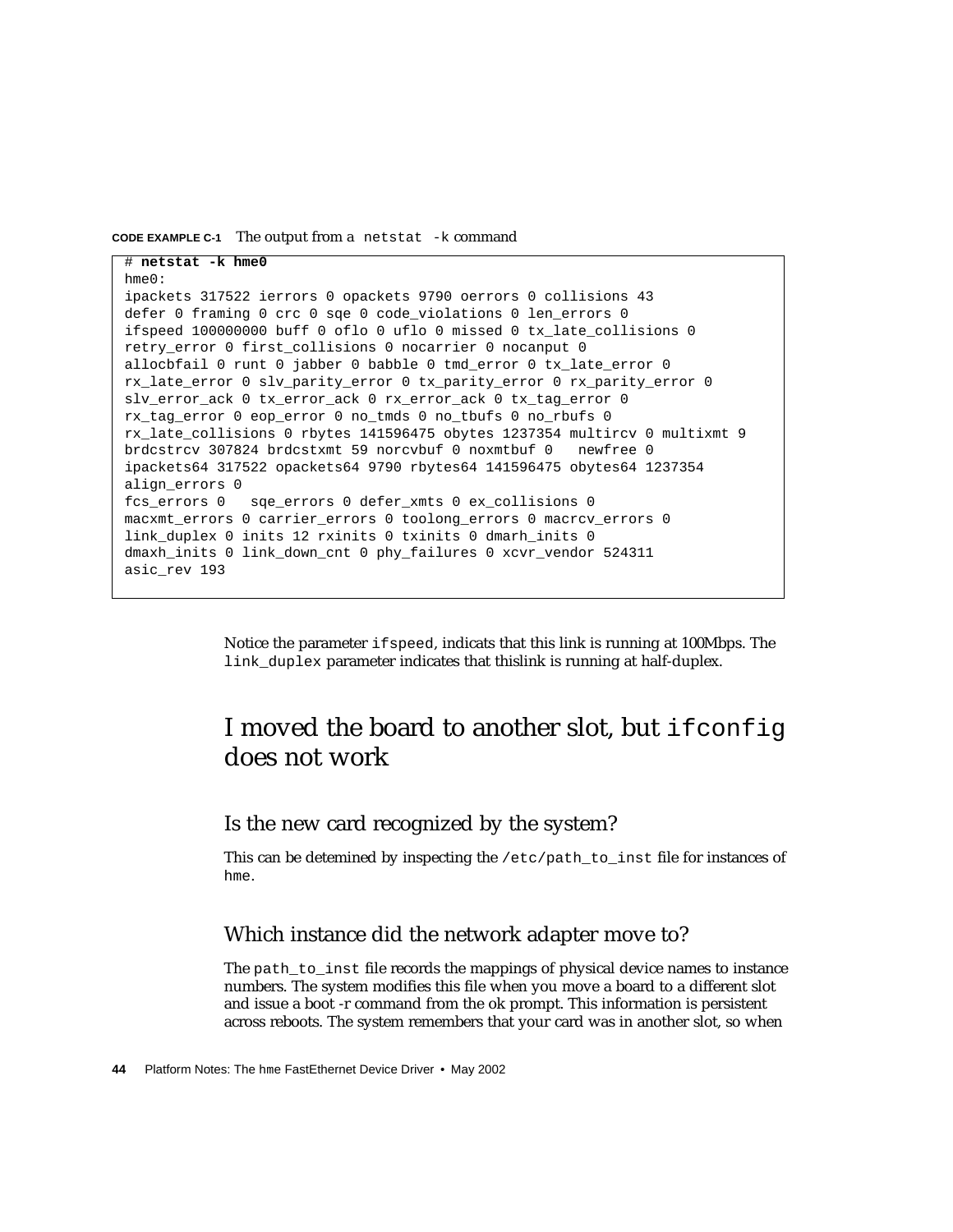you place it in a new slot, it creates a new device\_instance, leaving the old one intact. Move the /etc/hostname.hme<device\_instance> to a file name with the new device instance number. After a reconfiguration boot, boot -r, the system will use the new device\_instance number to ifconfig and plumb your adapter.

**1. Inspect the file** /etc/path\_to\_inst **for** hme **instances.**

Note the value of the highest hme instance. Also note the instance value of your adapter.

```
# grep hme /etc/path_to_inst
"/sbus@1f,0/SUNW,hme@e,8c00000" 0 "hme"
```
**2. Follow the instructions that came with your system to replace an I/O adapter. Move the card to a new slot and issue a** boot  $-r$  **command.** 

ok **boot -r**

**3. Inspect the file** /etc/path\_to\_inst **for** hme **instances**

```
# grep hme /etc/path_to_inst
"/sbus@1f,0/SUNW,hme@e,8c00000" 0 "hme"
"/sbus@1f,0/SUNW,hme@e,8c00000" 1 "hme"
```
**4. Move the** hostname.hme<instance> **file to the new highest instance.**

If you have moved the adapter into an slot that previously contained an hme adapter, then this is the instance that you should move the hostname.hme<instance> file to.

## <span id="page-54-0"></span>Error Messages

This section includes common error messages you might see while configuring and bringing up your hme interface. For each message, there is a brief explanation of the problem and a possible solution.

- ["No response from Ethernet network : Link down -- cable problem?" on page 46](#page-55-0)
- ["Driver is busy with upper layer" on page 46](#page-55-1)
- ["Parallel detection fault" on page 46](#page-55-2)
- ["Transceiver does not talk MII or "Transceiver isolate failed" on page 47](#page-56-0)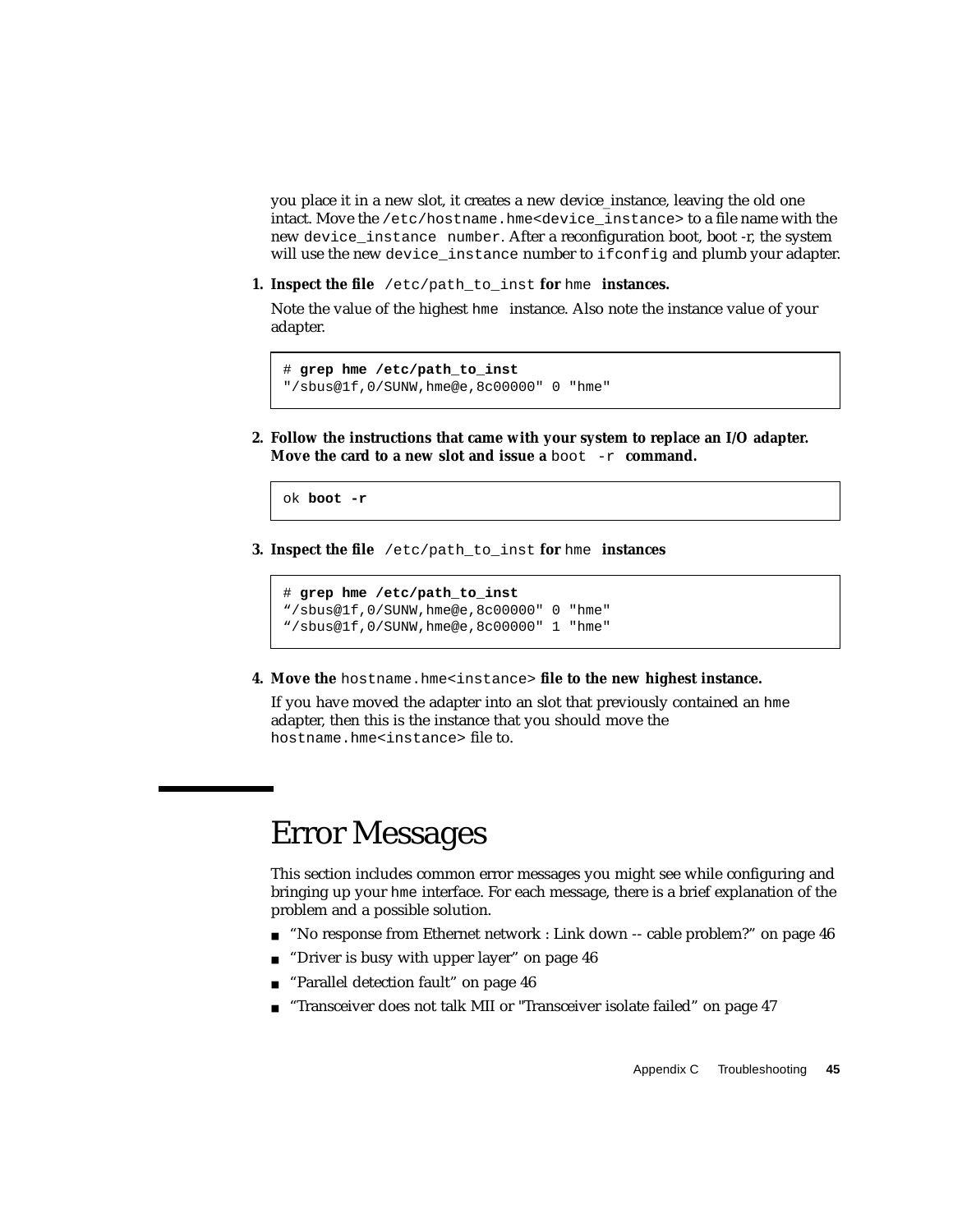- ["No transceiver found" on page 47](#page-56-1)
- ["Dev not used dev in slave only slot" on page 47](#page-56-2)
- ["Failed to initialize hardware/driver" on page 47](#page-56-3)
- ["External Transceiver: anar not set with speed selection" on page 47](#page-56-4)

## <span id="page-55-0"></span>No response from Ethernet network : Link down - - cable problem?

The interface has detected Link Down while trying to transmit a packet.

- Check the cable if it is connected to the interface and another host/switch.
- Check the LEDs on the switch or host.
- Check the ndd parameters to confirm the speed selection or auto-negotiation mode on the switch or host,
- Force the interface to go into forced mode, that is, disable auto-negotiation.
- Try speeds from 100 to 10 and modes from full-duplex to half-duplex.

### <span id="page-55-1"></span>Driver is busy with upper layer

The device failed to detach because of open streams into it. The  $cf$ gadm(DR) and modunload commands can cause this message.

- Close all open streams to the driver (including any  $\text{smooth}(1M)$  to this device)
- Verify that the device is not in DR-Suspended state.
- Issue the command, if config hme<instance> down unplumb before issuing the modunload command to remove the driver

### <span id="page-55-2"></span>Parallel detection fault

While attempting to auto-negotiate with a link partner, the interface encountered a parallel detection fault. The device will retry auto-negotion until the link is up.

- Check and replace the cable to the Switch or other host
- Try different port on the switch or a different switch or host.
- Set the device into force mode using ndd.
- Replace the adapter hardware.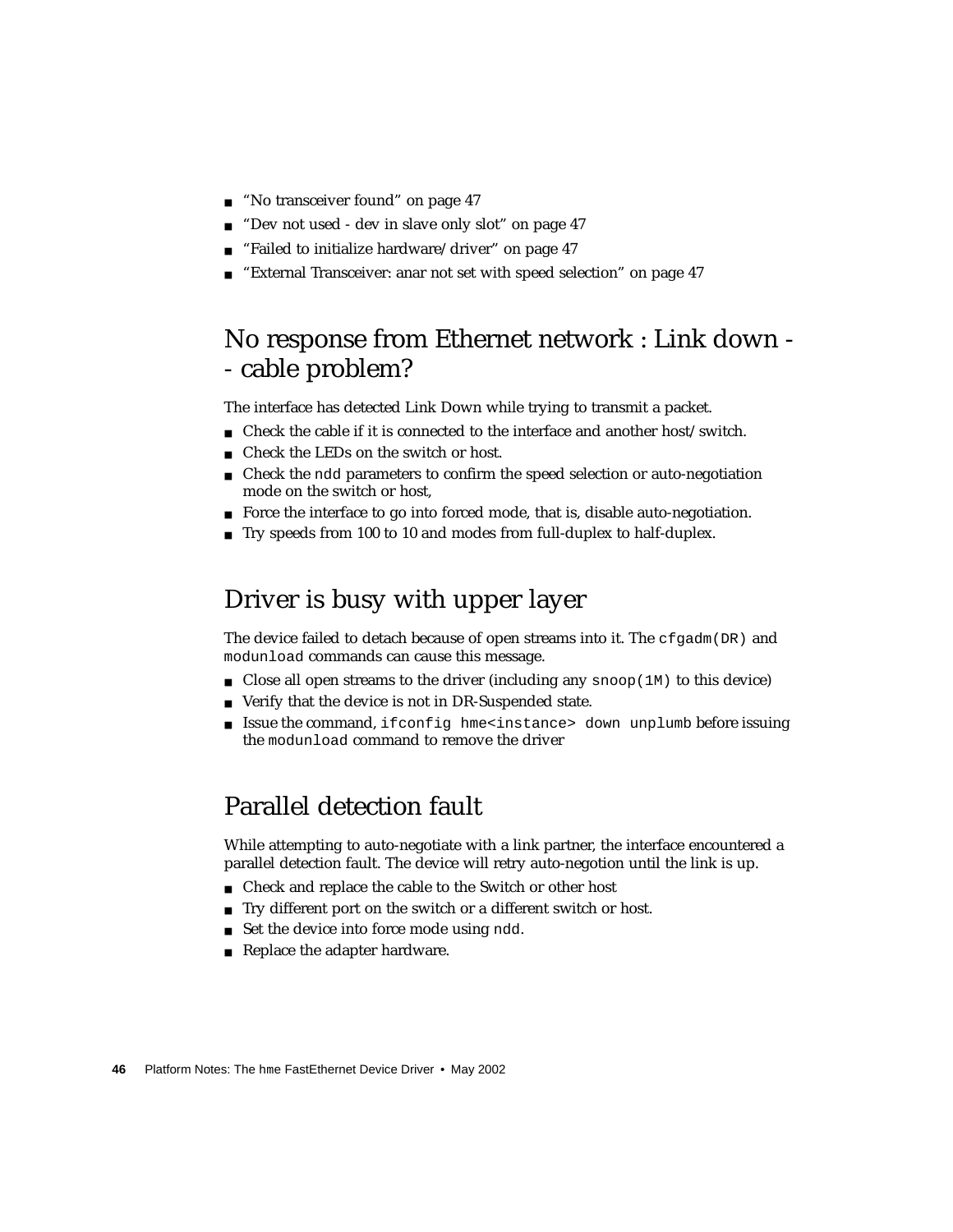## <span id="page-56-0"></span>Transceiver does not talk MII or "Transceiver isolate failed

The transceiver on the adapter fails to reset. The device will retry resetting the transceiver.

■ Replace the adapter hardware.

### <span id="page-56-1"></span>No transceiver found

The device did not detect the external/internal transceiver. This often occurs when the external transceiver is not properly connected or is not functioning properly.

- Check if the External transceiver is present. Verify that it is inserted or connected properly.
- Replace the external transceiver with a known good(working) transciever.
- Replace the adapter hardware.

### <span id="page-56-2"></span>Dev not used - dev in slave only slot

The adapter is in a Slave-Only-Slot. The device failed to attach.

- Check the system I/O slots diagram.
- Identify Slave-only-slots and move the adapter to a non-Slave-Only-Slot.

### <span id="page-56-3"></span>Failed to initialize hardware/driver

The device failrf to intialise/setup/allocate resources needed to function properly.

- Check the system resources using  $vmstat(1M)$ .
- Reboot the system or DR the device to free up resources
- Replace the adapter hardware.

## <span id="page-56-4"></span>External Transceiver: anar not set with speed selection

Either the link partner's auto-negotiation capability cannot be read, or the switch or other host is not advertising its auto-negotiation capabilities. This often occurs when an external transceiver attached to the device.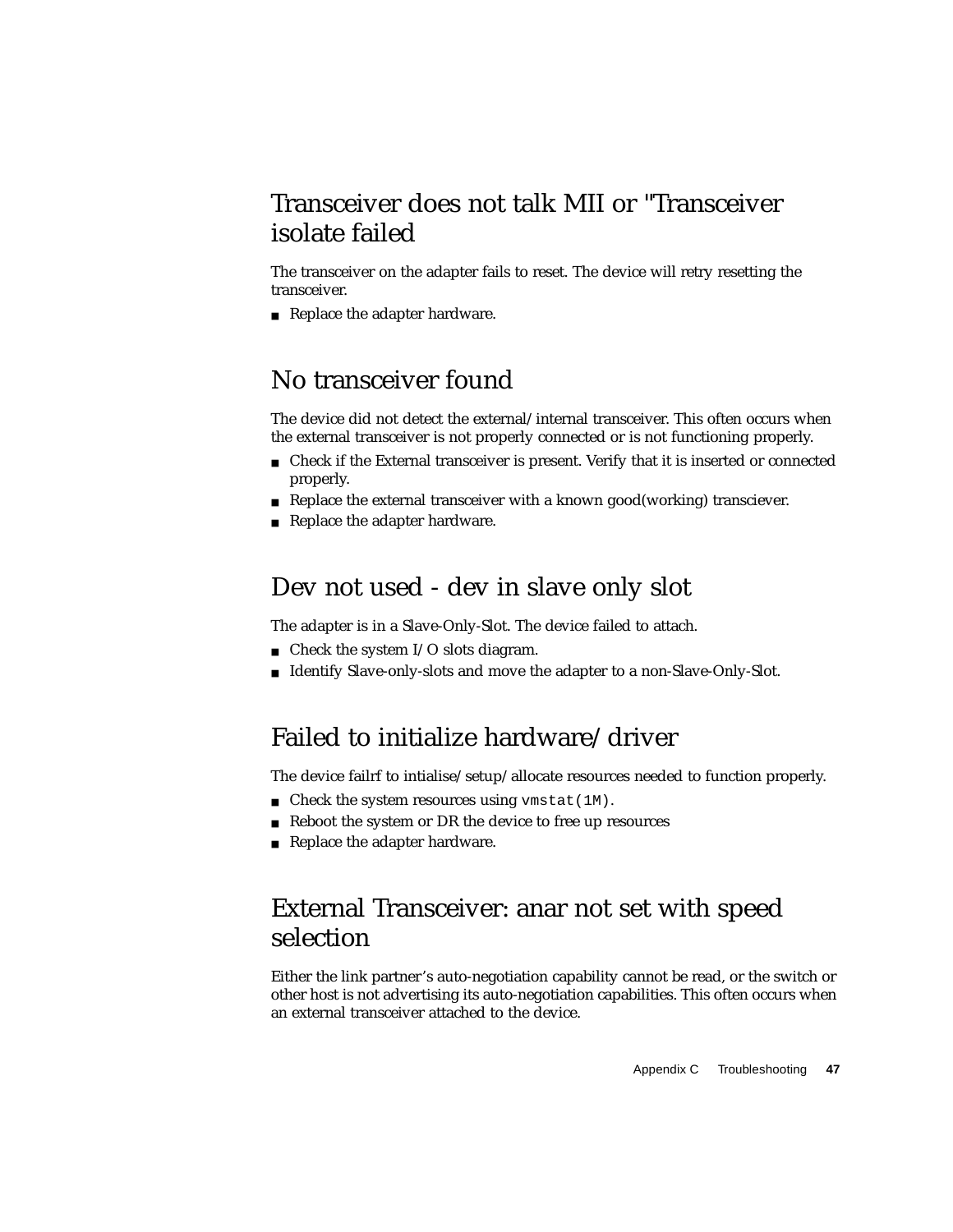Set the mode to half duplex and try the speed from 100 to 10 using the parallel detection scheme. This message indicates that the above configuration failed to set the speed.

- Verify that the external transceiver is attached. Verify the speed selection bits.
- Verify the switch or other host setup.
- Replace the external transceiver with a known working transciever.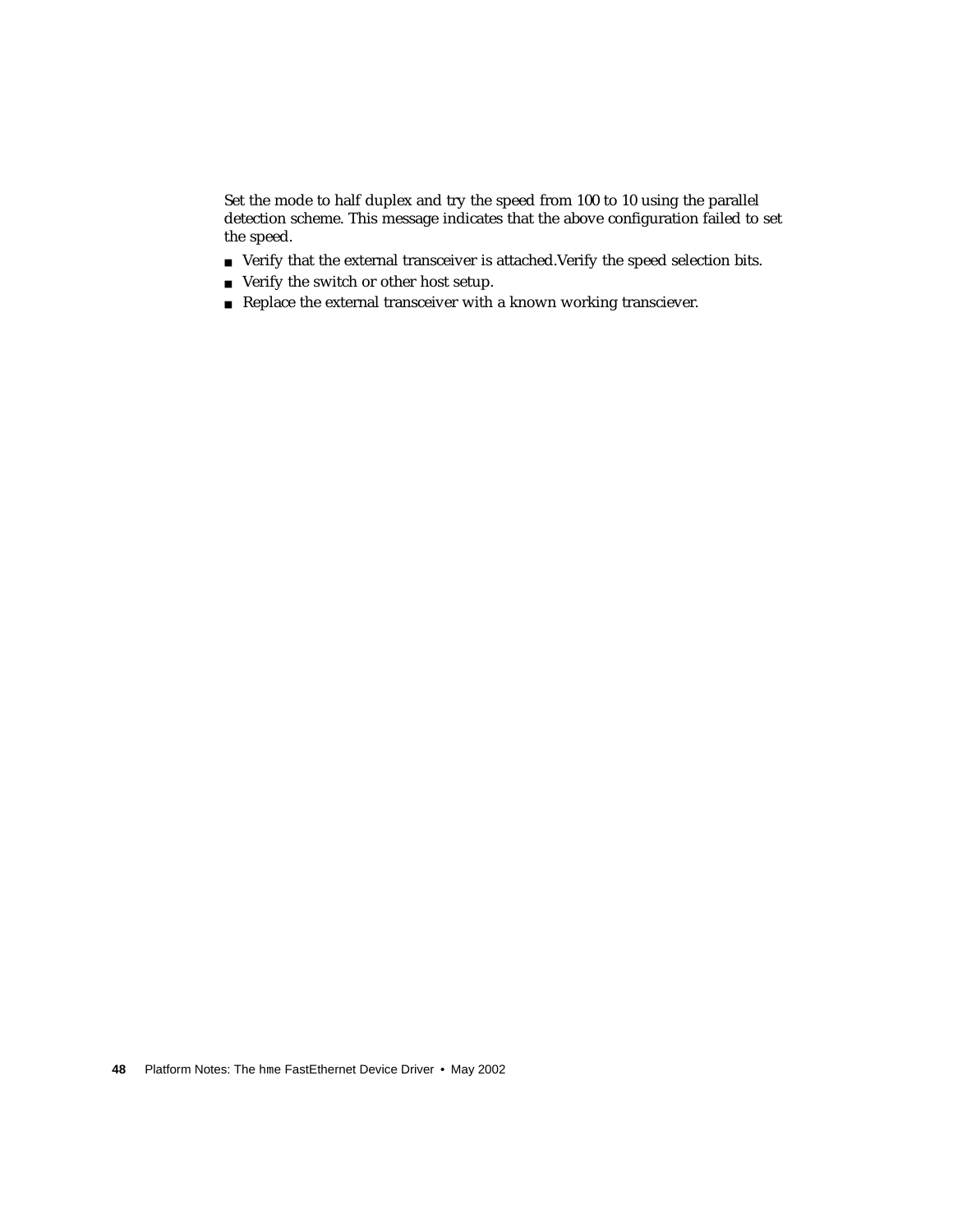# <span id="page-58-0"></span>Index

#### **A**

[Auto-Negotiation, 3](#page-12-1) [Boot Process on the Network, 32](#page-41-2) [Correcting Errors in Negotiating, 32](#page-41-3) [External Transceiver, 33](#page-42-2) [Internal \(Local\) Transceiver, 33](#page-42-3) [Auto-Negotiation Protocol, 31](#page-40-3)

#### **B**

booting [from network, 7](#page-16-1) [Booting From the Network, 7](#page-16-2)

#### **C**

Commands ndd[, 9,](#page-18-1) [21](#page-30-4) nvedit[, 9](#page-18-2) nvstore[, 10](#page-19-1) prtconf[, 28](#page-37-0) setenv[, 10](#page-19-2) show-devs[, 9](#page-18-2) show-nets[, 8](#page-17-3) [Configuring the Hostname File, 6](#page-15-3) **Connectors** MII [Media Independent Interface, 2](#page-11-3) [RJ-45, 2](#page-11-4)

#### **D**

Defining an Additional Delay Before Transmitting a Packet Using lance\_mode and ipg0[, 14](#page-23-3) [Defining the Number of Back-to-Back Packets to](#page-26-4) Transmit, 17 DLPI [Data Link Provider Interface, 22](#page-31-4) DR Dynamic Reconfiguration /etc/system[, 9](#page-18-3) [Driver Parameter Values and Definitions, 11](#page-20-4)

#### **E**

```
editing
  /etc/system file, 9
/etc/hosts file
  example, 7
```
#### **F**

FEPS [Fast Ethernet Parallel Port SCSI, 2](#page-11-5) [SBus, 2](#page-11-5) Files /etc/hostname.hme*num*[, 6](#page-15-4) [/etc/hosts, 6](#page-15-5) [/etc/path\\_to\\_inst, 6](#page-15-6) /etc/path\_to\_inst[, 22,](#page-31-5) [29](#page-38-2) /etc/system[, 21,](#page-30-5) [26](#page-35-2) /kernel/drv/hme.conf[, 9,](#page-18-5) [21](#page-30-6)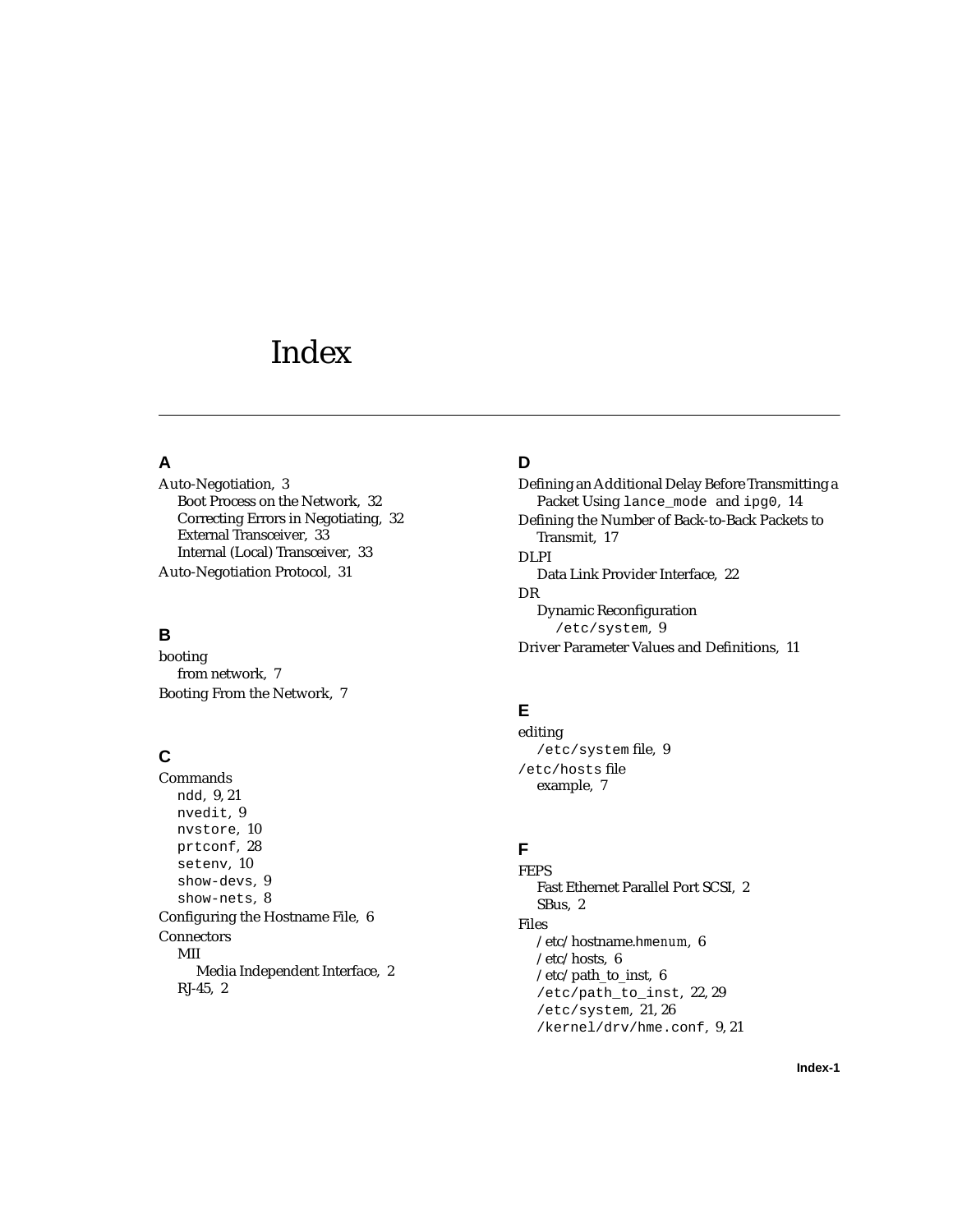#### **H**

[Hardware Overview, 2](#page-11-6) /etc/hosts file [example, 7](#page-16-3)

#### **I**

[Identifying Device Instances, 22](#page-31-6) [Installing the Driver Software, 5](#page-14-3) [Inter-Packet Gap Parameters, 14](#page-23-4) IP Internet Protocol [IPv6, 6,](#page-15-5) [7](#page-16-4)

#### **L**

[Link partner, 3](#page-12-2) local-mac-address [Property, 10](#page-19-3) local-mac-address? [variable, 10](#page-19-4)

#### **M**

**MAC** [Media Access Control, 2](#page-11-7) [MAC address, 10](#page-19-5)

#### **N**

ndd [utility, 9](#page-18-6) network speed [forcing between 10 and 100 Mbps, 9](#page-18-7) [Non-Interactive and Interactive Modes, 22](#page-31-7)

#### **O**

[Operating Speeds and Modes, 2](#page-11-2) [Operational Mode Parameters, 15](#page-24-3) [Operational Mode Priorities, 17](#page-26-5) [Optional Post-Installation Procedures, 8](#page-17-4)

#### **P**

[Parameter Setting Options, 21](#page-30-3) Parameters 100fdx\_cap[, 12,](#page-21-0) [18](#page-27-2) 100hdx\_cap[, 12,](#page-21-1) [18](#page-27-3) 100T4\_cap[, 18](#page-27-4) 10fdx\_cap[, 12,](#page-21-2) [18](#page-27-5) 10hdx\_cap[, 12,](#page-21-3) [18](#page-27-6) adv\_100fdx\_cap[, 12,](#page-21-4) [15](#page-24-4) adv\_100hdx\_cap[, 12,](#page-21-5) [16](#page-25-1) adv\_100T4\_cap[, 15](#page-24-5) adv\_10fdx\_cap[, 12,](#page-21-6) [16](#page-25-2) adv\_10hdx\_cap[, 12,](#page-21-7) [16](#page-25-3) adv\_autoneg\_cap[, 12,](#page-21-8) [15](#page-24-6) autoneg\_cap[, 12,](#page-21-9) [18](#page-27-7) [Defining the Current Status, 13](#page-22-3) instance[, 13](#page-22-4) ipg0[, 13,](#page-22-5) [15](#page-24-7) ipg1[, 12,](#page-21-10) [14](#page-23-5) ipg2[, 12,](#page-21-11) [14](#page-23-6) lance\_mode[, 13,](#page-22-6) [15](#page-24-8) link\_mode[, 11,](#page-20-5) [13](#page-22-7) link\_speed[, 11,](#page-20-6) [13](#page-22-8) link\_status[, 11,](#page-20-7) [13](#page-22-9) lp)100T4\_cap[, 19](#page-28-3) lp\_100fdx\_cap[, 12,](#page-21-12) [19](#page-28-4) lp\_100hdx\_cap[, 12](#page-21-13) lp\_10fdx\_cap[, 12,](#page-21-14) [19](#page-28-5) lp\_10hdx\_cap[, 12,](#page-21-15) [19](#page-28-6) lp\_autoneg\_cap[, 12,](#page-21-16) [19](#page-28-7) pace\_size[, 12,](#page-21-17) [17](#page-26-6) transceiver inuse[, 13](#page-22-10) transciever\_inuse[, 11](#page-20-8) use\_int\_xcvr[, 16](#page-25-4) path\_to\_inst [output, 6](#page-15-7) PCI [Name, Parent, Unit Address, 29](#page-38-3) PFEX [PCI-bus, 2](#page-11-8) **Priorities** [Operational Mode Priorities, 17](#page-26-5)

#### **R**

[Reporting the Link Partner Capabilities, 19](#page-28-8) [Reporting Transceiver Capabilities, 18](#page-27-8)